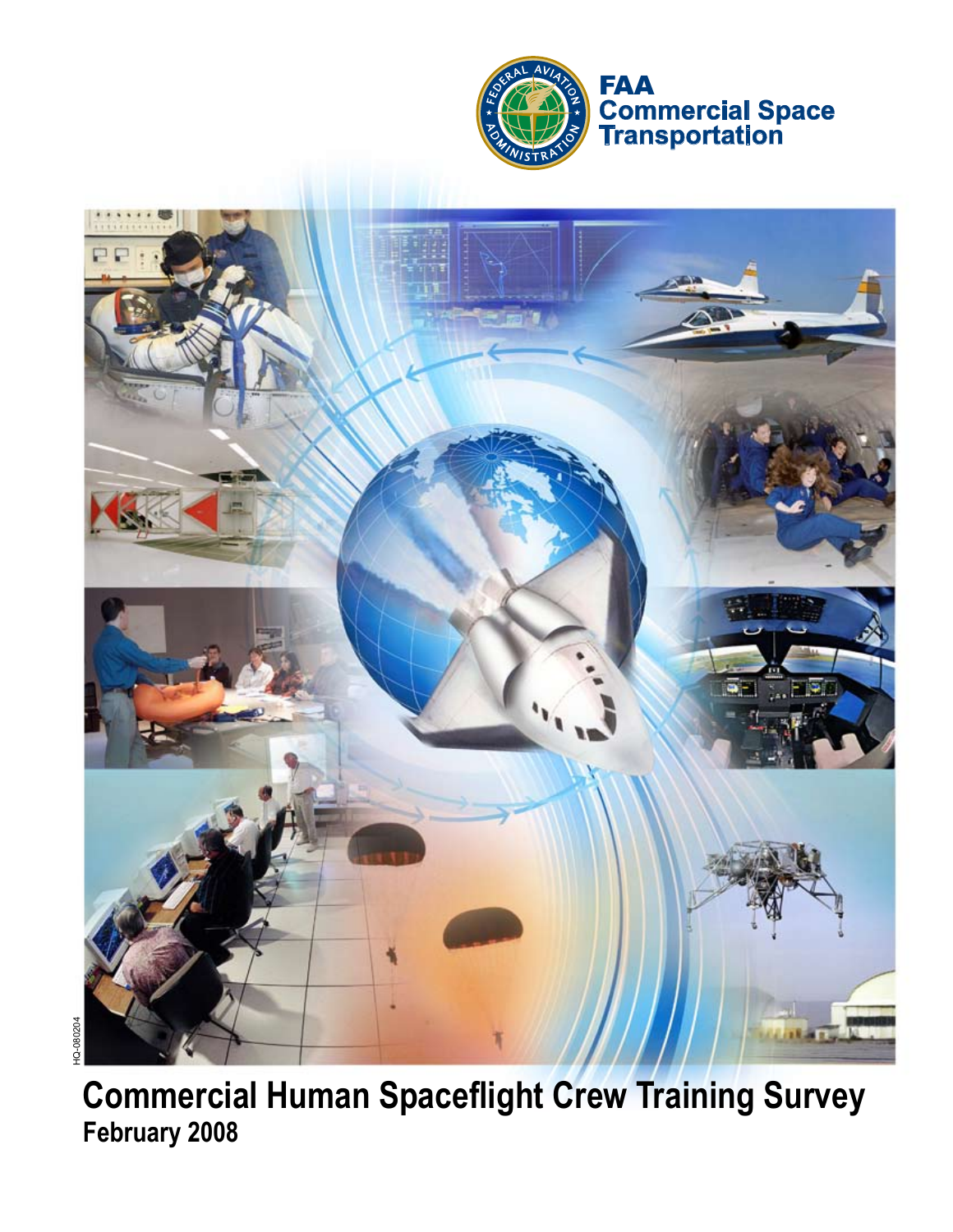# **About the Office of Commercial Space Transportation**

The Federal Aviation Administration, Office of Commercial Space Transportation, licenses and regulates U.S. commercial space launch and reentry activity as well as the operation of nonfederal launch and reentry sites as authorized by Executive Order 12465 and Title 49 United States Code, Subtitle IX, Chapter 701 (formerly the Commercial Space Launch Act). The Office's mission is to ensure public health and safety and the safety of property while protecting the national security and foreign policy interests of the United States during commercial launch and reentry operations. In addition, the Office is directed to encourage, promote, and facilitate commercial space launches and reentries. Additional information concerning commercial space transportation can be found at http://ast.faa.gov.

#### **NOTICE**

Use of trade names, services, or images associated with corporate entities in this document does not constitute official endorsement of such products, services, or corporate entities, either expressed or implied, by the Federal Aviation Administration.

#### *Available from*

Federal Aviation Administration Associate Administrator for Commercial Space Transportation 800 Independence Avenue, S.W., Rm. 331 Washington, D.C. 20591 http://ast.faa.gov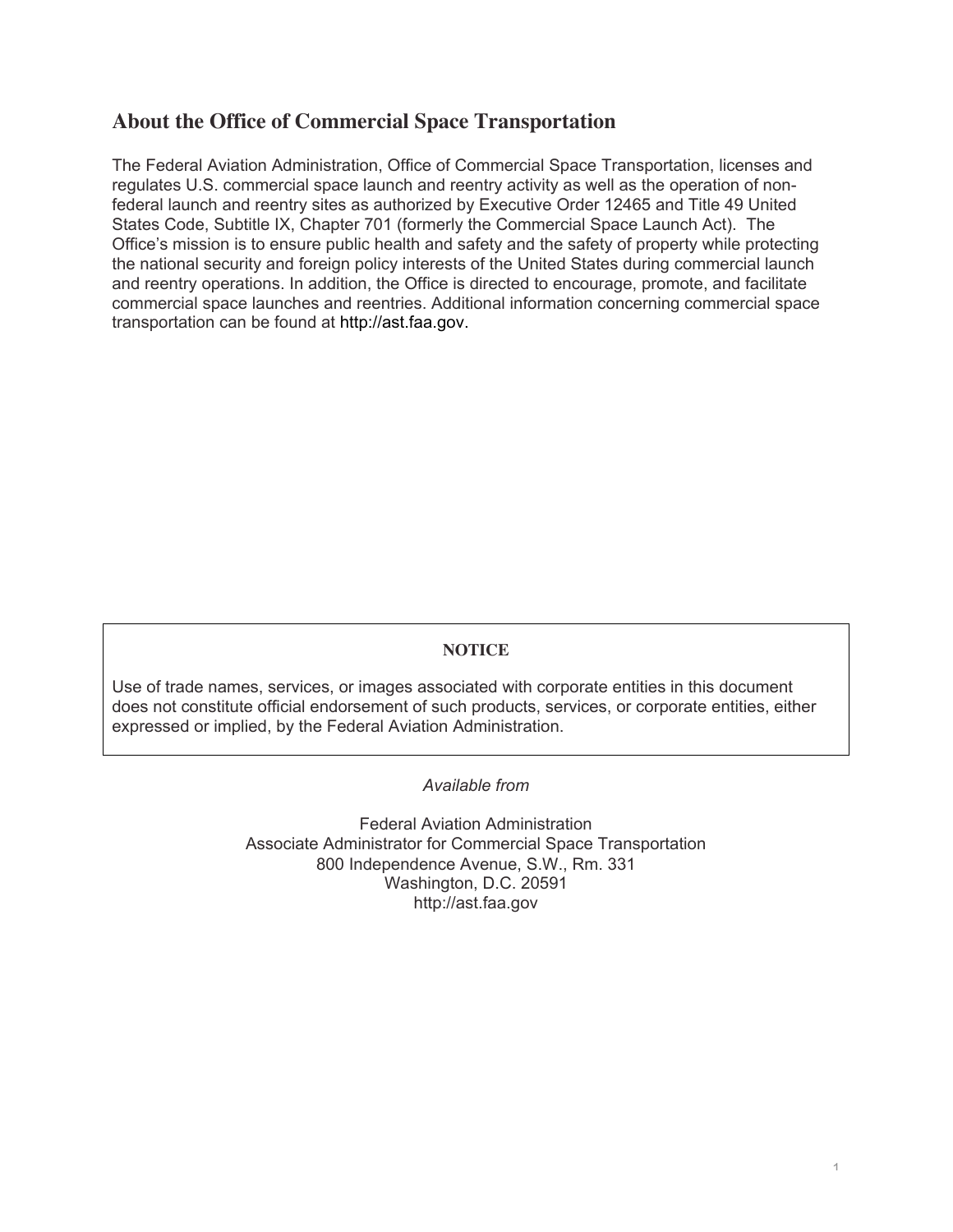# **TABLE OF CONTENTS**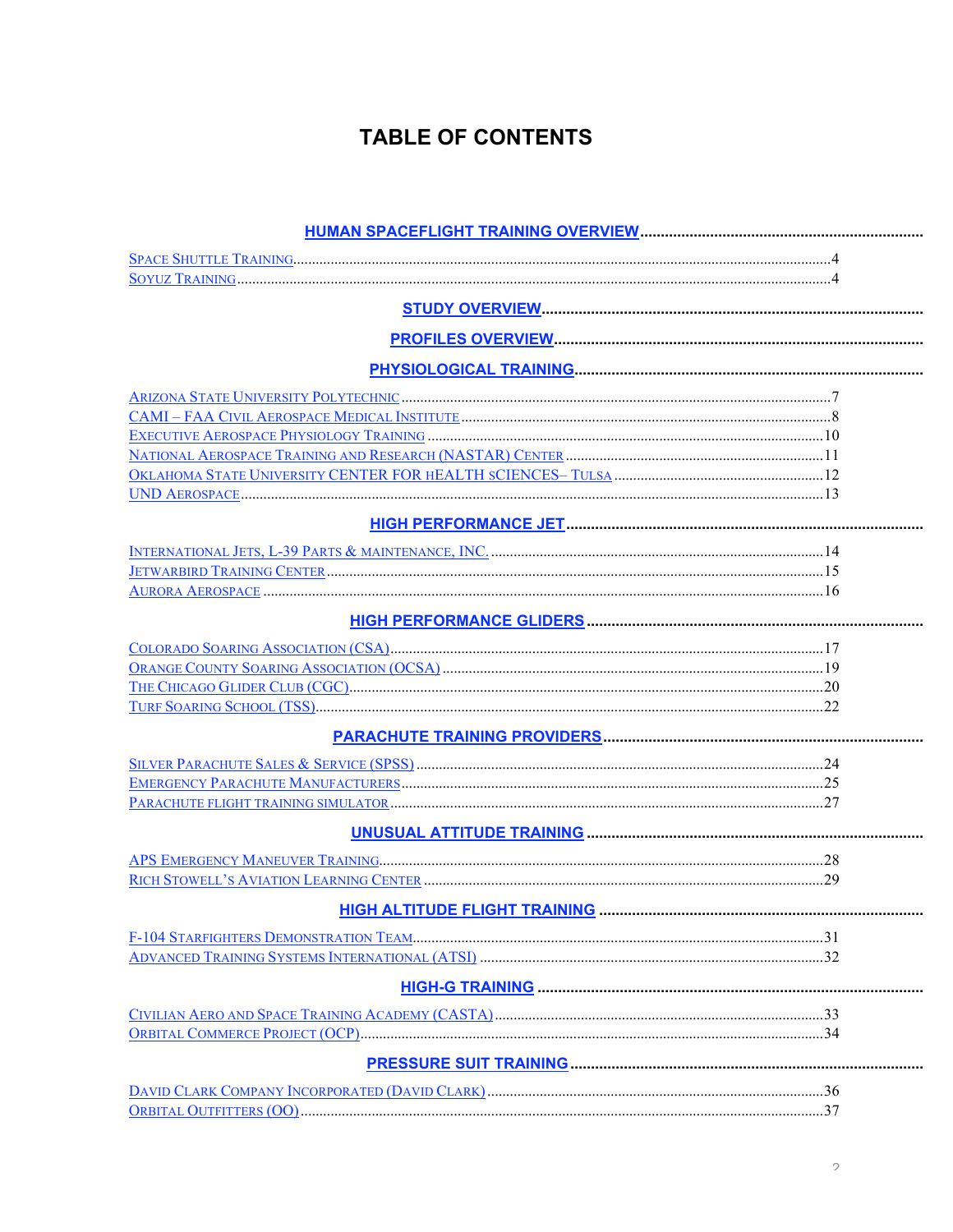|                                                                          | 39              |  |
|--------------------------------------------------------------------------|-----------------|--|
|                                                                          | $\overline{40}$ |  |
|                                                                          |                 |  |
|                                                                          |                 |  |
|                                                                          |                 |  |
|                                                                          |                 |  |
|                                                                          |                 |  |
| $ZERO-G$                                                                 |                 |  |
| <b>APPENDIX A: COMMERCIAL HUMAN SPACEFLIGHT CREW TRAINING OFFERED BY</b> |                 |  |
| APPENDIX B: PROFESSIONAL AEROSPACE PHYSIOLOGICAL ORGANIZATIONS 54        |                 |  |
|                                                                          |                 |  |
|                                                                          |                 |  |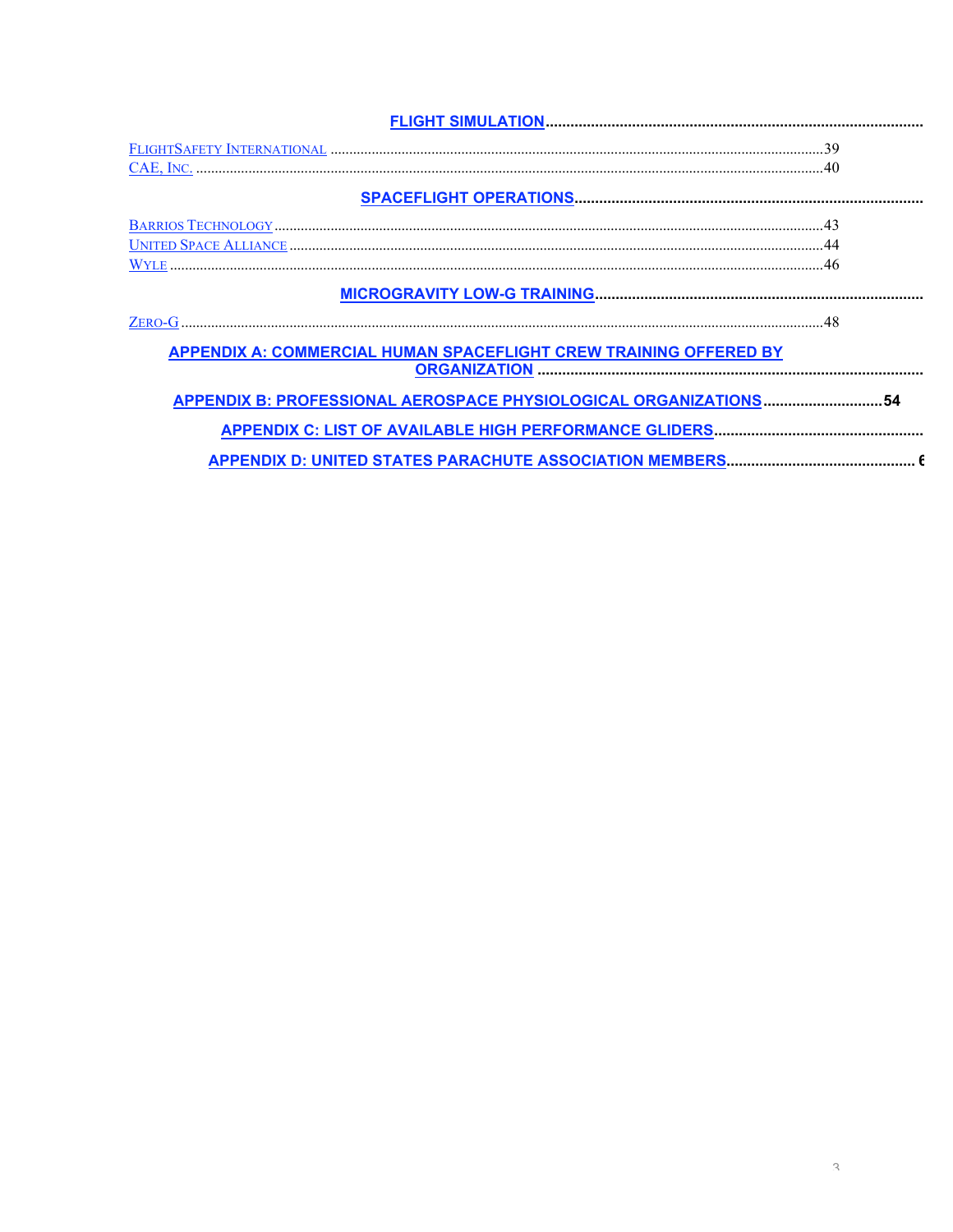# **HUMAN SPACEFLIGHT TRAINING OVERVIEW**

A number of commercial, governmental, academic, and non-profit organizations exist that can provide commercial human spaceflight crew training and support. These training and support services range from teaching and simulating the physiological effects of working in the microgravity environment to highfidelity simulation of spacecraft flight characteristics. A basic review of the traditional human spaceflight training programs provides a framework to understand the training roles that organizations profiled within this study can fill within commercial human spaceflight crew training programs.

In 1959, the Soviet Union and the United States began to recruit military personnel for human spaceflight training. The first human spaceflight crews conducted rigorous training in areas such as general space sciences, space physiology, spacecraft systems, and survival training. This training was designed to prepare the spacecraft crews for the known and unknown challenges of human spaceflight. As both countries gained human spaceflight experience, crew training programs were refined and systemized. Today, both the United States and Russia use standardized training curricula to prepare crew members, from a variety of cultural and professional backgrounds, for the challenges of human spaceflight. The following short overviews of the two most active human spaceflight vehicles, the Space Shuttle and the Soyuz, will introduce the basic elements of traditional human spaceflight training.

# SPACE SHUTTLE TRAINING

The Johnson Space Center in Houston, Texas, is the primary NASA facility tasked with training Space Shuttle flight crews; however, a number of NASA facilities across the country participate in the training process. NASA's Space Shuttle training program is divided into two major phases, astronaut candidate training and formal astronaut training. During astronaut candidate training, candidates receive basic classroom training in generic vehicle systems training and selected non-flight specific specialized training including flight training in various jet aircraft, how to egress from the Shuttle and survive in a water or wilderness environment. During formal astronaut training, crews are exposed to the effects of microgravity and are trained to perform work in that environment. Spacecraft simulators train the crews to operate space shuttle systems. Finally, crews conduct integrated operational training with flight controllers in the mission control center.

| Elements of NASA's Human Spaceflight Training Program                                                                                                                                                                                                                                                                                                                                                                                              |                                                                                                                                                                                                                                                                                                                          |  |  |  |  |
|----------------------------------------------------------------------------------------------------------------------------------------------------------------------------------------------------------------------------------------------------------------------------------------------------------------------------------------------------------------------------------------------------------------------------------------------------|--------------------------------------------------------------------------------------------------------------------------------------------------------------------------------------------------------------------------------------------------------------------------------------------------------------------------|--|--|--|--|
| <b>Astronaut Candidate Training</b>                                                                                                                                                                                                                                                                                                                                                                                                                | <b>Formal Astronaut Training</b>                                                                                                                                                                                                                                                                                         |  |  |  |  |
| Classroom training: mathematics, geology,<br>meteorology, guidance and navigation, oceanography,<br>orbital dynamics, astronomy, physics, materials<br>processing, etc.<br>Flight training: zero-gravity flights, T-38 jet aircraft,<br>modified Gulfstream II that can simulate the space<br>shuttle flight profiles<br>Survival training: emergency egress from vehicles,<br>water and wilderness survival training, hyper/hypobaric<br>training | Microgravity training: neutral buoyancy laboratory,<br>weightless environmental training facility<br>Spacecraft simulation: fixed based single system<br>simulators, shuttle mission simulators<br>Operations simulation: integrated training of spacecraft<br>flight crew and mission control center flight controllers |  |  |  |  |

# SOYUZ TRAINING

Flight crew training for Russia's human spaceflight vehicles occurs at the Gagarin Cosmonaut Training Centre in Star City near Moscow. The Russian training regime is divided into three general phases including general space training, specialized space training, and pre-flight training. The purpose of general spaceflight training is to acquire the knowledge, skills, habits, and qualities that cosmonauts require to conduct human spaceflight missions including classroom, flight, and survival training. The purpose of the specialized space training phase is to master the entire range of professional knowledge,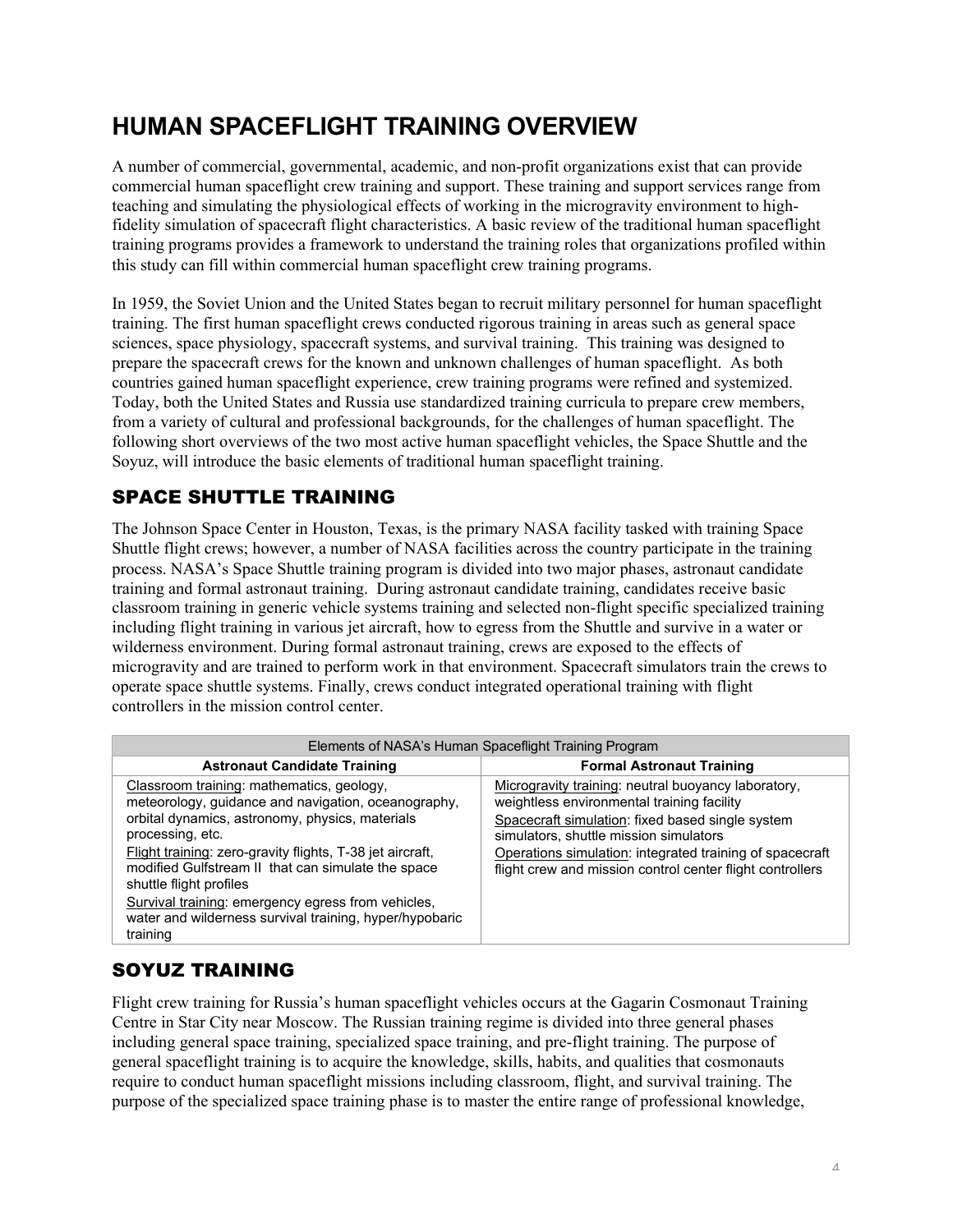skills, habits, and qualities required to operate a spacecraft and perform specialized on-orbit tasks. Preflight space training prepares the crew for specific activities during the mission, including the interaction of the spacecraft crews and the flight control center during flight operations.

| Elements of the Russian Human Spaceflight Training Program                                                                                                                                                                                                                                                                                                                                |                                                                                                                                                                                                                                                             |                                                                                                                                                                                                  |  |  |  |
|-------------------------------------------------------------------------------------------------------------------------------------------------------------------------------------------------------------------------------------------------------------------------------------------------------------------------------------------------------------------------------------------|-------------------------------------------------------------------------------------------------------------------------------------------------------------------------------------------------------------------------------------------------------------|--------------------------------------------------------------------------------------------------------------------------------------------------------------------------------------------------|--|--|--|
| <b>General Space Training</b>                                                                                                                                                                                                                                                                                                                                                             | <b>Specialized Space Training</b>                                                                                                                                                                                                                           | <b>Pre-flight Space Training</b>                                                                                                                                                                 |  |  |  |
| Classroom training: theoretical<br>principles of astronautics, engineering<br>training, principles of conducting<br>applied scientific research, and<br>experiments in the space<br>Flight training: flight and special<br>parachute training, biomedical training,<br>centrifuge, microgravity flights<br>Survival training: water and wilderness<br>survival and psychological training | Spacecraft simulation:<br>engineering and operational<br>training on simulators of mission<br>specific spacecraft, training on<br>life support systems<br>Specialized simulation:<br>biomedical and psychological<br>training, neutral buoyancy<br>training | Operations training: preparing for<br>establishing and maintaining<br>communication with the crew<br>members and the Flight Control<br>Center, review and practice<br>procedures for experiments |  |  |  |

Based on this top level review of the two most experienced human spaceflight training programs, it is clear that the basic elements of the two training programs are similar. In addition, flight crews in both programs train anywhere from approximately a year to two years depending on mission complexity and flight tempo. Both programs use experienced astronauts to train new flight crews. This basic review of the traditional human spaceflight training programs provides a framework to understand the training roles that the organizations profiled within this study can fill within commercial human spaceflight training programs.

# **STUDY OVERVIEW**

Futron Corporation conducted a Commercial Space Flight Launch and Reentry Vehicle Pilot Training Survey for the FAA's Office of Commercial Space Transportation (FAA/AST). The recent development of commercial aerospace vehicles designed to carry humans has created a need for FAA/AST to determine how aerospace flight crews should be trained and qualified to meet the requirements of part 460, title 14 Code of Federal Regulation (14 CFR). The Survey will help the FAA understand the opportunities available in critical aviation and space flight training fields, by supplying profiles of training providers and a final report summarizing the survey.

A comprehensive survey of commercial and non-commercial aviation and space flight training providers was completed, resulting in profiles of these training providers in the following disciplines:

- $\triangleright$  Physiological Training
- $\triangleright$  High Performance Jet
- $\triangleright$  High Performance Gliders
- $\triangleright$  Altitude Chamber (hypobaric and hyperbaric)
- $\triangleright$  Parachute Training
- Unusual Attitude Training
- $\triangleright$  High Altitude Flight
- $\triangleright$  High-G (gravity)
- $\triangleright$  Pressure Suit Training
- $\triangleright$  Flight Simulation
- $\triangleright$  Spaceflight Operations
- $\triangleright$  Microgravity Low-G Training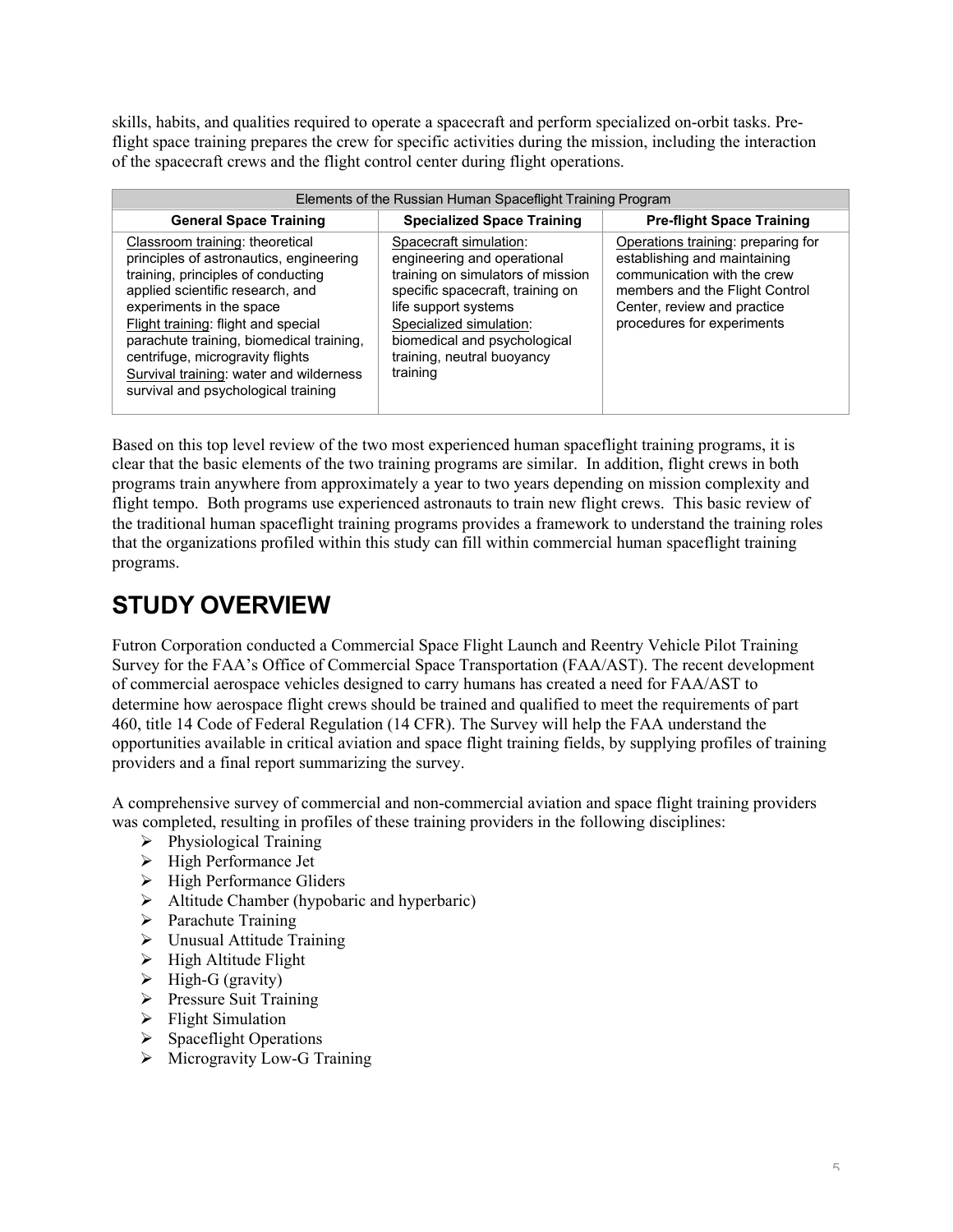# **PROFILES OVERVIEW**

The following profiles describe a number of training providers in the various human spaceflight training fields. Because organizations often provide multiple types of training, some profiles include flight training information beyond the area of training included in this report. For example, the NASTAR Center profile resides in the physiological training section, but this organization also provides altitude chamber (hypobaric), unusual attitude training, high-g (gravity), and flight simulation training. See Appendix A for a complete list of human spaceflight crew training organizations and their areas of training. Profile data was collected through online research, direct communication with the training providers, and thorough review of documentation provided by the training providers and other organizations.

The profiles are organized by training area. Each profile includes the following items:

- $\triangleright$  List of the training area(s) that the organization provides
- $\triangleright$  Contact information
- $\triangleright$  Description of the training course(s)
- $\triangleright$  Brief background and professional training experience of the organization
- $\triangleright$  Description of the equipment and facilities that the provider owns or uses to conduct the applicable training
- $\triangleright$  Data on the cost of the training offered

# **PHYSIOLOGICAL TRAINING**

Physiological training providers fall into three categories: government, commercial, and academic. The FAA's Civil Aerospace Medical Institute (CAMI) in Oklahoma City sets the standard for physiological training. Like CAMI, most physiological training providers also offer hyperbaric chamber flights as part of the physiological training program. The FAA physiological course is offered at a variety of military installations around the country. Research revealed two commercial organizations (Executive Aerospace and NASTAR Center) that provide physiological training. These providers offer unique services and fill different niches within the market.

Flight schools around the country provide at least some basic physiological training to their students. Futron selected the Aircraft Owners and Pilot's Association (AOPA) database of flight schools within the United States and Canada. Schools that are FAA Part 141 certified or that offer commercial, certified flight instructor (CFI), airline transport pilot (ATP) or other high-level training because they are more likely to offer dedicated physiological training. Using these parameters and the database, three university-based flight schools were identified (Arizona State University (ASU), Oklahoma State University (OSU), and the University of North Dakota (UND)) that offer physiological training to commercial customers. See Appendix B for a list of professional aerospace physiological organizations.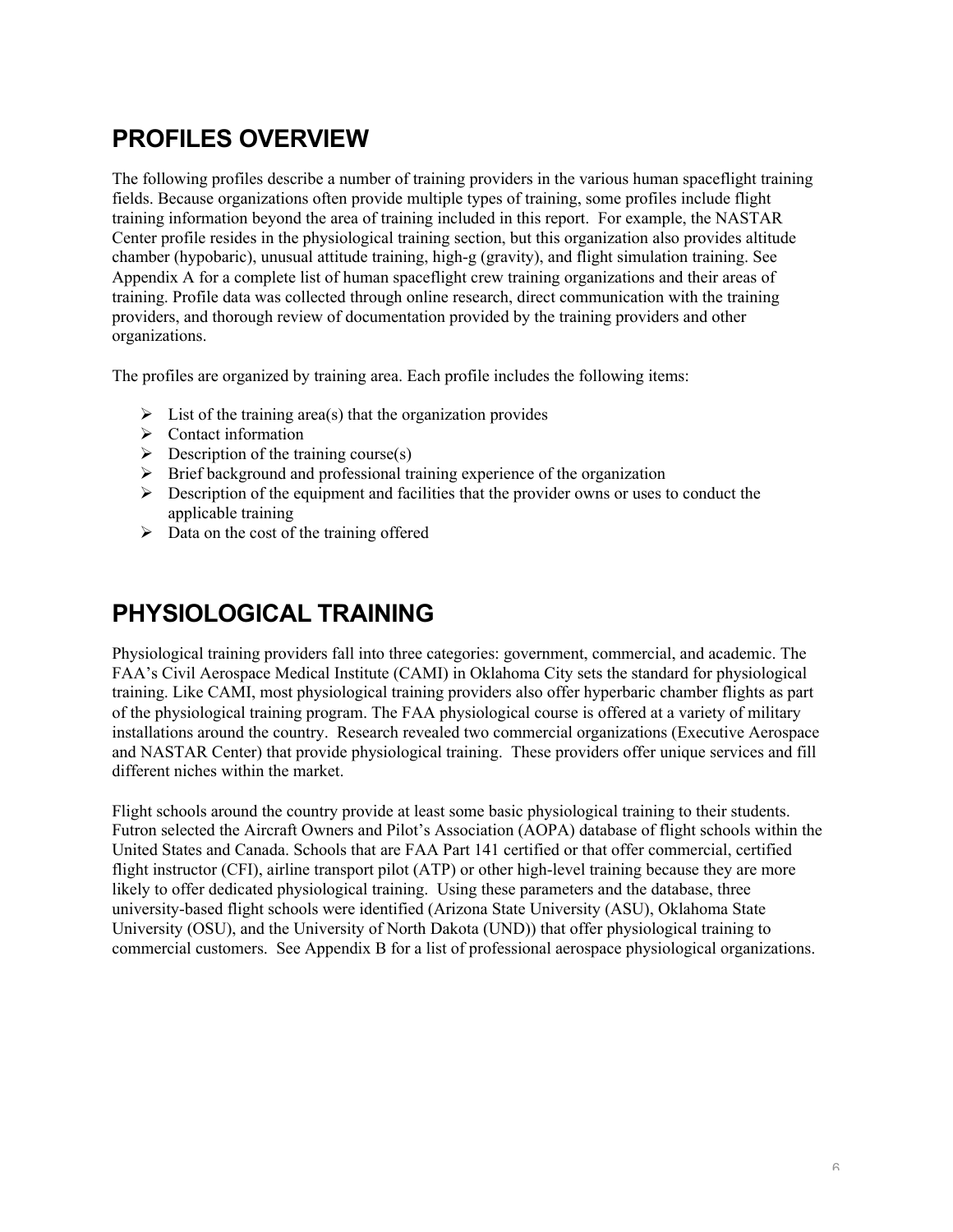# ARIZONA STATE UNIVERSITY POLYTECHNIC

## **TRAINING PROVIDER**

Arizona State University (ASU) Polytechnic 7442 E. Tillman Ave., Mesa, AZ 85212 Website: http://eastair.east.asu.edu/facilities/

## **AREA(S) OF TRAINING**

- $\triangleright$  Physiological Training
- $\triangleright$  Altitude Chamber (Hypobaric)

#### **COURSE DESCRIPTION**

One- and two-day training courses are available. The courses focus on high-altitude physiology. Training sessions and chamber flight profiles can be tailored to fit the customer's needs. Standard training includes:

- $\triangleright$  Trapped gas disorders
- $\triangleright$  Evolved gas disorders (decompression sickness)
- $\triangleright$  Vision
- $\triangleright$  Oxygen equipment
- $\triangleright$  Loss of consciousness
- $\triangleright$  Smoke and toxic fumes
- $\triangleright$  Fatigue
- $\triangleright$  Spatial disorientation
- $\triangleright$  Cabin depressurization
- $\blacktriangleright$  Health and wellness
- $\triangleright$  Self-imposed stress
- $\triangleright$  Survival
- $\triangleright$  Egress training
- $\triangleright$  Crew resource management
- $\triangleright$  Hypoxia/Hyperventilation
- $\triangleright$  Physics of the Atmosphere
- $\triangleright$  Respiration/Circulation
- $\triangleright$  Human Factors
- $\triangleright$  Noise and Vibration

Enhanced training includes:

- $\triangleright$  Spatial disorientation
- $\triangleright$  Cabin pressurization
- $\triangleright$  Acceleration
- $\triangleright$  Noise and vibration

## **BACKGROUND AND EXPERIENCE**

Arizona State University Polytechnic's aeronautics program began offering commercial physiological training and altitude chamber training in 2001. The altitude chambers themselves were used for Air Force training from 1962 through the mid 1990s. ASU courses are taught by instructors with over 60 years of combined experience in all areas of Aerospace Physiology. All courses offered by ASU are FAA Part 141 certified.

#### **EQUIPMENT AND FACILITIES**

The ASU Polytechnic facilities include:

- $\triangleright$  Classrooms
- $\geq 19$ -man hypobaric altitude chamber
- $\geq$  4-man hypobaric altitude chamber
- $\triangleright$  Altitude chamber oxygen equipment

## **COST**

Standard training costs \$385 per person. Enhanced training costs \$550 per person.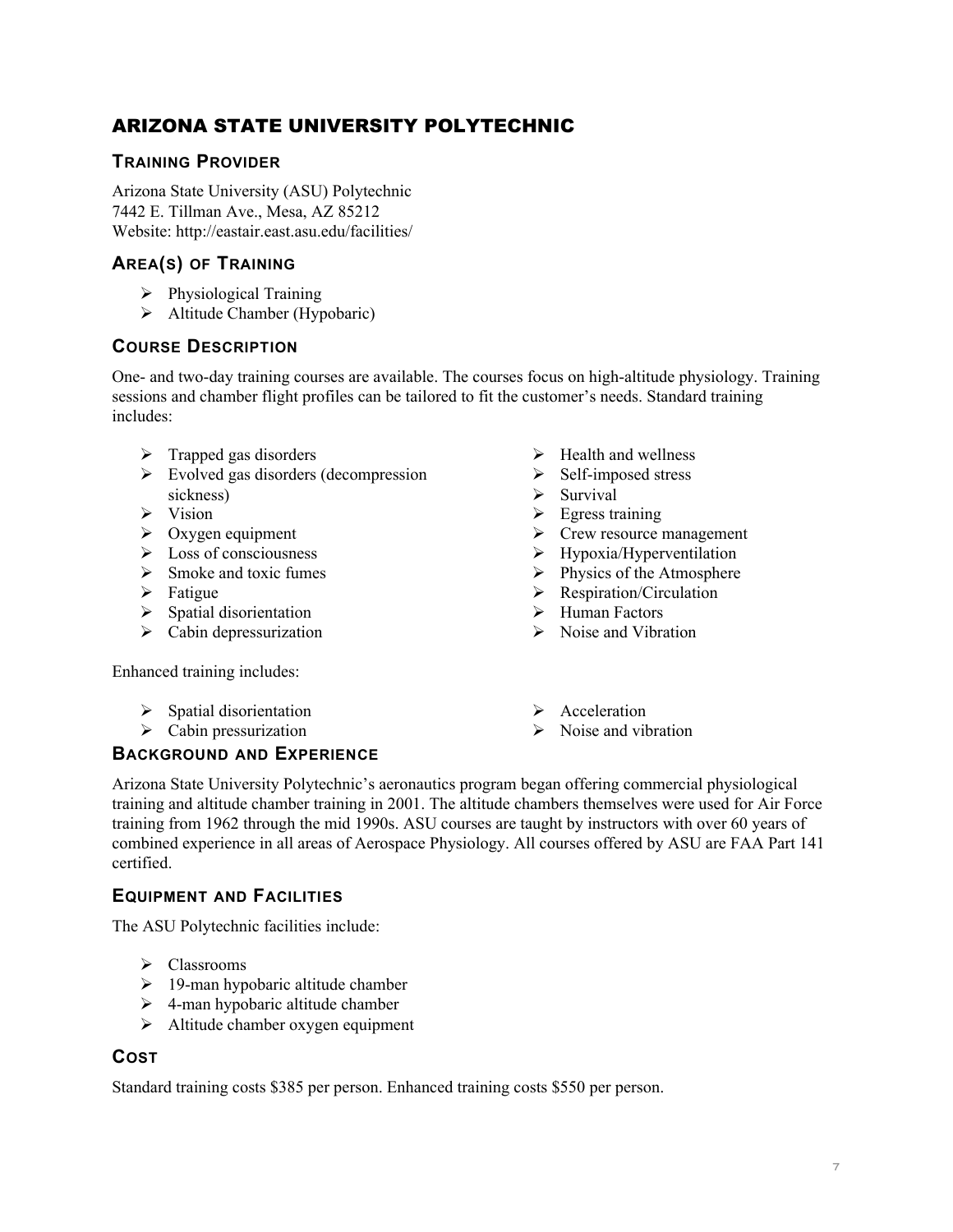# CAMI – FAA CIVIL AEROSPACE MEDICAL INSTITUTE

## **TRAINING PROVIDER**

Federal Aviation Administration, Civil Aerospace Medical Institute (CAMI) 6500 South MacArthur, Oklahoma City, OK 73169 Website: http://www.faa.gov/about/office\_org/headquarters\_offices/avs/offices/aam/cami/

## **AREA(S) OF TRAINING**

- $\triangleright$  Aviation Physiology (theory and practice)
- $\triangleright$  Aviation Survival (theory and practice)

## **COURSE DESCRIPTION**

CAMI provides a one-day physiological training course at the FAA Mike Monroney Aeronautical Center in Oklahoma City, OK. The following topics are covered during the training:

- $\triangleright$  Physics of the atmosphere
- $\triangleright$  Physiology of respiration and circulation
- $\triangleright$  Decompression effects on the human body
- $\triangleright$  Hypoxia signs and symptoms
- $\triangleright$  Hyperventilation
- $\triangleright$  Pressure equalization difficulties and/or trapped gas problems
- $\triangleright$  Self-imposed stresses
- $\triangleright$  Inflight spatial orientation and disorientation
- Acceleration, noise, vibration and thermal (heat  $& \text{cold}$ ) stress effects
- $\triangleright$  Aviation oxygen equipment familiarization
- $\triangleright$  Altitude chamber oxygen equipment familiarization
- $\triangleright$  Altitude chamber flight including hypoxia and rapid decompression demonstrations
- $\triangleright$  Spatial disorientation demonstration using a Barany Chair, GAT-II, GAT-II HELO, Gyro-I, Gyro-II, or VRSDD

FAA physiological training courses are also offered at the following USAF and ARMY military installations:

- $\triangleright$  Andrews AFB, MD
- $\triangleright$  Beale AFB, CA
- $\triangleright$  Brooks AFB, TX
- $\triangleright$  Columbus AFB, MS
- $\triangleright$  Fairchild AFB, WA
- $\triangleright$  Ft. Rucker ARMY Base, AL
- $\triangleright$  Holloman AFB, NM
- $\triangleright$  Kadena AFB, Japan
- $\triangleright$  Langley AFB, VA
- $\triangleright$  Peterson AFB, CO
- $\triangleright$  Randolph AFB, TX
- $\triangleright$  Shaw AFB, SC
- $\triangleright$  Sheppard AFB, TX
- $\triangleright$  Tyndall AFB, FL
- $\triangleright$  Vance AFB, OK
- CAMI also provides an aviation physiology DVD course. The following topics are covered in the course:
	- $\triangleright$  Physics of the atmosphere
	- $\triangleright$  Physiology of respiration and circulation
	- $\triangleright$  Hypoxia
	- $\triangleright$  Hyperventilation
	- $\triangleright$  Trapped gas
	- $\triangleright$  Altitude-induced decompression sickness
	- $\triangleright$  General aviation oxygen equipment
- $\triangleright$  Self-imposed stress
- $\triangleright$  Fit for flight
- $\triangleright$  Motion sickness
- $\triangleright$  Vestibular disorientation
- $\triangleright$  Visual illusions
- $\triangleright$  Ups and downs of cabin pressure
- $\triangleright$  Acceleration
- $\triangleright$  Heat exposure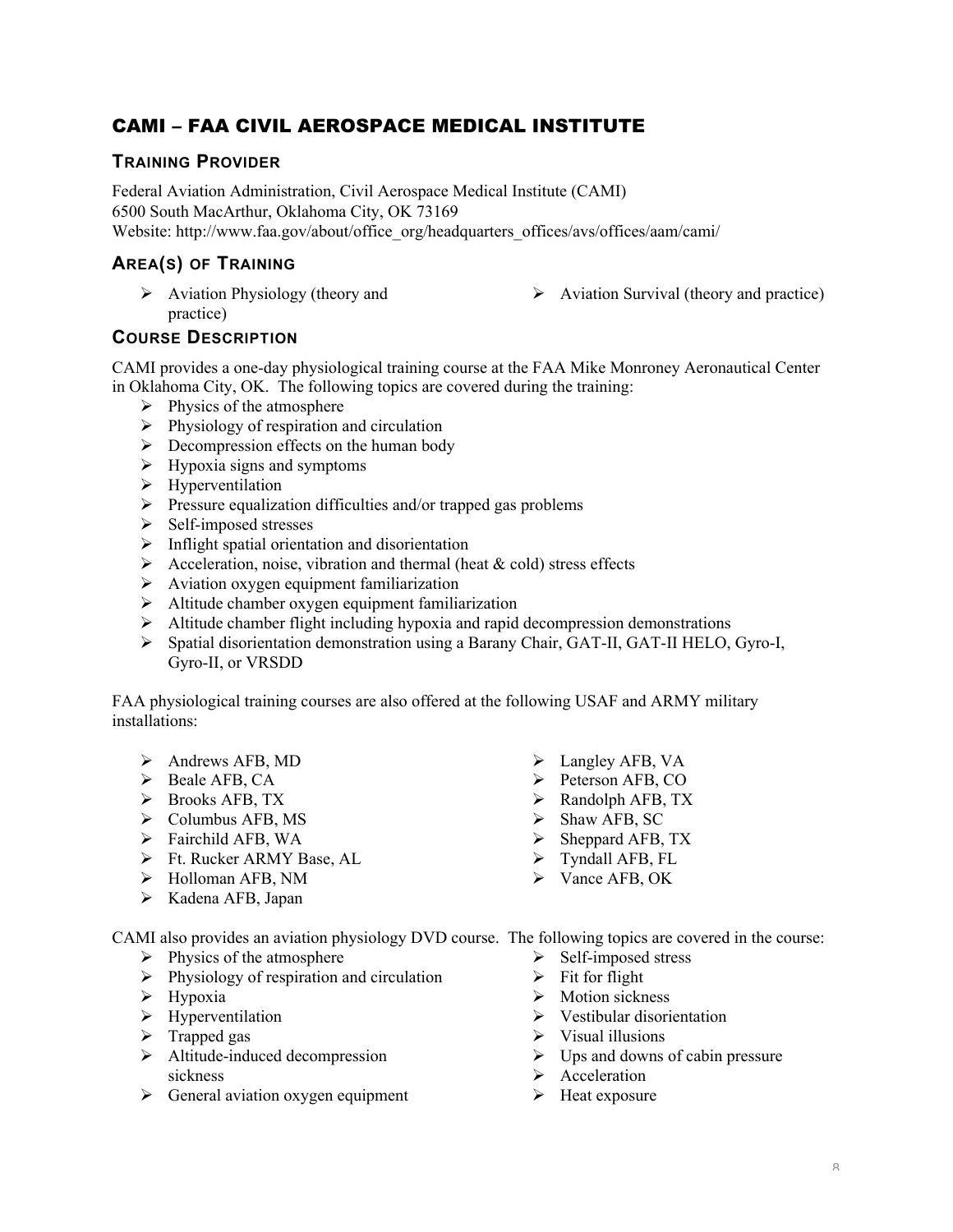- $\triangleright$  Noise & vibration
- $\triangleright$  Fatigue

 $\triangleright$  Vision

CAMI provides a one-day aviation survival training course at the FAA Mike Monroney Aeronautical Center in Oklahoma City, OK. The following topics are covered during the training:

- $\triangleright$  Surviving a crash
- $\triangleright$  Psychology of survival
- $\triangleright$  Survival medicine
- $\triangleright$  Signaling equipment and techniques
- $\triangleright$  Fire starting equipment and techniques
- $\triangleright$  Obtaining food and water
- $\triangleright$  Emergency shelter
- $\triangleright$  Hot-land survival procedures
- $\triangleright$  Cold-land survival procedures
- $\triangleright$  Water survival procedures
- $\triangleright$  Post-crash emergency evacuation procedures
- $\triangleright$  Assembling a customized personal survival kit
- $\triangleright$  Cold exposure environmental facility demonstration
- $\triangleright$  Cabin evacuation facility demonstration
- $\triangleright$  Water egress facility demonstration

CAMI also provides an aviation survival DVD course. The following topics are covered in the course:

- $\triangleright$  Will to survive
- $\triangleright$  Survival signaling
- $\triangleright$  Survival kits and rafts
- $\triangleright$  Survival medicine

#### **BACKGROUND AND EXPERIENCE**

- $\triangleright$  Cold-land survival
- $\triangleright$  Hot-land survival
- $\triangleright$  Tropical survival
- $\triangleright$  Open water survival

Established in 1946 by the Civil Aeronautics Administration as a centralized training and logistics facility with approximately 350 employees, the Mike Monroney Aeronautical Center has grown to become a major organizational complex of the FAA, employing approximately 4,400 government and contract personnel. In fact, the Aeronautical Center is the largest concentration of Department of Transportation employees outside the Washington, D.C. area.

Since its inception, the Aeronautical Center has greatly expanded training and logistics services and added a number of other aviation safety-related and business support products and services. These products and services include, engineering services; medical, human factors, and organizational research; aircraft and airmen information; standards development for pilot and aircraft performance as well as flight procedures; and automated systems development and support. The customer base includes the entire FAA, all the transportation modes in the Department of Transportation, other Federal agencies, and foreign governments, as well as pilots, media, aircraft owners, and commercial air carriers.

## **EQUIPMENT AND FACILITIES**

The CAMI facilities at the FAA Mike Monroney Aeronautical Center include:

- $\triangleright$  Hypobaric chambers (training and research)
- $\triangleright$  Aviation oxygen equipment
- $\triangleright$  Altitude chamber oxygen equipment
- $\triangleright$  Barany chair
- $\triangleright$  Gyro-I spatial disorientation demonstrator
- $\triangleright$  Gyro-II spatial disorientation demonstrator
- $\triangleright$  Virtual reality spatial disorientation demonstrator (VRSDD)
- $\triangleright$  GAT-II spatial disorientation demonstrator
- GAT-II-HELO spatial disorientation demonstrator
- $\triangleright$  Cold exposure environmental facility
- $\triangleright$  Cabin evacuation facility
- $\triangleright$  Water egress facility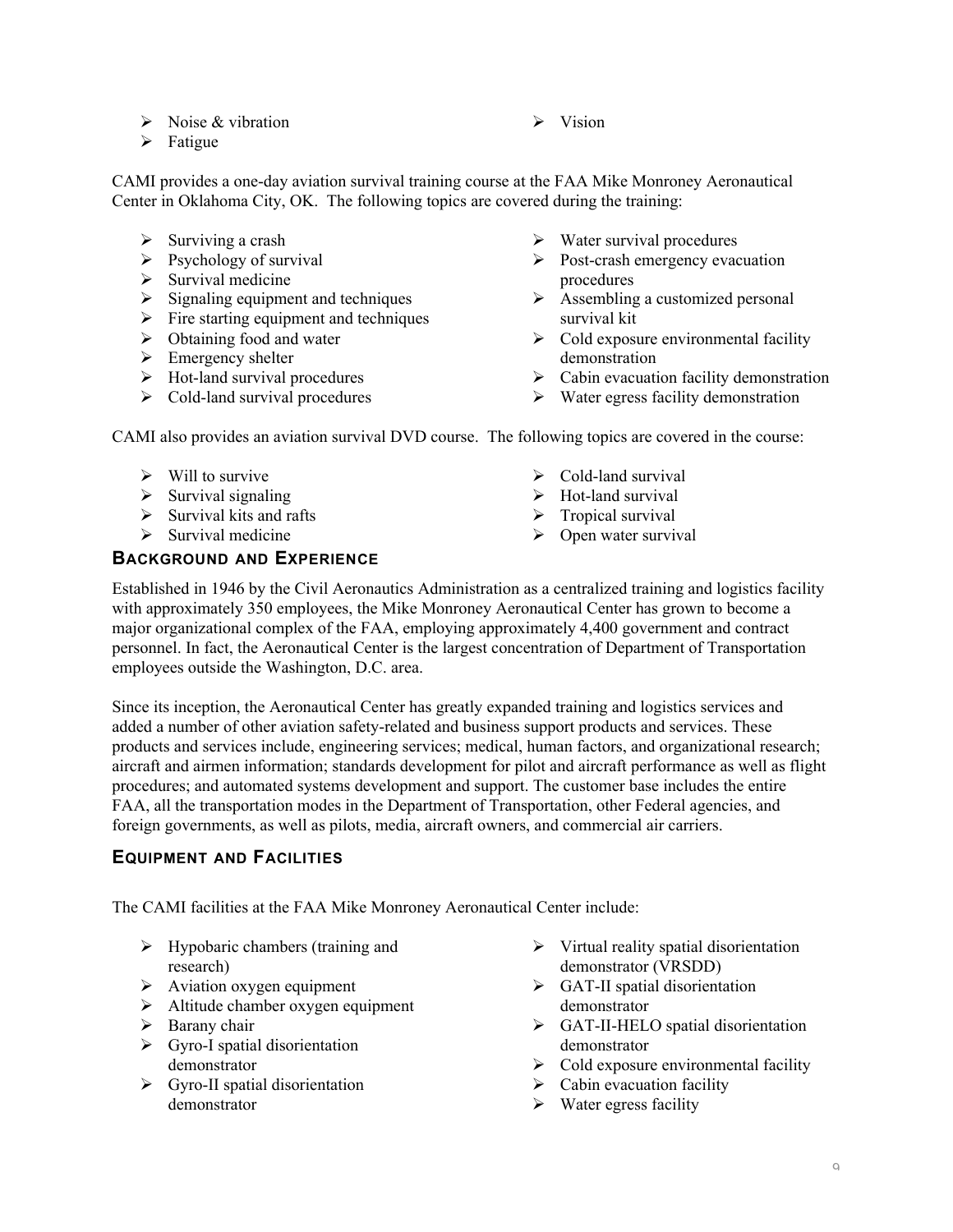- 
- $\triangleright$  Fire starting classroom  $\triangleright$  Water collection and purification classroom

# **COST**

There is no charge for the FAA CAMI aviation physiology and survival training courses conducted at the Mike Monroney Aeronautical Center in Oklahoma City or for the DVD courses. There is a fee of \$50.00 per student for the FAA physiological training courses conducted at U.S. Military Physiological Training Facilities.

# EXECUTIVE AEROSPACE PHYSIOLOGY TRAINING

## **TRAINING PROVIDER**

Executive Aerospace Physiology Training Institute for Exercise and Environmental Medicine, Presbyterian Hospital of Dallas 7232 Greenville Avenue, Dallas, TX 75232 Website: http://www.wound.com/aero.html#index

## **AREA(S) OF TRAINING**

- $\triangleright$  Physiological Training
- $\triangleright$  Altitude Chamber (Hypobaric)

## **COURSE DESCRIPTION**

Executive Aerospace offers a one day course that includes physiological training and utilization of the hyperbaric chamber. Topics covered during this training include:

- $\triangleright$  Physics of the atmosphere
- $\triangleright$  Respiration
- $\triangleright$  Circulation
- $\triangleright$  Hypoxia
- $\triangleright$  Hyperventilation

## **BACKGROUND AND EXPERIENCE**

 $\triangleright$  Cabin pressurization > Oxygen equipment

 $\triangleright$  Effects of pressure change

- $\triangleright$  Chamber flight profile
- Executive Aerospace offers commercial access to the facilities of the Aerospace Medicine Department of the Presbyterian Hospital of Dallas. Executive Aerospace began offering physiological and high altitude training in 1994. Executive Aerospace consists of two physicians and six staff. Physicians of the Aerospace Medicine Department, in cooperation with Johnson Space Center, are actively involved with studying the cardiological effects of spaceflight on NASA's astronauts. Executive Aerospace also conducts one-day training for SimuFlites's Alternate Recurrent High Altitude Flight Training.

Executive Aerospace facilities include a classroom and one of the largest and most advanced hypo/hyperbaric chamber facilities in the world. The chamber can simulate altitudes of 3,048 meters (100,000 feet) above sea level and simulate depths to 50 meters (165 feet) below sea level at controlled rates of descent and ascent.

## **EQUIPMENT AND FACILITIES**

The Presbyterian Hospital of Dallas, Institute for Exercise and Environmental Medicine, facilities include:

- $\triangleright$  Classrooms
- $\triangleright$  Hyper/hypobaric chamber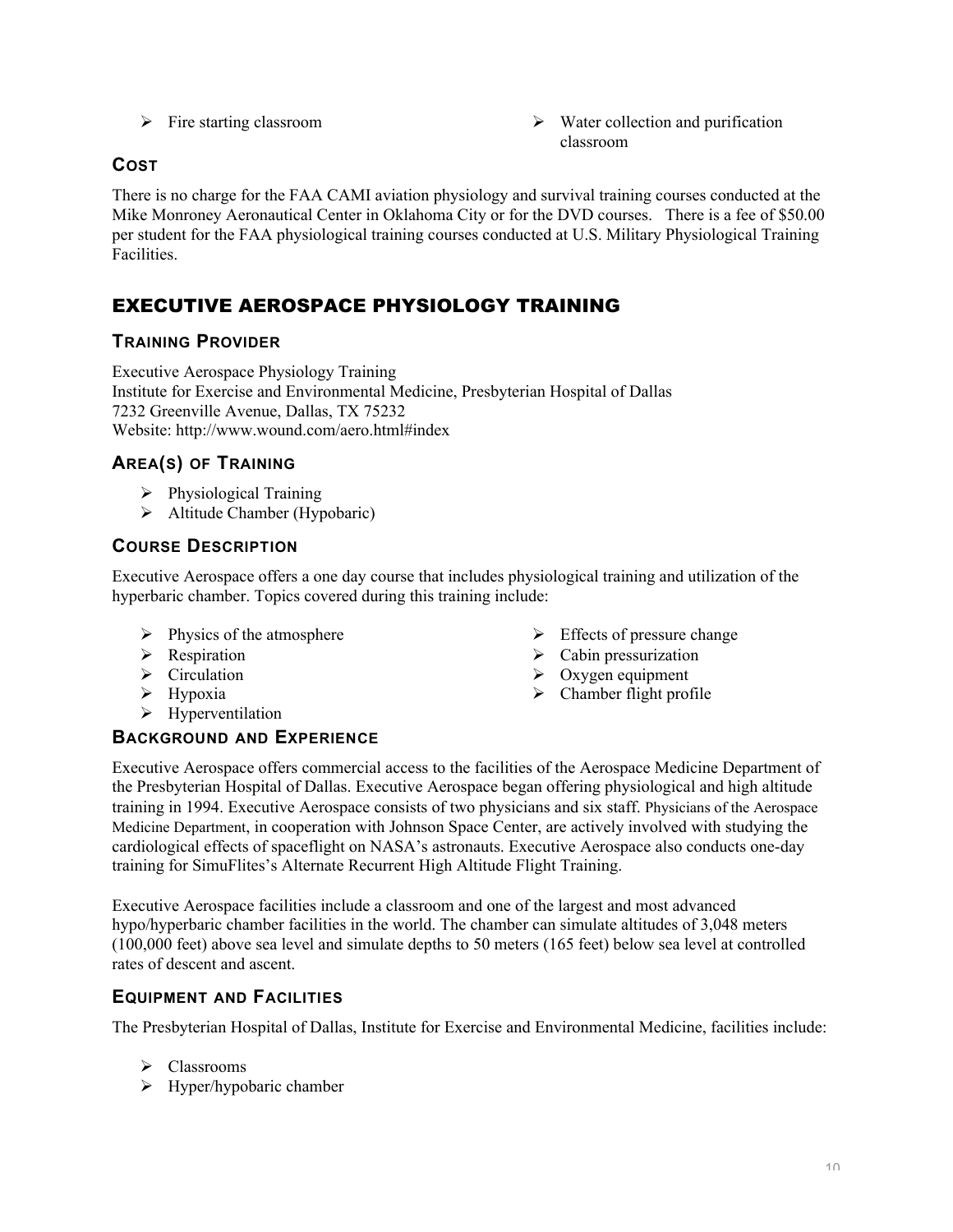## **COST**

Basic costs include a \$400 facility fee and a \$300 physician fee. Prices are negotiable based on the type of physiological and high altitude training requested.

# NATIONAL AEROSPACE TRAINING AND RESEARCH (NASTAR) CENTER

## **TRAINING PROVIDER**

National Aerospace Training and Research (NASTAR) Center 125 James Way, Southampton, PA 18966 Website: http://www.nastarcenter.com

## **AREA(S) OF TRAINING**

- $\triangleright$  Physiological Training (including Spatial Disorientation Training)
- $\triangleright$  Altitude Chamber (Hypobaric)
- $\triangleright$  Unusual Attitude / Upset Recovery Training

## **COURSE DESCRIPTION**

- $\triangleright$  High-g (gravity)
- $\triangleright$  Night Vision and Night Vision Goggle Training
- $\triangleright$  Ejection and Egress Training

NASTAR Center currently offers a range of training options ranging from complete aerospace physiology training programs to individual courses including:

- $\triangleright$  Situational awareness
- $\triangleright$  Spatial disorientation
- $\triangleright$  High-G, and G Tolerance for Space and Tactical Flight
- $\triangleright$  Egress and post-egress

## **BACKGROUND AND EXPERIENCE**

- $\triangleright$  Survival
- $\triangleright$  Customize training
- $\triangleright$  Ground training on the physiological effects of high altitude flight

The NASTAR Center is open and recently completed training for Virgin Galactic "Founders" for suborbital space flight training, The NASTAR Center uses simulators developed by the Environmental Tectonics Corporation (ETC) and training and curriculum developed by ETC's AeroMedical Training Institute (AMTI). NASTAR provides training for both aviation (military and civil) and spaceflight. NASTAR's training programs are tailored to meet customer training requirements, personnel and crew demographics, types of missions supported, and types of aircraft/spacecraft flown. Each course is offered as an initial training course or a refresher training course.

## **EQUIPMENT AND FACILITIES**

- $\triangleright$  ATFS-400 authentic tactical fighting system and flight simulator
- $\triangleright$  GYROLAB GL-2000 advanced spatial disorientation trainer
- $\triangleright$  Hypobaric altitude chamber
- $\triangleright$  Ejection seat simulator
- $\triangleright$  Night Vision and Night Vision Goggle Trainer

## **COST**

The costs for training are undisclosed at this time, due to the customized nature of each training program. Prices for a custom program are available via direct inquiry.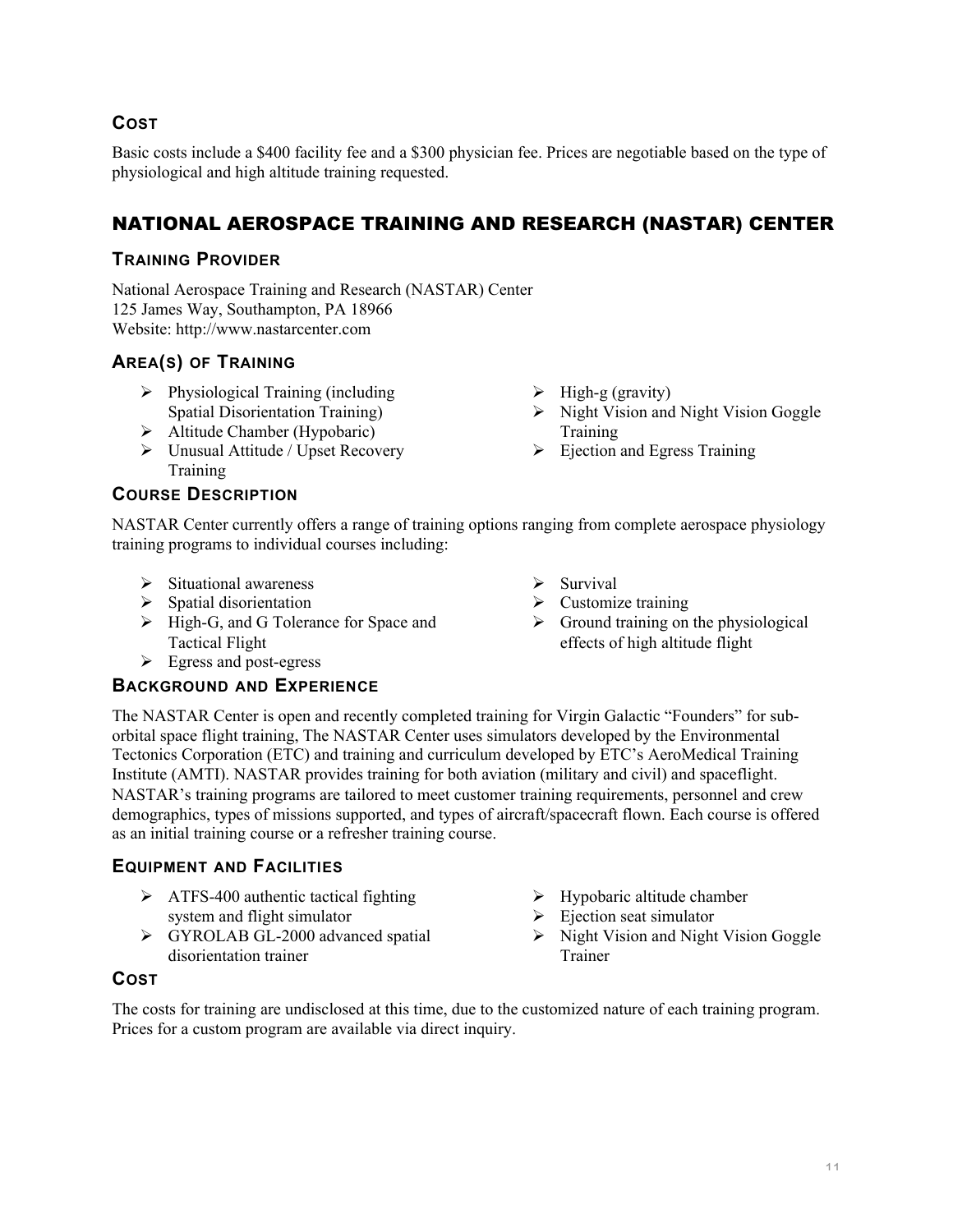# OKLAHOMA STATE UNIVERSITY CENTER FOR HEALTH SCIENCES– TULSA

#### **TRAINING PROVIDER**

Oklahoma State University Center for Health Sciences (OSU-CHS), Tulsa Center for Aerospace and Hyperbaric Medicine 801 E. 91st Street, A155-Riverside, Tulsa, OK 74132 Website: http://www.healthsciences.okstate.edu/research/cahm/index.html

## **AREA(S) OF TRAINING**

- $\triangleright$  Physiological Training
- $\triangleright$  Altitude Chamber (hypobaric & hyperbaric)

#### **COURSE DESCRIPTION**

The Oklahoma State University training, consisting of educational lectures, combined with hands-on demonstrations, prepare the flight crew to recognize potential problems associated with humans in flight and teach the crews how to respond correctly.

Core Training:

- $\triangleright$  Atmospheric physics
- $\triangleright$  Hypoxia
- $\triangleright$  Hyperventilation
- $\triangleright$  Trapped gas disorders
- $\triangleright$  Decompression sickness

Additional Training:

- $\triangleright$  Emergency egress
- $\triangleright$  First aid
- $\triangleright$  CPR and AED (Automated External Deliberator) training

# **BACKGROUND AND EXPERIENCE**

 $\triangleright$  Land survival training

 $\triangleright$  Aviation related stress / human factors  $\triangleright$  Cabin pressurization / oxygen systems

 $\triangleright$  High altitude endorsement ("Sign-off")

 $\triangleright$  Sea survival training

 $\triangleright$  Spatial disorientation

The Center for Aerospace and Hyperbaric Medicine started offering physiological training in the mid-1990s. The facilities are located in the Tulsa Technology Center Alliance Building at the R.L. Jones Airport in Tulsa, OK. The OSU staff is dedicated to quality instruction and research with more than 75 years military experience. The facilities include both hyperbaric and hypobaric chambers allowing for quick treatment of evolved gas disorders if they should occur during training. OSU currently trains a variety of clientele including the Missile Defense Agency, Walmart Aviation, Southwest Airlines, Hallmark, L3/Aeromet, and OSU students.

## **EQUIPMENT AND FACILITIES**

The Center for Aerospace and Hyperbaric Medicine facilities include:

- $\triangleright$  Classrooms
- $\geq 16$ -person hypobaric ("altitude") chamber
- $\geq 16$ -person research hypobaric chamber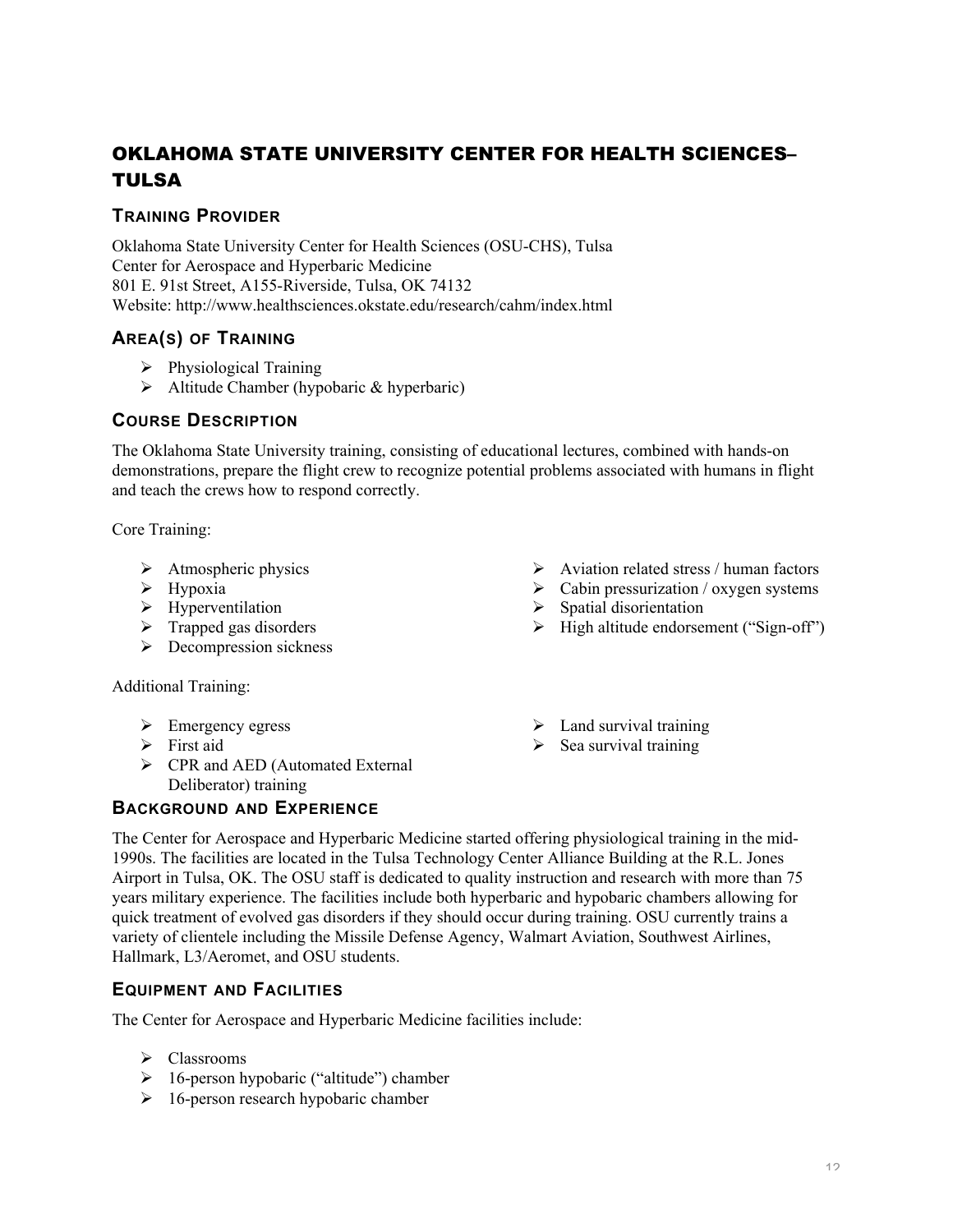- $\geq 12$ -person hyperbaric treatment chamber
- General Aviation Trainer (GAT II) flight trainer/simulator device

#### **COST**

Core training costs \$200 per person. Prices are negotiable for additional training.

# UND AEROSPACE

#### **TRAINING PROVIDER**

University of North Dakota (UND), John D. Odegard School of Aerospace Sciences 4201 University Avenue, Grand Forks, ND 58203 Website: http://www.undaerospace.com/other\_High%20Altitude.asp

#### **AREA(S) OF TRAINING**

- $\triangleright$  Physiological Training
- $\triangleright$  Altitude Chamber (hypobaric)

#### **COURSE DESCRIPTION**

The UND Aerospace two-day aviation physiology course includes training on topics such as:

- $\triangleright$  Hypoxia/hyperventilation
- $\triangleright$  Trapped gas disorders
- $\triangleright$  Evolved gas problems
- $\triangleright$  Oxygen equipment
- $\triangleright$  Fatigue
- $\triangleright$  Stress
- $\blacktriangleright$

#### **BACKGROUND AND EXPERIENCE**

The John D. Odegard School of Aerospace Sciences began collegiate flight training in 1968. Today, UND Aerospace has more than 2,200 students and more than 500 faculty and staff members. UND offers FAAcertified Part 141 physiological and high-altitude training. The hypobaric altitude chamber was the first non-governmental altitude training facility in the nation. Representatives of more than one hundred thirty corporations from around the world have attended UND's aerospace physiology training since 1989. Clients range from small flight departments to national flagship airlines, as well as U.S. Air Force and Air National Guard units. The aerospace physiology training staff has a total of 95 years experience.

#### **EQUIPMENT AND FACILITIES**

The UND Aerospace facilities include:

- $\triangleright$  Classrooms
- $\triangleright$  Hypobaric altitude chamber
- $\triangleright$  General aviation oxygen equipment
- > Altitude chamber oxygen equipment

#### **COST**

Initial corporate training costs \$875. Corporate recurrent training costs \$750

- $\triangleright$  Vision
- $\triangleright$  Spatial disorientation
- $\triangleright$  Cabin pressurization
- $\triangleright$  Hypoxia demonstration (chamber flight)
- $\triangleright$  Rapid decompression (chamber flight)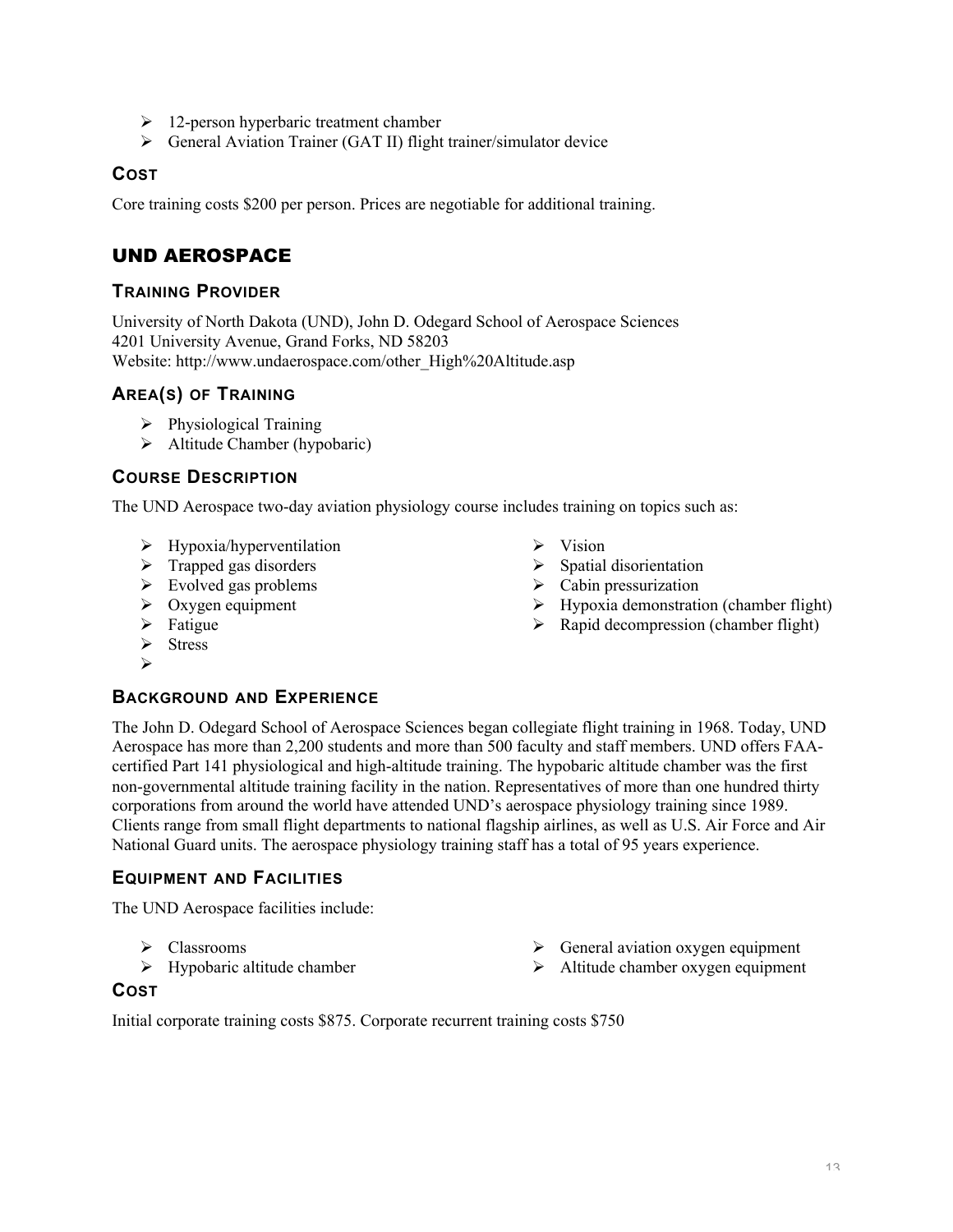# **HIGH PERFORMANCE JET**

Using high performance jet aircraft to prepare spaceflight crews has been a common practice since the beginning of human spaceflight. During the operation of a spacecraft, spaceflight crews are often exposed to various vectors and magnitudes of g-force (gravity) loading. High performance jet aircraft can simulate many of the physiological sensations associated with human spaceflight. In addition, certain high performance jet aircraft can be configured to simulate the flight profiles and control characteristics of spacecraft, especially those that used lifting surfaces. Therefore, high performance jets are often one of the most effective tools for preparing human spaceflight crews. Used primarily retired military aircraft, a variety of commercial high performance jet operators have been identified during this survey.

# INTERNATIONAL JETS, L-39 PARTS & MAINTENANCE, INC.

#### **TRAINING PROVIDER**

International Jets, L-39 Parts & Maintenance, Inc. 96 Hangar Road, Gadsden, AL 35904 Phone number (o) 256-442-8099 Point of contact: Richard E. Hess Email: hess37@aol.com

## **AREA(S) OF TRAINING**

- $\triangleright$  Aerobatics, Unusual Attitude & Upset Training,
- L-39 Rating & High Performance Jet Aircraft Performance,
- $\triangleright$  High Altitude Physiology,
- > Low-level Formation,
- $\triangleright$  Basic Defensive and Air Combat Maneuvering.

#### **COURSE DESCRIPTION**

International Jets teaches the full range of military style maneuvers for pilot training to include aerobatics, stalls, spins, unusual attitude recovery, normal  $\&$  no-flap pattern  $\&$  landings, with special emphasis on Simulated Flameout pattern & landing (SFO). [This is a steep, very aggressive, yet exceptionally precise maneuver that enhances any pilot's skills, especially for flying a Space Shuttle-type vehicle.] All systems, normal, and emergency procedures are covered. This course of study would qualify the candidate for an Authorized Experimental Aircraft rating.

#### **BACKGROUND AND EXPERIENCE**

The president and chief pilot, Richard Hess, is a Yak-52, CJ-6, L-29 and L-39 Instructor, a FAST (formation) instructor and evaluator, and an IP in the above and other aircraft. He and his cadre have flown many of the Soviet and American fighters and trainers to include L-39, MIG-21, A-10, F-15, F-16, B-1 and even helicopters.

Mr. Hess has 20,000 flight hours in A-10, F-15, T-37, T-38 (IP in both trainers), & C-141 (IP & EP); DC-9, MD-88, B-727, 737, 757, 767, 777; Yak-52, CJ-6, L-29, L-39, Casa Jet, MIG-15, T-33, T-34, T-28. He is an experienced instructor in numerous general aviation and Warbird aircraft and was also an FAA Designee at Delta Air Lines on the B-757 & B-767.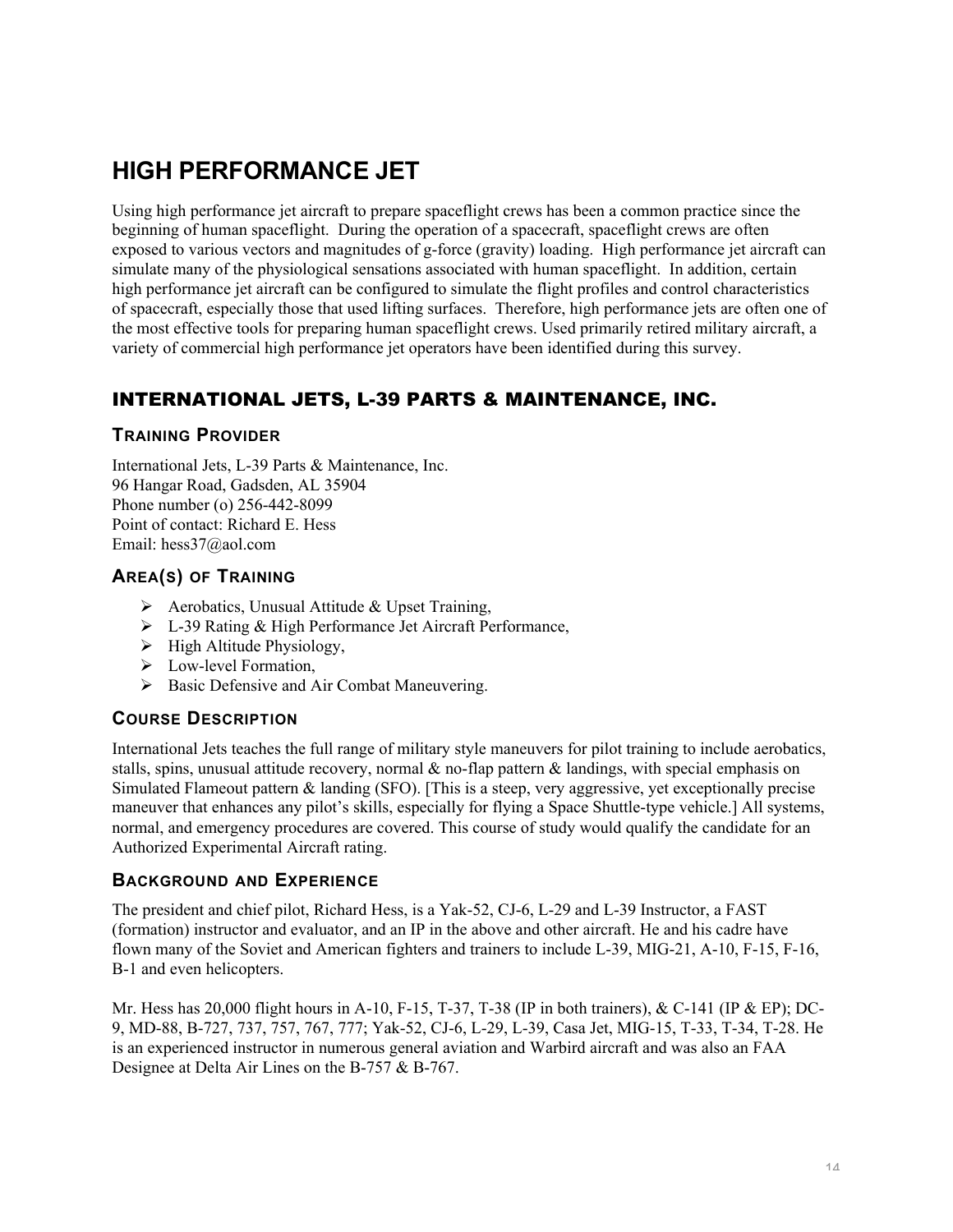## **EQUIPMENT AND FACILITIES**

International Jets in Gadsden, AL has an 8000 sq ft hangar and 1500 sq ft of office space. They are currently adding to that with a new 20,000 sq ft hangar and 2000 sq ft additional office space. The airport has non-precision approaches and two runways, 6800 and 5000 ft long. International jets have all the maintenance requirements to maintain about 65 L-39 Albatros jet aircraft as well as access through eastern block contacts to acquire and maintain just about any Russian jet aircraft, including MIGs.

## **COST**

An L-39 flight costs \$1000/hour plus fuel. The instructor costs are \$750/day. Other aircraft types can be arranged with costs to be determined.

# JETWARBIRD TRAINING CENTER

## **TRAINING PROVIDER**

Jetwarbird Training Center 3662 Cerrillos Road, Suite A-3, Santa Fe, NM 87507 Phone: 505-471-4151 Website: www.jetwarbird.com

## **AREA(S) OF TRAINING**

- $\triangleright$  High Performance Jet
- $\triangleright$  Unusual Attitude Training
- $\triangleright$  High-g (gravity)

#### **COURSE DESCRIPTION**

The Jetwarbird Training Center provides multiple high performance jet and unusual attitude training courses at the Sante Fe Municipal Airport, New Mexico. The training center uses high performance flight, rather than simulators. There are standardized training courses that use different aircraft for jet training, "upset recovery" (unusual attitude) training, and aerobatics. Specific training details can be modified to accommodate customer needs. Courses include ground school, necessary pre-flight and post-flight briefings, and flight time, usually in one hour increments.

The company's standard jet flight training includes the ability to conduct and receive high altitude, high performance, and complex endorsements for jet flight.

The unusual attitude in-flight training course includes the following (with corresponding ground school and pre-flight preparation):

- $\triangleright$  Clearing turns (35 and 45 degree banks)
- $\geq 60$  and 74 degree banks; g-loading of the pilot awareness
- $\triangleright$  Aileron rolls
- $\triangleright$  Two-point rolls; recovery from the inverted
- $\triangleright$  Limited aileron recovery
- $\triangleright$  Limited aileron recovery from the inverted
- $\triangleright$  Nose down attitude recovery from the inverted
- $\triangleright$  Nose down attitude recovery from the inverted with limited aileron
- $\triangleright$  Stall series: clean, dirty, accelerated
- $\triangleright$  Extreme attitude stall recovery techniques
- $\triangleright$  Descending spiral high-g and other recoveries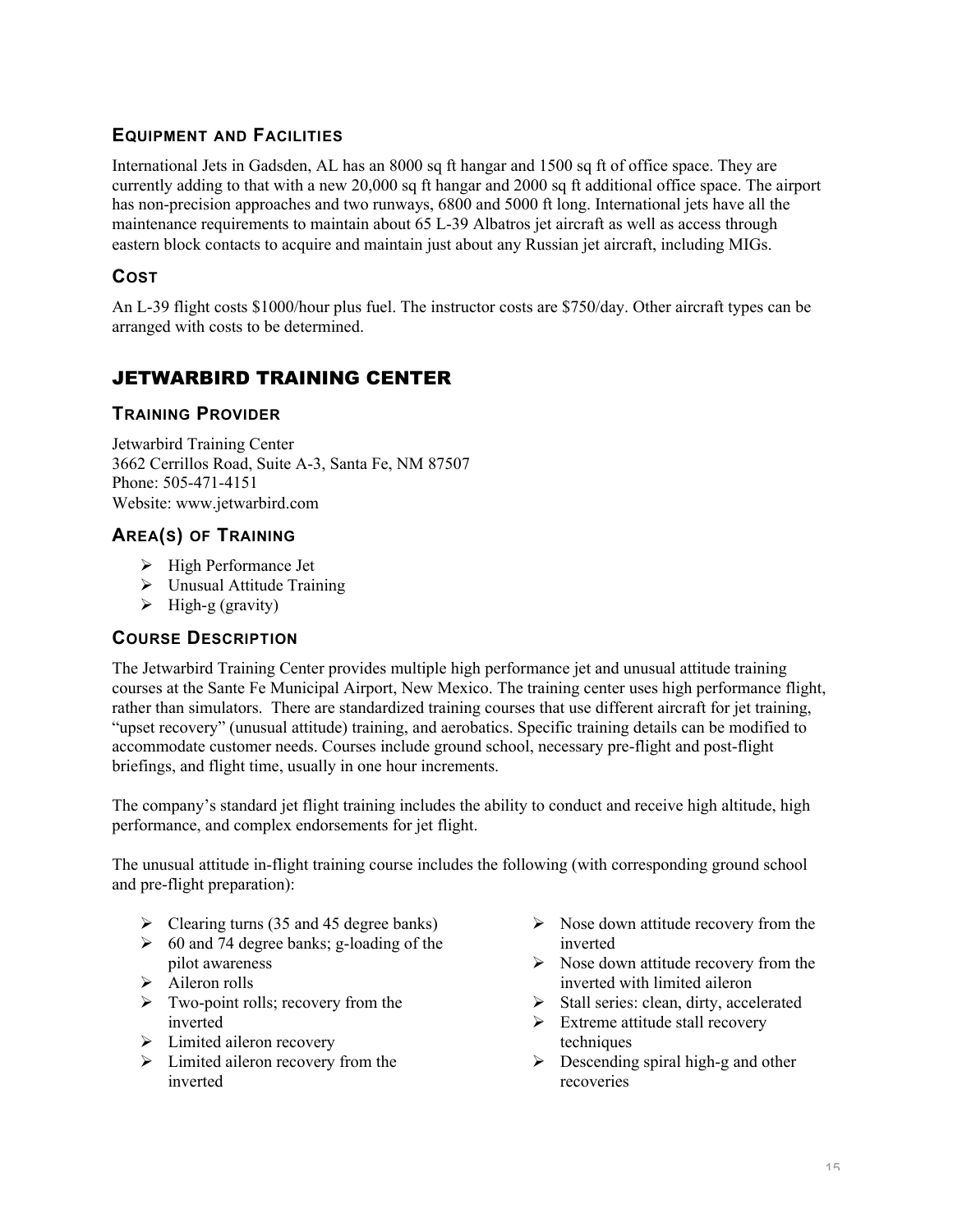The aerobatic training course includes the following maneuvers: full stall series, aileron rolls, two point rolls, loops, immelmans, cuban 8's, cloverleaf, and barrel rolls.

#### **BACKGROUND AND EXPERIENCE**

The company was founded by Larry Salganek, the certified flight instructor and examiner. He has 6,000 hours as a flight instructor and 3,000 hours as an aerobatics instructor over the past 25 years. The company's customers include pilots at all levels of performance. For this reason, Jetwarbird training is tailored to the needs of the individual customer.

#### **EQUIPMENT AND FACILITIES**

Jetwarbird training uses five high performance aircraft with different flight characteristics and performance levels for training courses at the Sante Fe Municipal Airport:

| $\triangleright$ L-29 Delfin    | $\triangleright$ T-33 T-bird |
|---------------------------------|------------------------------|
| $\triangleright$ Fouga Magister | $\triangleright$ MiG-15      |

 $\triangleright$  L-39 Albatros

The company keeps these aircraft sheltered in leased hangar space.

#### **COST**

- $\triangleright$  Hourly flight training rates range from \$1,240 to \$2,300 depending on the number of flights and the aircraft used
- A two-flight upset training course (unusual attitude training) in an L-39: \$2,950
- $\triangleright$  A two-hour introduction to aerobatics training course in a Fouga jet: \$2,500
- $\triangleright$  A two-hour introduction to aerobatics training course in a L-39: \$3,850
- $\triangleright$  A two-hour introduction to aerobatics training course in a T-33: \$4,200

## AURORA AEROSPACE

#### **TRAINING PROVIDER**

Aurora Aerospace 510 Shore Dr. E. Oldsmar FL 34677 Phone 813-476-2321 Contact: Howard Chipman howardchipman@sprintmail.com

#### **AREA(S) OF TRAINING**

- $\triangleright$  High Performance Jet
- Unusual Attitude Training
- $\triangleright$  High-g (gravity)
- $\triangleright$  High Performance Glider Training

#### **COURSE DESCRIPTION**

Aurora Aerospace offers a 2-3 day course on spaceflight training and medical consulting for spaceflight. The course includes jet and glider flights, centrifuge training, and a medical evaluation. L-39 jet flight training offers acclimatization to g-forces, zero gravity, unusual attitudes, and recovery. Gliding flights in 2-place gliders simulate gliding re-entry from space, zero gravity maneuvers and acclimatization to gforces. Additionally, Aurora offers high g- training in ground based centrifuges. Medical clearance and treatment is provided to enable space flight participants to fly into space safely and comfortably.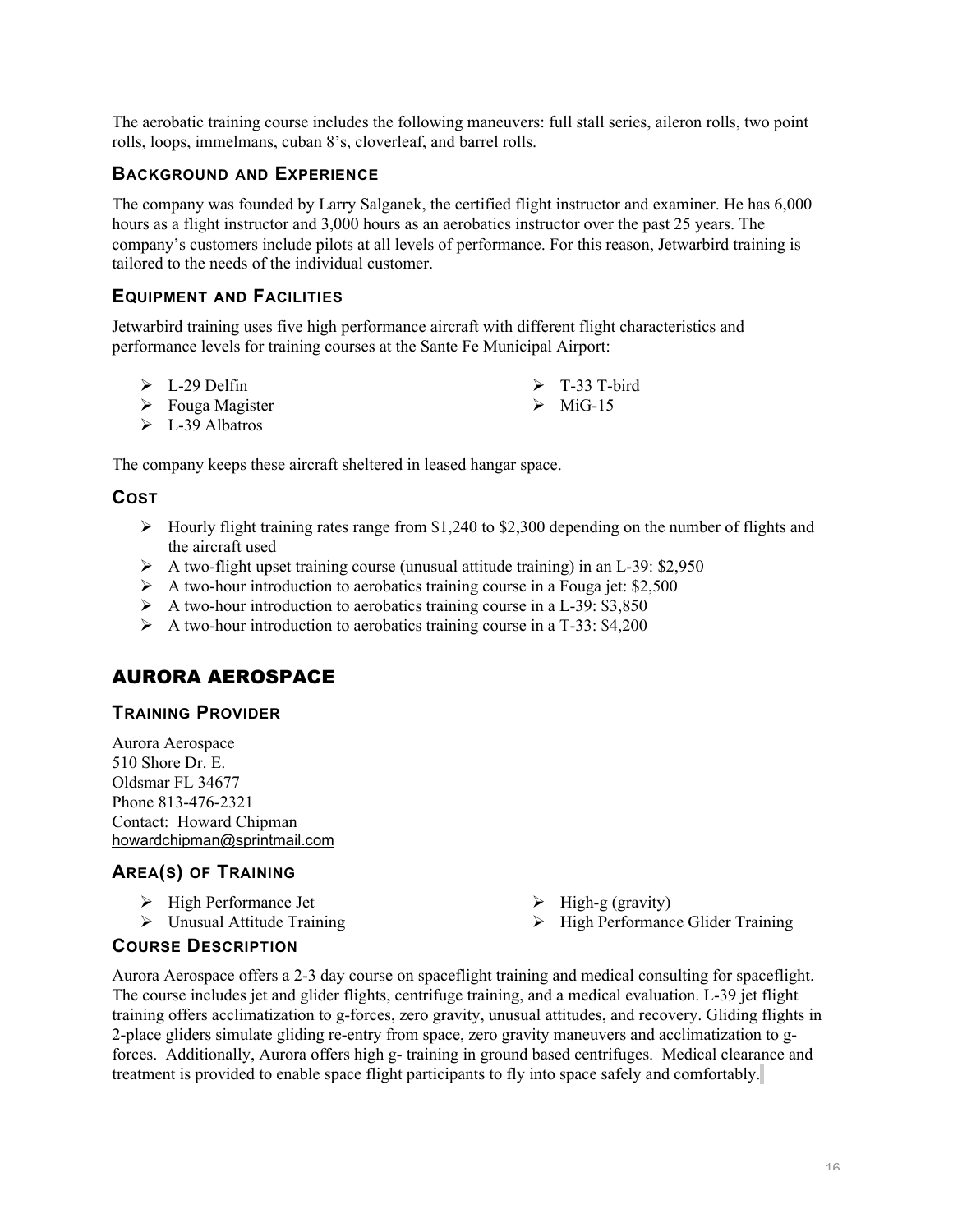#### **BACKGROUND AND EXPERIENCE**

Howard Chipman, M.D. is a board certified Emergency Physician and Certified Flight Instructor rated in L-39 jets and gliders. He has attended cosmonaut training in Russia and is familiar with the training required to enable people to fly into space.

#### **EQUIPMENT AND FACILITIES**

Aurora Aerospace has an L-39 Albatross, various gliders, Piper PA-34 Seneca, and a centrifuge for high-g training.

#### **COST**

Various packages are available. A typical package including L-39 jet and glider flights, centrifuge training and medical examination costs approximately \$5000. Please contact Aurora Aerospace for specific costs for a particular training regime.

# **HIGH PERFORMANCE GLIDERS**

For the purpose of this study, a high performance glider is defined as one that can be configured with a sink rate of 1,200-1,800 meters (4,000-6,000 feet) per minute without exceeding the glider maximum velocity. Such performance is the best analogous parameter for RLVs. Only a few gliders can be configured to reach this sink rate: the Blanik L-13, Blanik L-23, Schweizer 2-32, and Caproni a-21. However, the Caproni A-21 is not used very often in the United States. There are more than 80 glider training providers in the U.S. that have at least one of these gliders in their fleets. See Appendix C for a list of available high performance gliders. In identifying these providers, Futron used the Soaring Society of America database that includes all the commercial glider training providers in the United States.

Experts from Soaring Safety Foundation indicated that, even though the main glider flight instruction is the same, the training is adjusted from one region to another, depending on the geography where the instruction is offered. For example, training in a mountainous area may differ slightly from the training in a flatlands area. The wind patterns and the thermals are also different depending on location and students are required to take additional flight lessons if previous glider flight training was done in a different geographic location. Futron selected six providers for profiling. In doing the selection, we considered factors such as the number of aircraft for instruction, diversity of aircraft, relevant training information available, and geographical location in order to provide a representative mix of the providers. The providers profiled below are Colorado Soaring Association (CSA), Orange County Soaring Association (CA), Tampa Bay Soaring Society, Inc. (FL), The Chicago Glider Club (IL), The Washington State Soaring Association (WA), and Turf Soaring School (AZ).

# COLORADO SOARING ASSOCIATION (CSA)

#### **TRAINING PROVIDER**

Colorado Soaring Association (CSA) 15000 N. County Road 7, Wellington, CO 80549 Phone: 970-568-7627 Website: http://www.soarcsa.org/

#### **AREA(S) OF TRAINING**

 $\triangleright$  High Performance Glider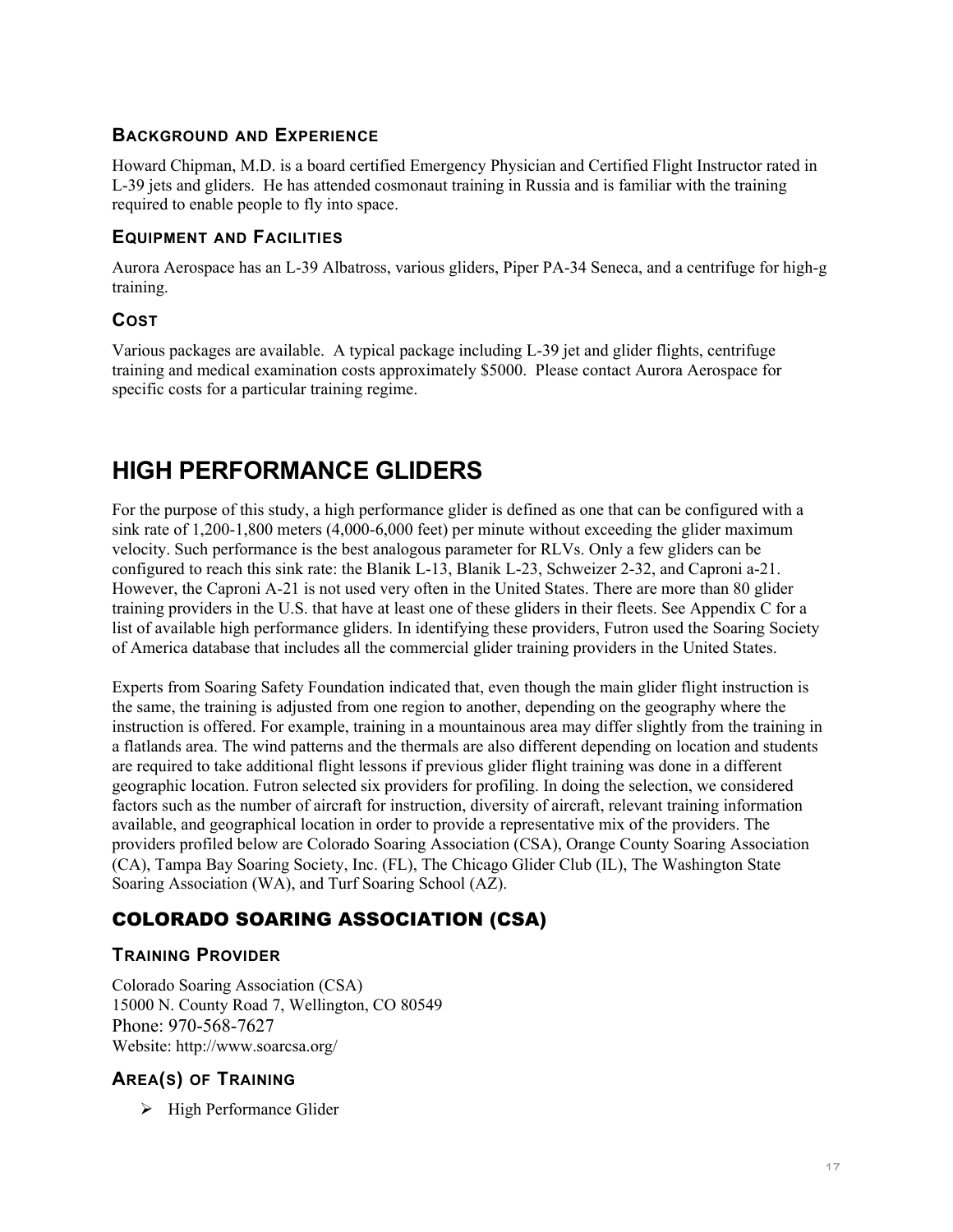## **COURSE DESCRIPTION**

CSA flight instruction using CSA gliders is only open to CSA members. Depending on the customer's priorities, the general progression of training starts with flight training through solo, continues with preparation for the FAA written test, checkout in other gliders, flight instruction for badges, and ends with preparation to fly in competitions. CSA does not offer "class type" ground training, but has flight documentation available. CSA offers both primary and more advanced instruction.

CSA uses the training syllabus as a guide for flying glider instruction. The training syllabus, requires students to read the flight manual and the current copy of Federal Aviation Regulations. Among the topics covered by the CSA Sailplane Flight Training Syllabus are:

- $\triangleright$  Familiarization with pre-flight preparation, signals, controls in flight, straight and level flight, and turns
- $\triangleright$  Aerotow, turns, pattern and landing
- $\triangleright$  Minimum control speed in level flight and turns, stalls recognition and recovery
- $\triangleright$  Miscellaneous maneuvers such as accuracy landings
- $\triangleright$  Steep turns, crabs, and slips; use of slips for crosswind correction
- $\triangleright$  Slack line recovery, spiral dives, spins; use of slips for glide path control
- $\triangleright$  Emergency maneuvers

## **BACKGROUND AND EXPERIENCE**

Incorporated in 1965, CSA was formed as a non-profit organization to promote safe soaring, advance the knowledge of the sport, and to provide its members with advanced sailplanes at minimum cost. Initially CSA operated at a different location, but since 1985 it operates at Owl Canyon Gliderport, initially known as Waverly West Soaring Ranch. All CSA flight instructors are certified.

#### **FACILITIES AND EQUIPMENT**

CSA owns and operates Owl Canyon Gliderport, located about 24 kilometers (15 miles) north of Fort Collins, Colorado. The gliderport is run as a club operation, and operating hours are generally weekends and holidays only, with an occasional weekday operation. The CSA fleet includes a Grob G-103, Blanik L-23, Schweizer 2-33, Solitaire 30, and Schweizer 1-34, as well as a Piper Pawnee 235-D as tow plane. Besides the fleet, CSA owns a tractor, trailers for some of the gliders, hangars for the planes, and a clubhouse with full utilities.

CSA owns 104 hectares (256 acres) of land extending 1.6 kilometers (1 mile) from the north fence to the south fence, and from the east fence to a varying property line on the west side. At the gliderport, runway 19 is the primary runway during the summer. Runway 19R is used for staging gliders and takeoffs and 19L is used for landing when 19R is occupied. Runways 27/09 and 15/33 are grass. Runways 19R/01L and 19L/01R are crossed diagonally at the north end by an old roadbed. This is just barely landable on the runway extensions, but everywhere else the old roadbed is unlandable. It is also unlandable at its intersection with the 09/27 runway extension.

#### **COST**

Only CSA members can receive flight instruction in one of the CSA planes and using the CSA instructors. The cost for CSA membership is \$50 per month plus a \$250 initiation fee. CSA is a chapter member of Soaring Society of America (SSA) and CSA members are required to belong to SSA. The SSA membership fee is \$64 per year and this fee is collected through the club.

An hour of ground or flight instruction costs \$20. To solo in 35 flights costs about \$1,345, not counting dues and initiation, but including the ground, flight instruction, the glider rental, and the aerotow rates of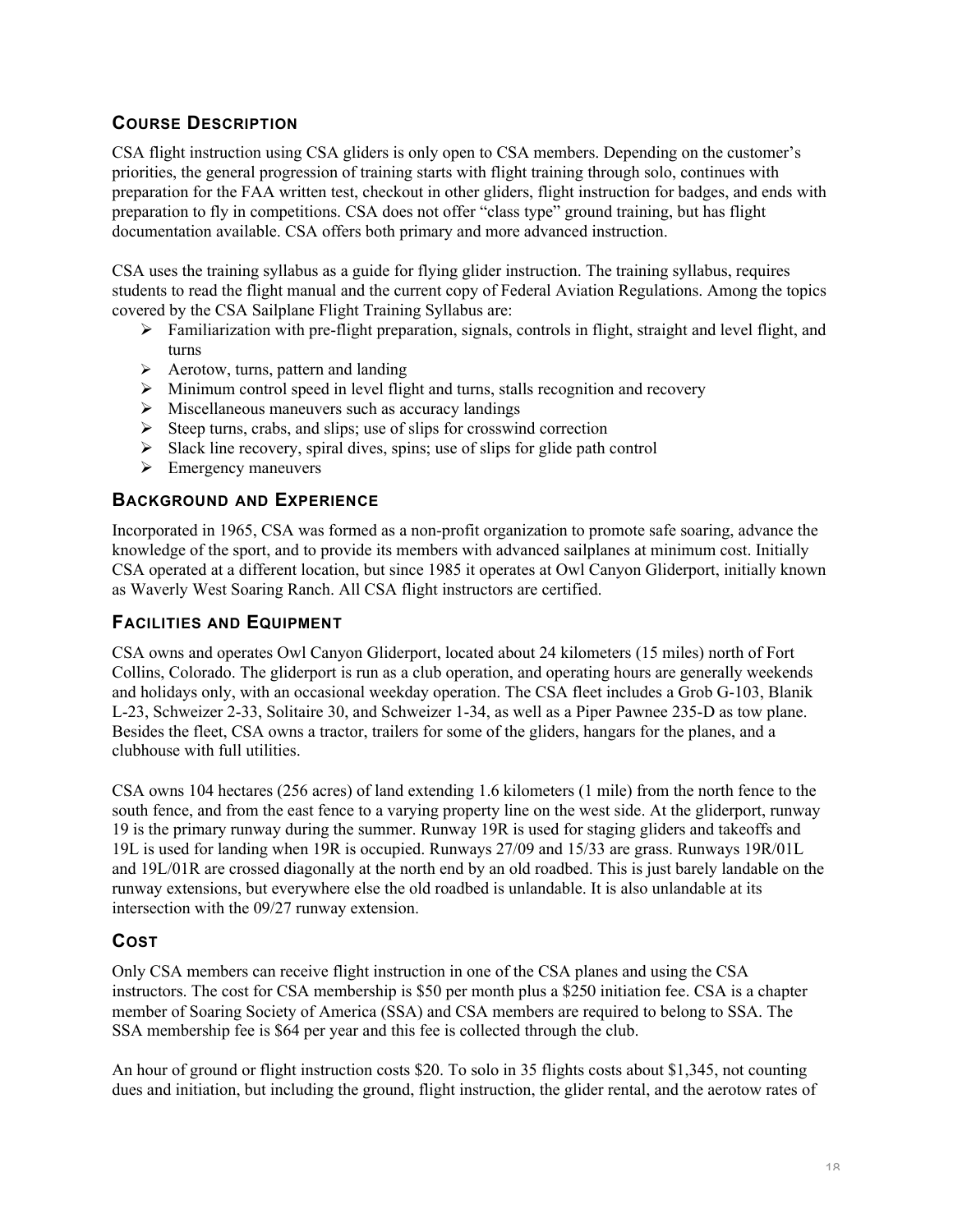\$10 for each 1,000 feet/305 meters. For the post-solo flights, glider rental is free, so the cost comes from instruction time and from aerotow rates.

For pilots transitioning from powered aircraft, the FAA requires at least 10 solo flights before taking the flight test. No written test is required for people who reached the level of private pilot in airplanes. Approximately 15 flights of dual are necessary before solo, so the total training cost for the transition will be around \$800.

# ORANGE COUNTY SOARING ASSOCIATION (OCSA)

#### **TRAINING PROVIDER**

Orange County Soaring Association (OCSA) P.O. Box 5475, Buena Park, CA 90622 Website: http://www.ocsoaring.org/

## **AREA(S) OF TRAINING**

 $\triangleright$  High Performance Glider

#### **COURSE DESCRIPTION**

OCSA provides practical flight instruction as well as ground school, with a focus on training to the level of the private pilot glider designation. The practical flight instruction is done with a certified training instructor flying with the student in a two-seat glider. Ground school is usually conducted in November and December and takes place in the OCSA club house at the Hemet-Ryan airport. During the ground training program, the instructors teach the most updated Federal Aviation Regulations/Aeronautical Information Manual (FAR/AIM). The classes prepare participants for taking the FAA written test required for the private or commercial glider pilot license.

The following topics are covered during flight training for the pre-solo flights:

- $\triangleright$  Explanation of instruments, control functions, and their effects
- $\triangleright$  Turning and its side effects, effects of controls, straight and level flying
- $\triangleright$  Flying at minimum controllable airspeeds, coordination when executing turns
- $\triangleright$  Thermaling, centering techniques, low-G sensitivity, landing speed calculation
- $\triangleright$  Landings, divebreaks for altitude control, attitude for airspeed control
- $\triangleright$  Steep turns, spirals and wind effects, glider weight and balance
- $\triangleright$  Airspace, local field and wind conditions, cross-controlled and accelerated stalls, spot landing
- $\triangleright$  Forward slips and slips to landing
- $\triangleright$  Spin entry and recovery, off-field landings with no altimeter
- $\triangleright$  Normal and crosswind landings

The following topics are covered during flight training for the post-solo flights:

- $\triangleright$  Boxing wake, turns, thermaling, coordination, steep turns
- $\triangleright$  Spirals, flight at minimum control speeds
- $\triangleright$  Launches and landing (including spot landing), slack line
- $\triangleright$  Radio communication, traffic patterns, navigation
- $\triangleright$  Airport, runway, taxiway signs, marking and lighting
- $\triangleright$  Soaring techniques: thermal soaring, ridge and slope soaring, wave soaring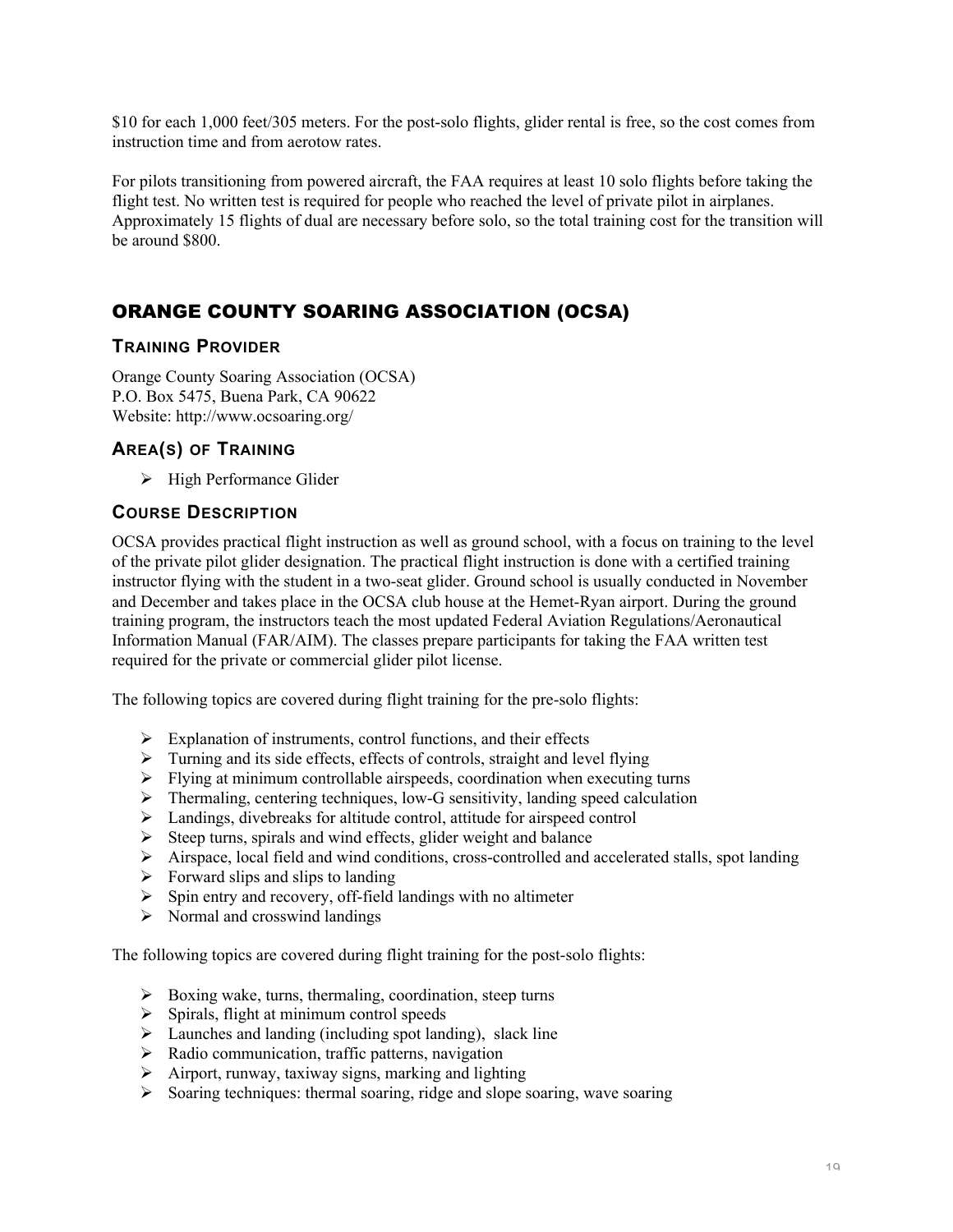- $\triangleright$  Performance maneuvers: straight glides, turns to headings, steep turns
- $\triangleright$  Slow flights and stalls
- $\triangleright$  Emergency operations: simulated off-airport landing, emergency equipment and survival gear
- $\triangleright$  Post flight procedures: after-landing and securing

#### **BACKGROUND AND EXPERIENCE**

Established in 1959, Orange County Soaring Association started as a non-profit entity with the purpose of creating an educational organization for people who wanted to learn how to fly. Its focus is on primary gliding (train the students to the level of private pilot glider designation). OCSA has four pilots and four gliders available for training.

#### **FACILITIES AND EQUIPMENT**

OSCA has a club house in the vicinity of the Hemet-Ryan airport in Hemet, CA and conducts operations there. The OCSA fleet includes one PW-5, one Grob G-103 Twin Astir, and two Blanik L-13.

#### **COST**

The cost for training is determined mostly by the towing costs, as the training is free for flight club members. The cost for OCSA Flight Club membership is \$55 per month. This entitles members to unlimited access with no additional charges to all club aircraft, instruction, and facilities. Start up requires a one-time \$300 initiation fee, plus annual General membership (\$25 for OCSA and \$64 for SSA). Flight instruction/flight reviews are provided free of charge regardless of the number of instructional flights. All members assist in the maintenance of sailplanes and all club equipment, as well as in flight operations when assigned.

The towing price ranges between \$40 and \$60 per flight. In order to be able to fly solo, at least 40 flights are required and normally to obtain a private license, 80 flights are expected

# THE CHICAGO GLIDER CLUB (CGC)

#### **TRAINING PROVIDER**

The Chicago Glider Club (CGC) 26045 W. Airport Road, Minooka, IL 60447 Phone: 815-467-9861 Website: http://www.chicagogliderclub.org/content/home.php

## **AREA(S) OF TRAINING**

 $\triangleright$  High Performance Glider

#### **COURSE DESCRIPTION**

Although the CGC is not set up as a primary glider flight school, the club offers training to club members. Club instructors offer their services free of charge to club members. The CGC offers instructor and commercial pilot instructional classes that begin in May and continue through summer on either the first or second Saturday of each month, with class work in the morning and flight instruction in afternoon. The CGC also has flight documentation available.

The training syllabus is specific to the CGC operations and is used as a training guide. In providing flight instruction, the CGC requires other mandatory readings, such as Soaring Flight Manual, Glider Flying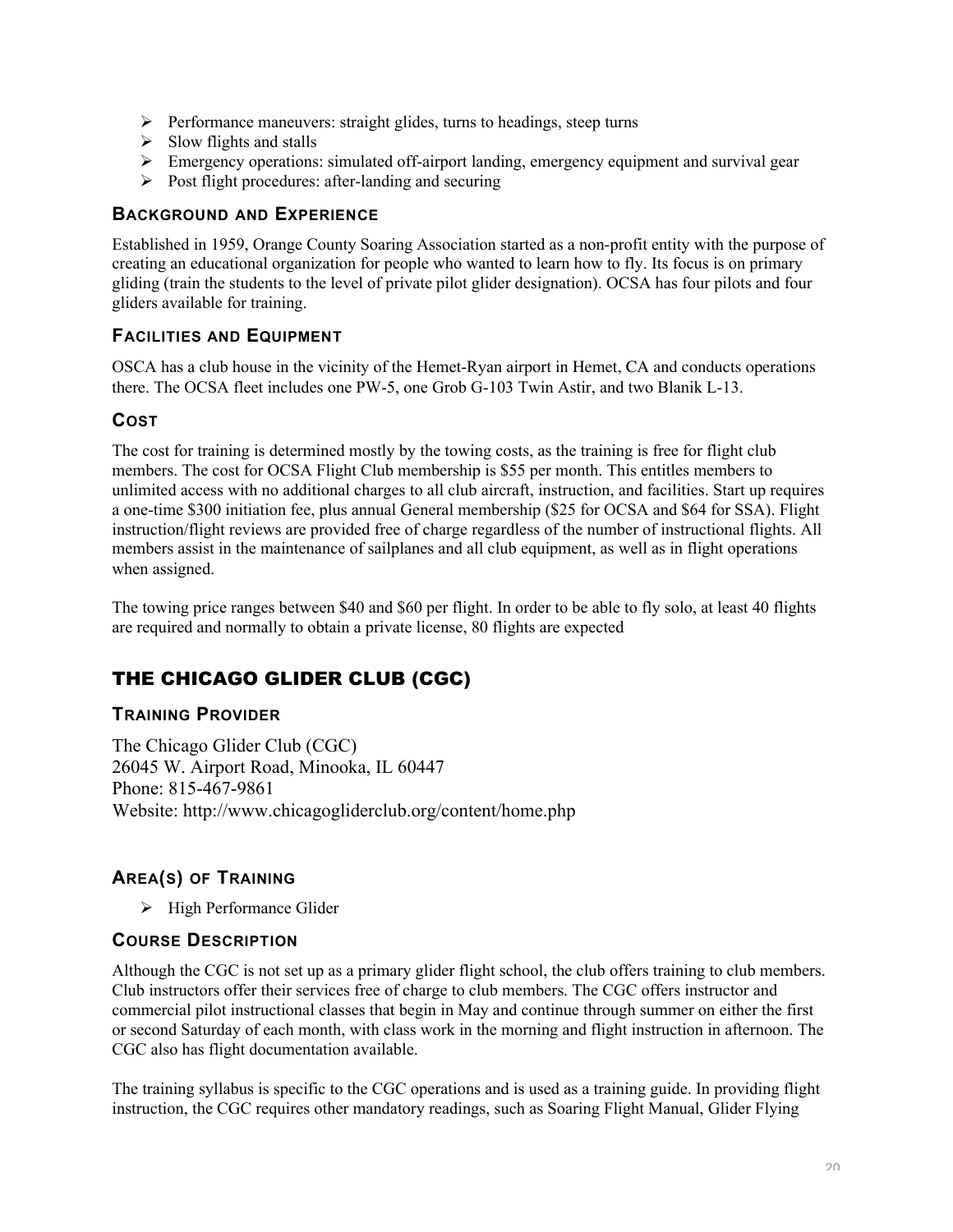Handbook, Pilots Handbook of Aeronautical Knowledge, glider manuals and the current copy of Federal Aviation Regulations.

The following topics are covered during flight training for the pre-solo flights:

- $\triangleright$  Explanation of control functions and instruments
- $\triangleright$  Turns, relative wind and angle of attack, straight and level flying, attitude control for airspeed
- $\triangleright$  Tow-elevator only, flying at minimum controllable airspeeds, coordination while turning
- Tow-all controls, stalls, low-G sensitivity, thermalling, crabs for crosswind correction, landing
- $\triangleright$  Cross-wind takeoff, turning stalls, thermalling-centering techniques, divebreaks for altitude control, attitude for airspeed control
- $\triangleright$  Steep turns, glider weight and balance, effects of lift and effects of sink
- Local field, airspace, wind conditions rules, spot landing, forward slips and side-slips, accelerated stalls
- $\triangleright$  Slack line recovery, flying at minimum controllable air speed, downwind landings, effects of high winds on pattern
- $\triangleright$  Spin entry and recovery, off-field landings, steep turns

The following topics are covered during flight training for the post-solo flights:

- $\triangleright$  Turns, coordination, flight at minimum control speed, thermalling
- $\triangleright$  Boxing wake, steep turns
- $\triangleright$  Ground handling, cockpit management, visual signals
- $\triangleright$  Airport and gliderport operations: radio communications, traffic patterns, runway, taxiway signs, markings and lighting
- $\triangleright$  Spirals, flight at minimum control speeds, turns, coordination, thermalling
- $\triangleright$  Slack line, steep turns, stalls, spot landings
- $\triangleright$  Performance airspeeds: minimum sink airspeed and speed to fly
- $\triangleright$  Soaring techniques: thermal, wave, slope, and ridge soaring
- $\triangleright$  Performance maneuvers: straight glides, turns to headings, steep turns
- $\triangleright$  Navigation: flight preparation and planning, national airspace system
- $\triangleright$  Slow flight and stalls: maneuvering at minimum control airspeed, stall recognition and recovery
- $\triangleright$  Emergency operation and post flight procedures such as after landing and securing

## **BACKGROUND AND EXPERIENCE**

The CGC was formed in 1957, with the purpose of providing fellowship, information, instruction, stimulation, and education for those interested in flying, gliding, and soaring, both locally and crosscountry. The CGC has an active membership of about 80 pilots involved in all aspects of the sport, from instruction to participation in soaring contests. Many members are high time soaring pilots and some also have contest experience.

#### **FACILITIES AND EQUIPMENT**

The CGC owns its own grass runway, two large hangers, a clubhouse, and a large grass area for trailer tiedown and sailplane assembly. The runway is a grass strip about 91 meters (300 feet) wide and about 550 meters (1,800 feet) long with an east-west orientation. The club members fly on weekends and on weekdays whenever one of the tow pilot members is available to tow.

The CGC fleet includes three two-place gliders, (Blanik L-23, Schleicher ASK-21, and Schempp-Hirth Duo Discus) one single-seat glider, an , ASW-24 and two tow planes: 235 hp Pawnee and 180 hp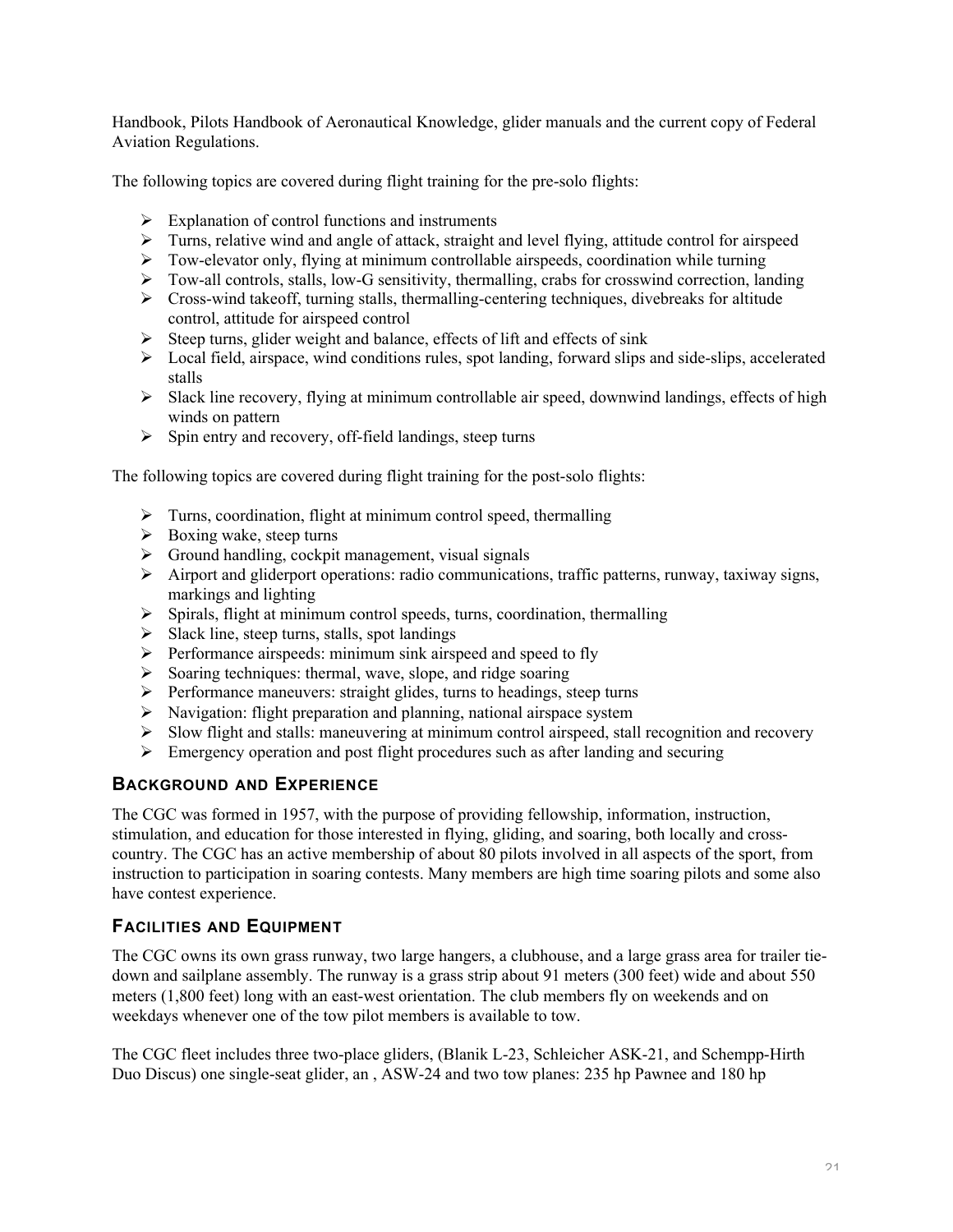Christen Husky. All club aircraft are maintained by CGC members and are always kept in the two hangars owned by the club.

## **COST**

Only CGC members can receive flight instruction in one of the CGC planes and using the CGC instructors. The cost for CGC membership is \$25 per month plus a \$1,000 initiation fee. CGC is a member of Soaring Society of America (SSA) and CGC members are required to belong to SSA. The SSA membership fee is \$64 per year. Members of the CGC are also required to pay \$10 per year for the Chicago Glider Council, the entity which created the CGC. Instruction is free of charge for the CGC members.

For renting the Blanik L-23, the rate is \$15 per hour and the rent for the tow planes is \$60 per hour. The aerotow rates include a hook-up fee of \$8 and \$0.60 for each 30 meters (1 hundred feet) of tow.

# TURF SOARING SCHOOL (TSS)

## **TRAINING PROVIDER**

Turf Soaring School (TSS) 8700 West Carefree Highway, Peoria, AZ 85383 Phone: 602-439-3621 Website: http://www.turfsoaring.com/default.htm

## **AREA(S) OF TRAINING**

 $\triangleright$  High Performance Glider

## **COURSE DESCRIPTION**

TSS is a privately owned flight school offering glider flight instruction seven days a week. The training offered varies from beginner level to instructor and aerobatic training, and can be tailored to the needs of the customer. TSS also provides training for private power plane pilots interested in learning to fly a glider. Besides practical training, TSS offers ground school. TSS also has a series of glider flight books available for its students, including Glider Flying Handbook, Aviation Instructor's Handbook, Handbook of Glider Aerobatics, and Pilot Test Prep for private and instructor levels. TSS is using the most current Federal Aviation Regulations and Aeronautical Information Manual as their guidelines for training.

For customers licensed as private power pilots, a private glider rating may be added by taking the number of lessons necessary to solo, (depending on experience, but usually between six and ten lessons, for people who fly frequently), make ten solo glider flights, obtain a recommendation ride with a Certified Flight Instructor- Glider, and make a check ride. There is no written examination required for the transition from flying powered planes to flying gliders.

## **BACKGROUND AND EXPERIENCE**

In business since 1967, TSS is a private business offering sightseeing rides, aerobatic sailplane lessons, and soaring lessons. All TSS flight instructors are FAA certified and have previous aviation experience, with glider flying experience between 5 and 30 years. The numbers of flight hours for the instructors varies between 3,000 and 6,000 and they have had at least 5,000 glider flights.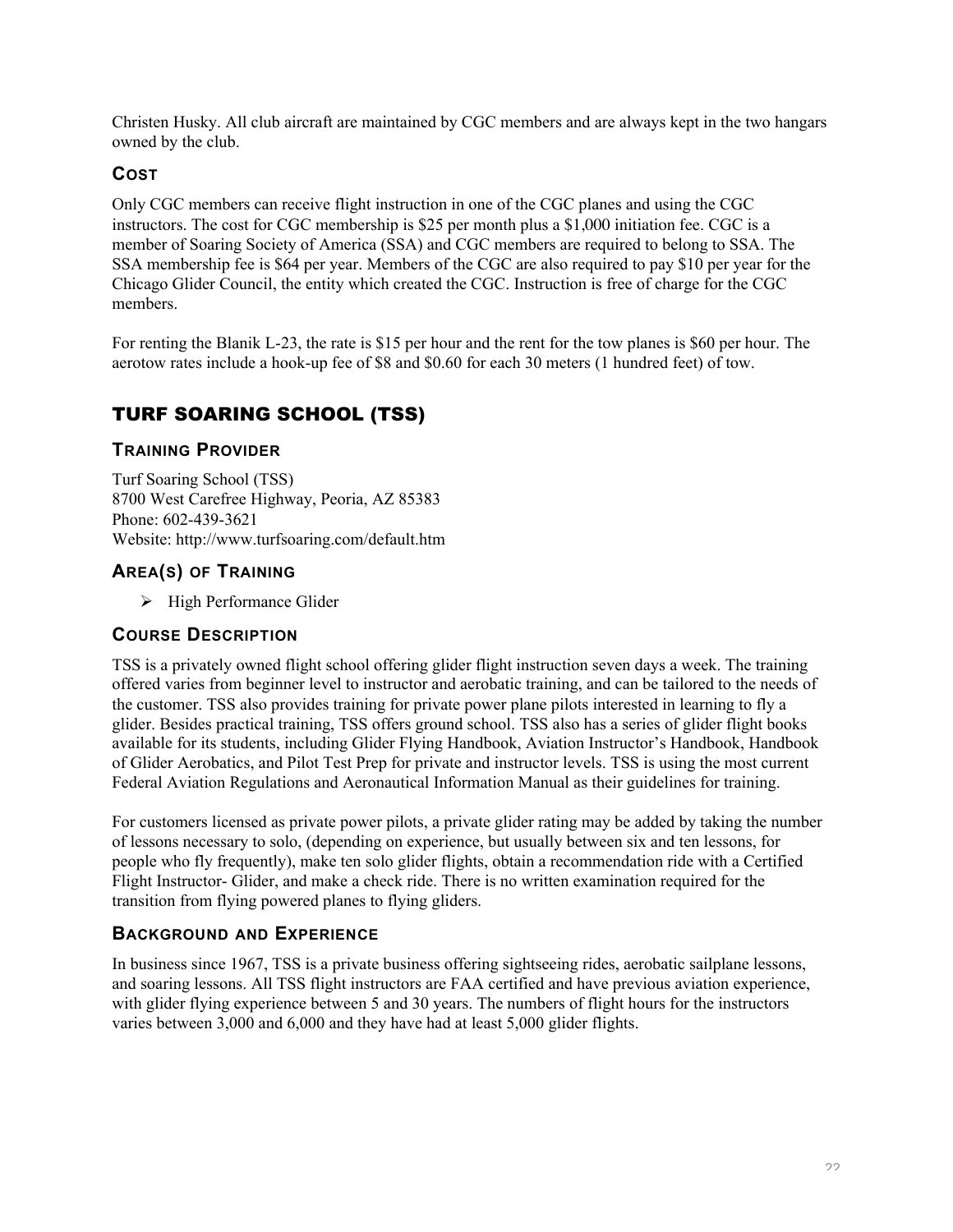## **FACILITIES AND EQUIPMENT**

TSS currently operates eight sailplanes (including a Grob 103 Acro, Schweizer 2-32, Schweizer 2-33, Schweizer 1-26, ASK-21, SWIFT) and three Pawnee towing planes. The TSS staff inspects the fleet daily and Federal Aviation Administration licensed mechanics inspect it after every 100 hours of flight.

TSS operates at Pleasant Valley Airport in Peoria, AZ. The airport has two main runways, with a dirt surface: one of 1,280 x 30 meters (4,200 x 100 feet) and one of 732 x 30 meters (2,400 x 100 feet). Runway separations do not meet minimum standards so simultaneous operation of the runways is not authorized.

## **COST**

The gliders can be rented for an amount varying between \$36 and \$49 per hour, depending on the type of plane. The flight instruction costs \$39 per hour for regular instruction and \$49 for aerobatic instruction. Ground instruction costs \$39 per hour. The aerotows cost \$35 for the first 305 meters (1,000 feet), \$1 for every additional 30 meters (100 feet) to 1,200 meters (4,000 feet) and \$1.25 for every additional 30 meters (100 feet) to 1,800 meters (6,000 feet).

# **PARACHUTE TRAINING PROVIDERS**

Given the parachute training needs of future RLV pilots, Futron focused on the training provided for using of emergency parachutes, rather than for the rectangular/square parachutes commonly used in recreational skydiving. In the U.S., most commercial parachute training providers use the square parachutes, and they provide instruction that involves skydiving lessons, with the actual jumps, either in tandem or solo. In creating the list of such training providers, we have used information from the United States Parachute Association (USPA). See Appendix D for a list of USPA member organizations.

To identify the emergency parachute training providers, Futron conducted secondary research and interviews with the Parachute Industry Association, USPA, different emergency parachute manufacturers, Systems Technology Inc., the U.S. Air Force Academy, and different U.S. Air Force Bases.

The research indicated that that only one company, Silver Parachute Sales & Service (SPSS), provides emergency parachute training commercially. The parachute manufacturers provide instruction for using their products through the user's manuals, and some of them tailor the instruction to the aircraft that the parachute will be used for. The military offers emergency parachute training but only for military personnel. Futron requested copies of the military training syllabus from Beale, Columbus, and Vance Air Force Bases, but the military did not feel comfortable releasing it to a commercial entity. Systems Technology Inc. has developed a parachute training simulator that could be relevant for training the RLV pilots. The entities profiled below are: SPSS, as the only company that does emergency parachute training; Butler Parachute Systems Group, Inc., Para-Phernalia, Inc., Strong Enterprises Inc., and National Parachute Industries, Inc., as the emergency parachute manufacturers, for their parachute usage information; and Systems Technology Inc., as the manufacturer of ParaSim, a parachute flight training simulator.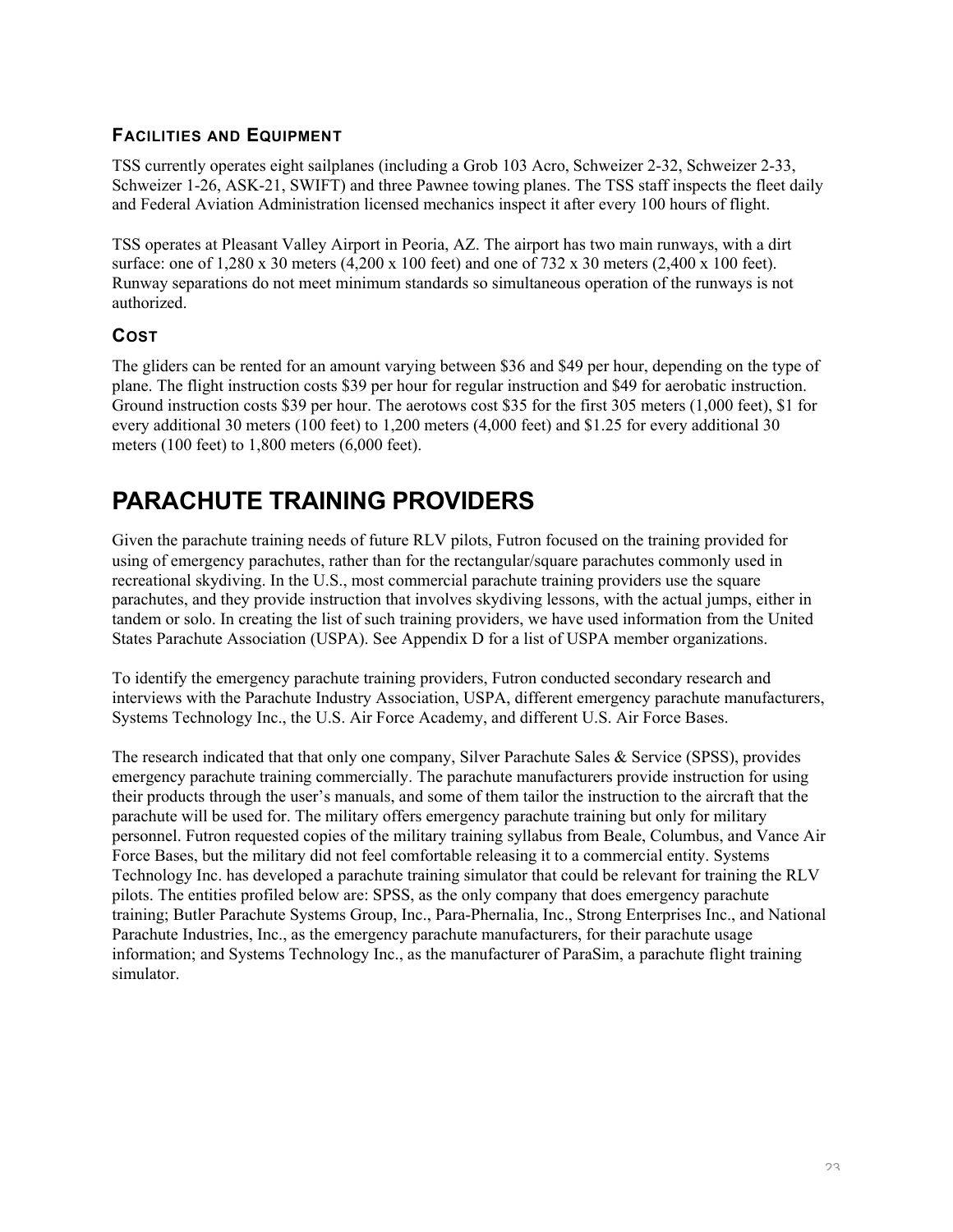# SILVER PARACHUTE SALES & SERVICE (SPSS)

#### **TRAINING PROVIDER**

Silver Parachute Sales & Service (SPSS) P. O. Box 6092, Hayward, CA 94540 Phone: 510-785-7070 Website: http://www.silverparachutes.com Email: allen@silverparachutes.com

# **AREA(S) OF TRAINING**

 $\triangleright$  Parachute Training

## **COURSE DESCRIPTION**

SPSS's parachute instruction is dedicated to teaching egress training to people who have no intention of bailing out, unless there is an emergency. The training takes the form of a bailout seminar that Allen Silver, the owner of SPSS, gives to different groups of pilots. Many of such seminars are designed taking into account specific aircraft types. Among the topics covered by such seminar are:

- $\triangleright$  Mental attitude, including when to make the bailout decision
- $\triangleright$  Becoming familiar with the aircraft
- $\triangleright$  Parachute storage and parachute service
- $\triangleright$  Pre-flight parachute inspection
- $\triangleright$  When & how to practice egress procedures
- $\triangleright$  How to chose the appropriate emergency parachute
- $\triangleright$  Differences between various of types of parachutes, including weight & speed limitations
- $\triangleright$  Proper fit and adjustment of your parachute
- $\triangleright$  Reasons to leave the aircraft
- $\triangleright$  When to make the decision to bail out
- $\triangleright$  How to quickly egress and deploy the parachute
- $\triangleright$  Understanding the time it takes for your chute to open & loss of altitude during deployment
- $\triangleright$  Other elements of a successful bailout, proper clothing and survival equipment
- $\triangleright$  How to steer your parachute to a safe landing
- $\triangleright$  How to recognize and avoid life threatening obstacles during descent
- $\triangleright$  Preparation for landing and how this is achieved
- $\triangleright$  Post-landing actions that must be done to insure your safety and a quick rescue

## **BACKGROUND AND EXPERIENCE**

Incorporated in 1972, SPSS provides personal parachute service to aerobatic and glider pilots, specializing in emergency parachutes. Besides parachute training, it offers complete rigging services including repack, recertification, major repair, and alteration. SPSS manufactures the AcroBelt five-point ratchet restraint system and S.M.A.K. PAK parachute survival kits. SPSS is also the largest dealer of the SOFTIE line of pilot emergency parachutes manufactured by Para-Phernalia, Inc. SPSS has done work for NASA and aerospace companies that required services for sophisticated and specialized parachutes.

Allen Silver owns and operates SPSS. He has been an FAA Master Parachute Rigger since 1974 and in 1991 was designated as a Parachute Rigger Examiner for the FAA. Allen has served as chairman of the Parachute Industry Association (PIA) Rigging Committee. Silver spent 25 years in the Air Force, out of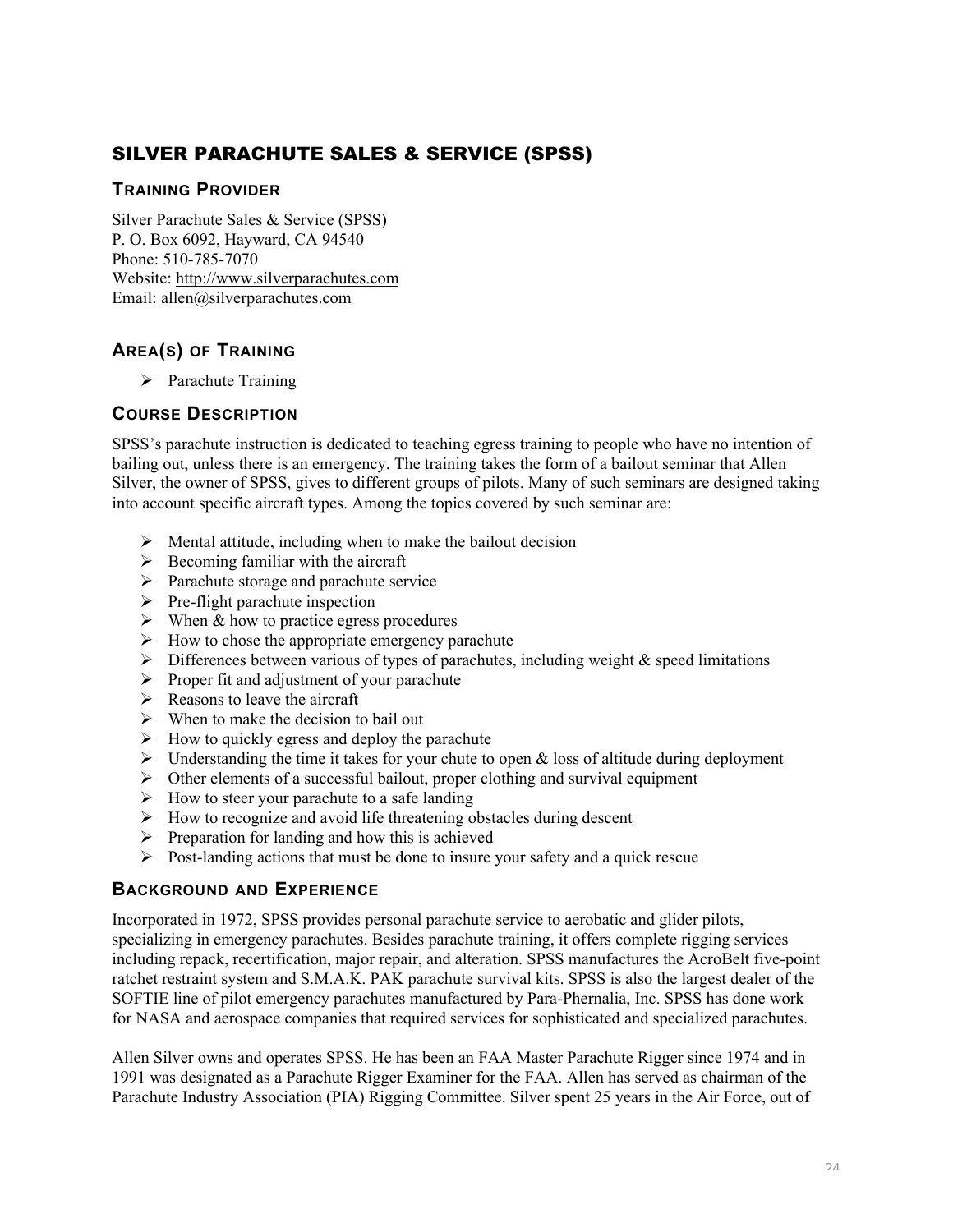which 18 years were spent teaching egress training to pilots and servicing their equipment for the California Air National Guard. He has over 3,200 jumps but SPSS does not deal with skydivers. Silver also flies and has over 1450 hours of flight experience, of which most have taken place since 2002. He has written articles on emergency bailout for publications such as Sport Aerobatics and for soaring magazines and currently has a bi-monthly column in Sport Aerobatics called "Ask Allen" which answers questions about parachutes and other survival equipment.

#### **FACILITIES AND EQUIPMENT**

SPSS is located in Hayward, California, and currently has a facility of approximately 2,000 square feet. The training is done off site, at a location indicated by the customers. If needed, SPSS expressed interest in establishing a training area and even acquiring a parachute simulator.

## **COST**

SPSS does not have a certain fixed price for the training it provides, since training is primarily in the form of a seminar at the customers location. Should there be a need for a formal training, SPSS expressed anticipates it will not take more than two days. The price of the training is not known since it depends on many variables, including: the type and number of parachutes, the equipment that needs to go on the parachutes, (automatic openers, oxygen, etc.), the type of craft the jumps will be made from, the necessity for a jump, and the need for virtual simulation.

# EMERGENCY PARACHUTE MANUFACTURERS

Emergency parachute manufacturers offer information about how to use emergency parachutes, although without providing formal training. The manufacturers teach their customers how to use the parachutes they make by providing user's manuals for a particular parachute. Below we have included a list of emergency parachute manufacturers and the type of information they offer. The manufacturers are listed in order of how much emergency parachute training information they have available.

# **BUTLER PARACHUTE SYSTEMS GROUP, INC. (BPS)**

Butler Parachute Systems, Inc. (BPS) P.O. Box 6098, Roanoke, VA 24017 Phone: 540-342-2501 http://www.butlerparachutes.com/

BPS specializes in engineering and manufacturing personnel parachutes, recovery systems, and related items. The company also provides recovery systems design, consulting, manufacturing, and testing services to government agencies, aerospace firms, and other parachute companies. BPS designs and manufactures a variety of parachutes and recovery system components and equipment ranging from small sub-munitions decelerators (8-inch) to solid cloth canopies up to 154 feet in diameter. BPS does not manufacture or service any equipment for sport parachuting.

Information relevant to emergency parachute training is provided in the parachute user manual as well as in the articles published on the company's website. BPS indicates that they offer only basic information, which cannot be substituted for formal survival training and parachute jumping instruction. Such information includes:

- $\triangleright$  How to select appropriate emergency parachute
- $\triangleright$  How to distinguish an approved parachute type
- $\triangleright$  Parachute performance standards
- $\triangleright$  Parachute storage and maintenance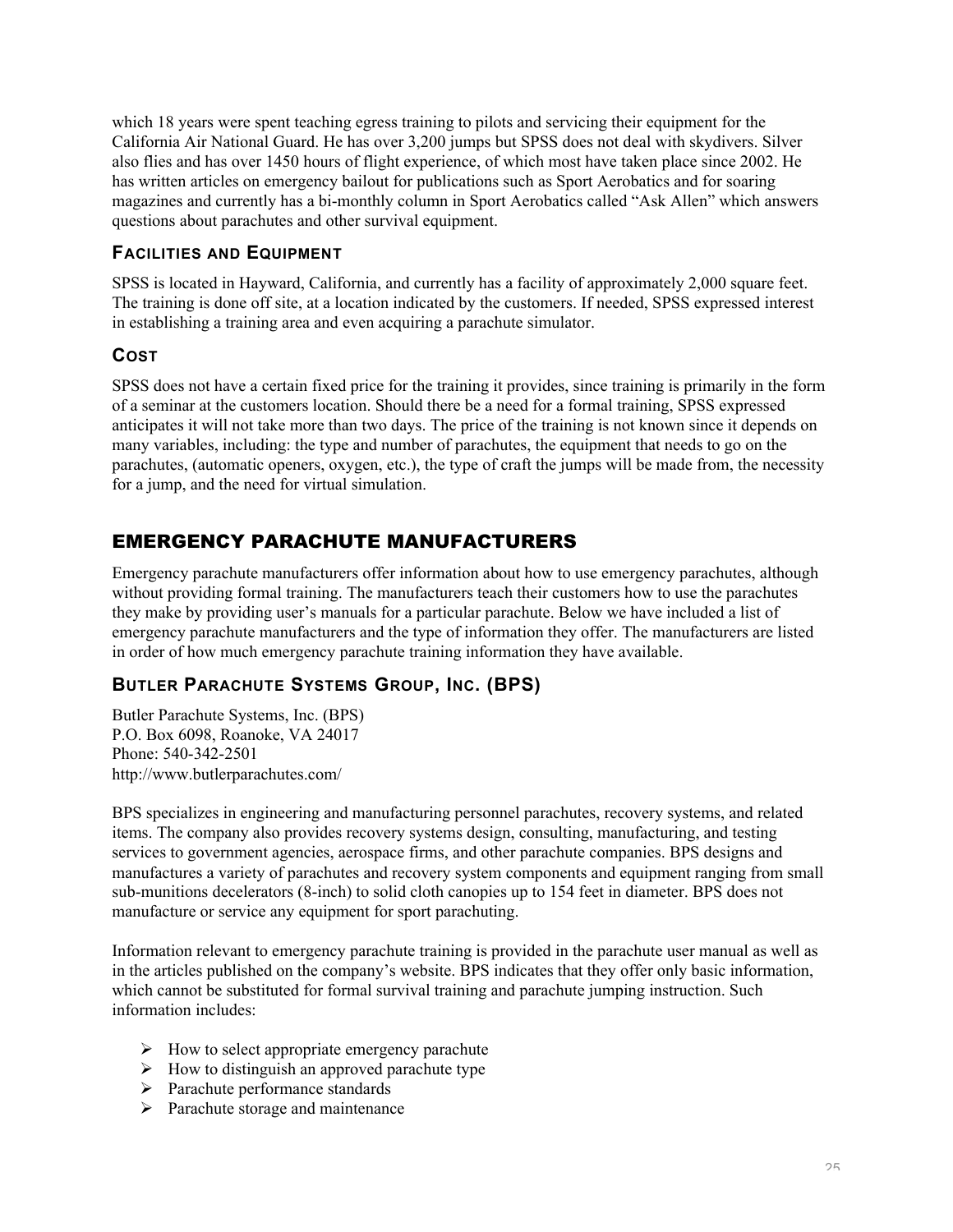- $\triangleright$  Preflight inspection
- $\triangleright$  Fitting and wearing an emergency parachute
- $\triangleright$  Basic egress instruction, independent of the type of aircraft
- $\triangleright$  Basic information on how to maneuver the chute (turns)
- $\triangleright$  Landings, including dragging, water landing, tree landing, and power line landings

#### **STRONG ENTERPRISES INC.**

Strong Enterprises Inc. 11236 Satellite Blvd., Orlando, FL 32837 Phone: 407-859-9317 http://www.strongparachutes.com/

Founded in 1960, Strong Enterprises is one of the oldest full line parachute manufacturers in the U.S. The company builds sports, military, and emergency parachutes. Having a long history, Strong Enterprises has been involved in writing articles and providing information about parachutes, including emergency parachutes. The company does not offer formal training but, when asked, it does provide general basic information about how to use emergency parachutes, either by sending some of its people to talk to an audience or inviting people to their site. Strong Enterprises has safety information included in the owner's manual for its Para-Cushion parachutes, the emergency line of parachutes it manufactures, including:

- $\triangleright$  Maintenance of the parachute
- $\triangleright$  Using the parachute
- $\triangleright$  Preflight inspection
- $\triangleright$  Fitting the parachute
- $\triangleright$  How to get out of the aircraft
- $\triangleright$  How to open the parachute
- $\triangleright$  How to steer
- $\triangleright$  How to land
- $\triangleright$  Recovery

## **NATIONAL PARACHUTE INDUSTRIES, INC. (NATIONAL)**

National Parachute Industries, Inc. (National) 47 East Main Street, Flemington, NJ 08822 Phone: 908-782-1646 http://www.nationalparachute.com/

National is a manufacturer of emergency parachutes and does not provide any type of parachute training. The company was founded in 1976 selling sport parachute gear and four years later it began developing emergency parachutes. The National parachutes are fully steerable with a choice of three canopy sizes based on pilot weight. National focuses on manufacturing only.

## **COST**

Since none of the manufacturers are emergency parachute training providers, there is no information available on cost of training. All the information they have available on emergency parachute training is free and available on their web sites or as part of the owner's manual.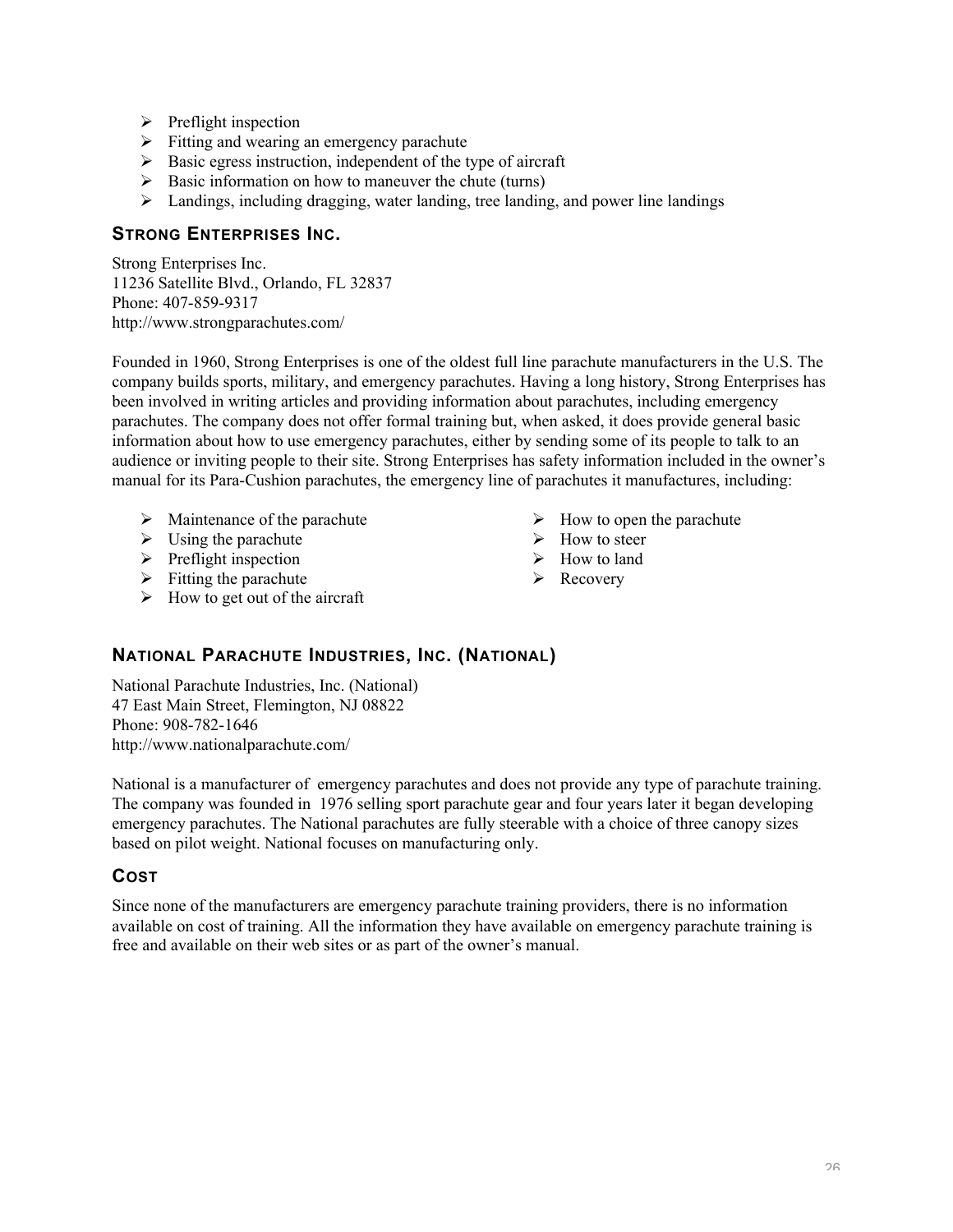# PARACHUTE FLIGHT TRAINING SIMULATOR

## **SYSTEMS TECHNOLOGY INC. (STI)**

Systems Technology, Inc. 13766 S. Hawthorne Blvd., Hawthorne, CA, 90250 Phone: 310-679-2281 http://www.systemstech.com/

Systems Technology Inc. is the manufacturer of ParaSim, a parachute flight training simulator used by smokejumpers, firefighters, operational airborne military, together with SERE (Survival, Evasion, Resistance and Escape), aviation psychology, and life support providers. This simulator may be a useful tool for emergency parachute training for RLV pilots.

Even though STI is not a training provider, we are including here a description of ParaSim as an alternative to the training information provided by the parachute manufacturers or by SPSS. The system was originally developed for USDA Forest Service smokejumpers to establish smooth basic parachute flight (canopy control) skills in extremely difficult conditions, and STI enhanced its characteristics over time so that now its usability extends beyond smokejumpers.

The installation suspends the trainee in a parachute harness attached to a suspension frame. The trainee can look around in a highly detailed and photo-realistic virtual reality world, which can replicate real world locations and forecast weather, using an HMD (Head Mounted Display) and head orientation tracker to look up to assess the parachute condition, from side-to-side for collision hazards, down at the ground to perceive wind speed and direction, and plan and execute a control and navigation strategy to make a safe upwind landing while avoiding obstacles.

When using the simulator, the trainee can be fully equipped with helmet, visor, oxygen mask, communication equipment, flight gloves, life preservers, ripcords (if applicable), seat kit, and other equipment, as needed. The instructor is equipped with two monitors: one monitor provides training control and status; the other provides the identical scene shown to the student through the HMD. Thus the instructor has a unique capability to see exactly where the student is concentrating his attention, and can move the mouse indicator over into this display to point out important concepts, all while observing and conducting a dialog and critique about the student's body positions and control actions. After setting up the simulated mishap situation, the instructor's training task then is to see that the student proceeds rapidly, but correctly, through an extensive memorized specific sequence of actions. The simulator senses and responds appropriately to head orientation, ripcords, risers, and steering inputs. Runs are automatically scored for safety throughout, and can be stored and replayed on completion.

Highlights of the training that ParaSim can offer include:

- $\triangleright$  What to do once outside the aircraft and what the body position should be
- $\triangleright$  Identification of possible malfunctions and identification of corrective actions
- $\triangleright$  Where to look once in the air, and what to look for
- $\triangleright$  Equipment procedures involving the equipment carried by the trainee
- $\triangleright$  Maneuvering the parachute
- $\triangleright$  Identify the safe landing areas
- $\triangleright$  What to do when there are visibility issues
- $\triangleright$  Ripcord procedures
- $\triangleright$  Equipment procedures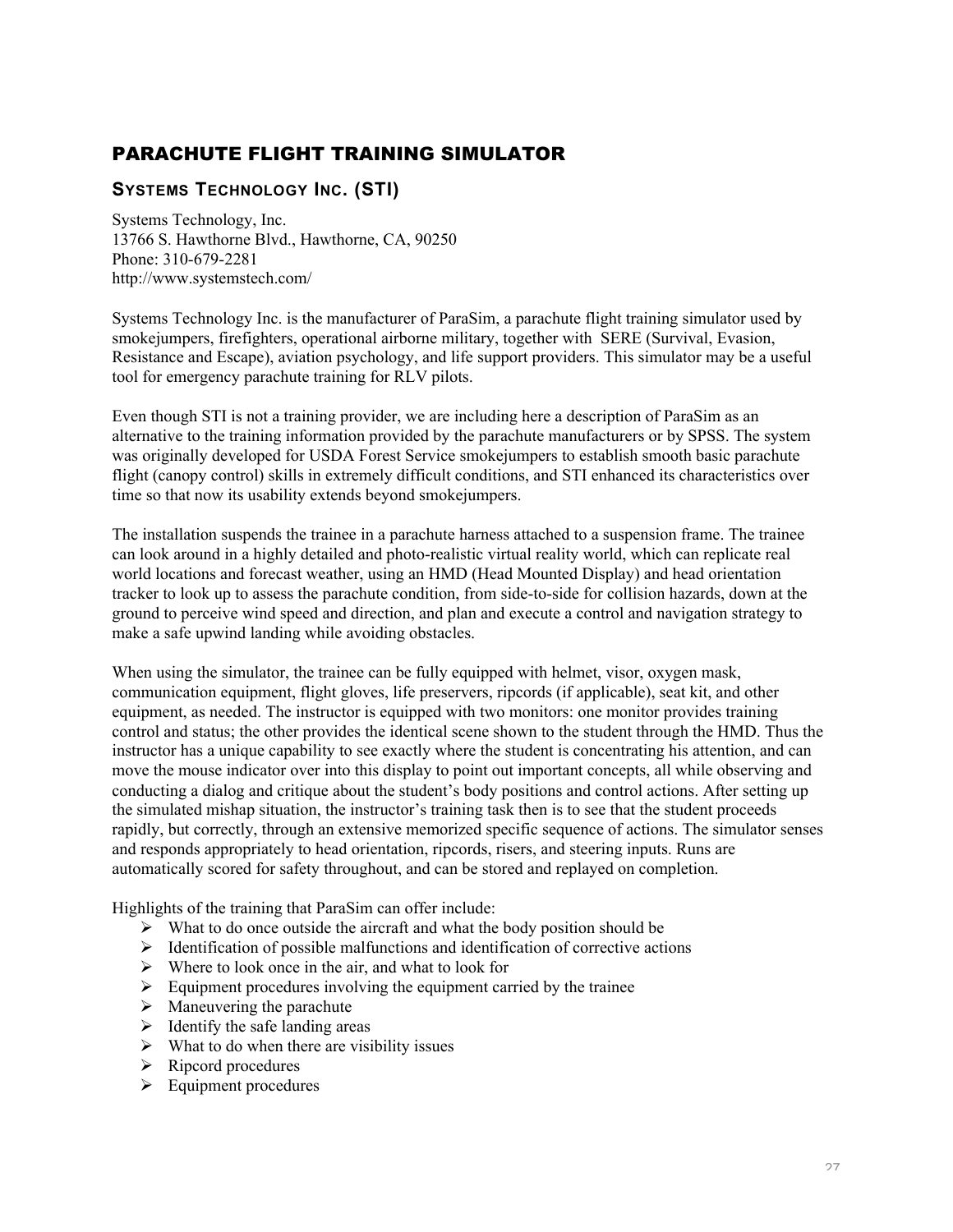This simulator costs \$60,000. Currently there are approximately 280 such simulators used worldwide, of which about 2/3 are used for aircrew emergency training. One of these is at NASA Dryden Flight Research Center, mainly used for training test pilots.

# **UNUSUAL ATTITUDE TRAINING**

Unusual attitude training is an important part of a training regime for commercial spaceflight which will be using a variety of vehicles and flight profiles. Spaceflight pilots could find themselves with vehicle orientations and inclinations outside of normal aviation experience requiring this type of training and flight experience to keep the pilot, participants, and uninvolved public safe.

Numerous flight training organizations throughout the United States provide unusual attitude training within their flight course offerings, sometimes in conjunction with other types of training applicable to spaceflight. The International Aerobatics Club lists nearly 100 flight schools in the United States and other countries, most of which can provide unusual attitude training. Included in the list are the aircraft that each provider uses and a short description of their instructors and flight offerings. The list can be found at this location: http://www.iac.org/begin/schools.html.

The high performance jet providers profiled previously can provide unusual attitude training as a part of their course syllabi. The organizations profiled below complement the high performance jet profiles, including training in propeller-driven aircraft. The profiles are not meant to be a comprehensive listing of all available unusual attitude training offered throughout the United States. Rather, these organizations are examples of providers using aircraft that could allow for appropriate performance conditions relative to spaceflight.

# APS EMERGENCY MANEUVER TRAINING

## **TRAINING PROVIDER**

APS Emergency Maneuver Training (Division of Aviation Performance Solutions LLC) Phoenix Mesa Gateway Airport 5865 South Sossaman Rd. Mesa, Arizona 85212 Phone: 866-359-4273 or 480-279-1881 Fax: 480-279-1882 Email: info@apstraining.com Website: http://www.apstraining.com

# **AREA(S) OF TRAINING**

- Unusual Attitude Training
- $\triangleright$  High-g (gravity)

## **COURSE DESCRIPTION**

APS offers a range of emergency maneuver and life-saving safety flight training courses that give extensive academic instruction and in-flight scenario-based hands-on exercises in an Extra 300L aircraft. The company works with customers to tailor their training to the specific aircraft they will be flying. The courses range from a one-day introductory course to a four-day enhanced course on maneuvers and flight characteristics. The company's two-day, three-mission upset recovery course teaches about stall, unusual attitude, and spin prevention. The training course provides experience with unusual attitudes situations such as over bank, spiral dive, nose low, nose high, random entries, eyes closed recoveries, and extreme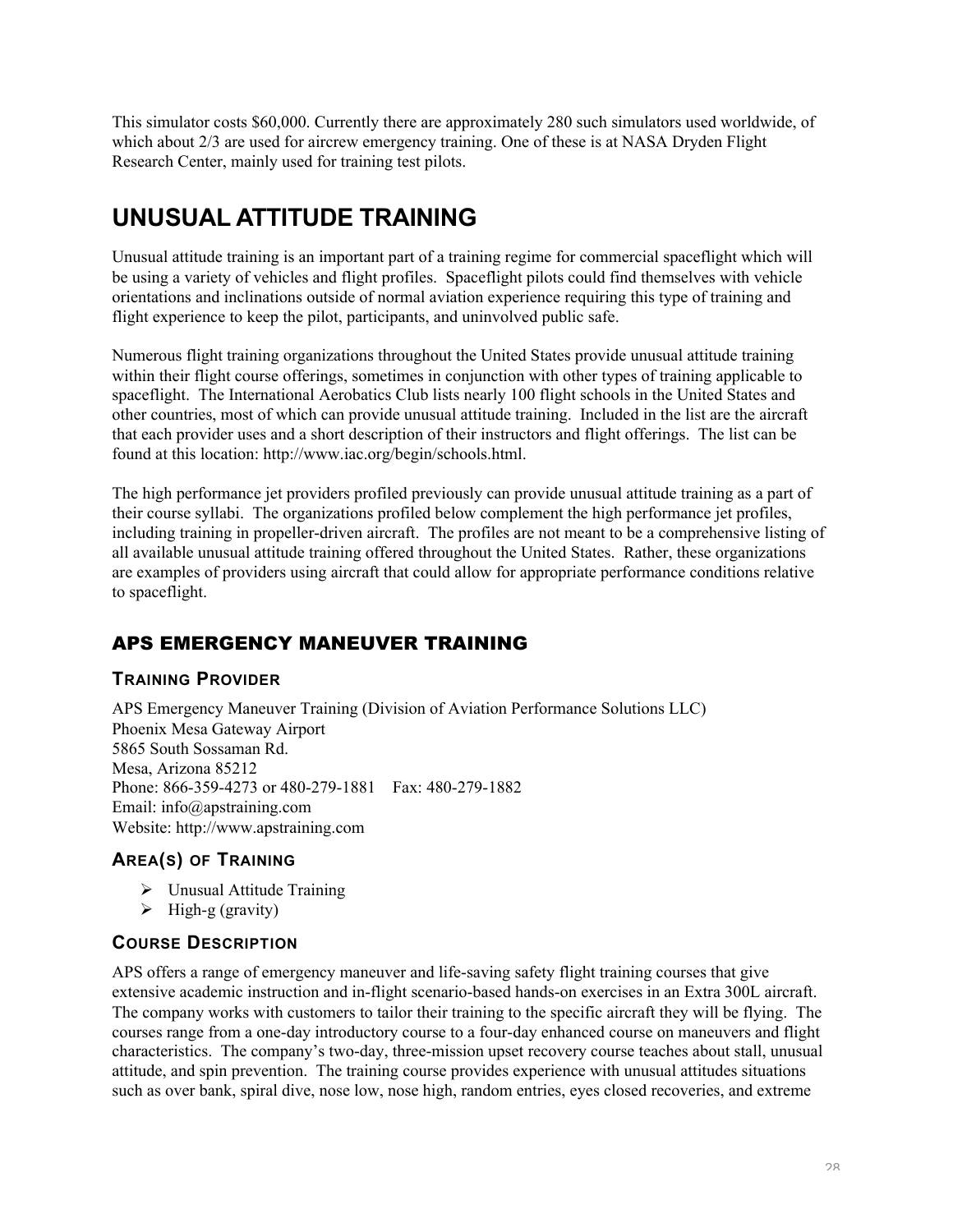attitude recovery conditions; basic aerobatics; stalls and rolls; and other aircraft maneuvering. Each of the three missions within this course includes the following items:

- $\triangleright$  Ground Pre-flight Theory/Briefing: 1.0 hours
- $\triangleright$  Flight Time: 0.9 hours
- $\triangleright$  Air Time (trainer controlled): 0.7 hours (typically a minimum)
- $\triangleright$  Ground Post-flight Debriefing/Tape Review: 0.5 hours

#### **BACKGROUND AND EXPERIENCE**

The company has 11 years experience teaching advanced flight training and moved to its current facilities in Arizona in November 2000. APS uses eight flight instructors to teach their various aerobatic, upset recovery, and spin training missions. The instructors have a range of military, commercial, and private pilot experience, along with advanced instructor certifications. The instructors have over 10,000 combined instructional flight hours dedicated exclusively to advanced aerobatic instruction, upset recovery, and emergency maneuver training.

#### **EQUIPMENT AND FACILITIES**

APS uses a propeller-driven Extra 300L aircraft for its training courses. All training courses are headquartered in the company's 25,000-square-foot corporate hangar/office facility located at the Phoenix Mesa Gateway Airport in Mesa, Arizona. The airport features three 10,000-foot runways.

#### **COST**

The APS upset recovery training course costs \$2,195. A single introductory upset recovery mission costs \$799. The most expensive four-day, six-mission course on emergency maneuvers costs \$4,115.

# RICH STOWELL'S AVIATION LEARNING CENTER

#### **TRAINING PROVIDER**

Rich Stowell P.O. Box 4597 Ventura, CA 93007 Phone: 1-800-869-6627 or 805-525-2037 Email: rich@richstowell.com Website: http://www.richstowell.com

## **AREA(S) OF TRAINING**

Unusual Attitude Training

#### **COURSE DESCRIPTION**

Rich Stowell provides a three-module emergency maneuver program that includes stall/spin awareness, in-flight emergencies, and basic aerobatics. Rich Stowell himself, plus other instructors at the airfield, conduct the flight instruction. The course modules each contain four lessons teaching various skills that improve recovery from and operation in unusual attitudes. The modules increase in difficulty and must be taken in order. Each lesson consists of about 45 minutes on the ground and 45 minutes in the air. Two days is the recommended timeframe for completing each module. A detailed syllabus of the modules is provided on the organization's website.

There is also an additional two-lesson advanced spin training course in a more advanced Pitts S-2B aircraft that teaches unusual attitude spin recovery. A pilot must previously take Module I, Lessons 2 and 3 (or an equivalent) to take this advanced course.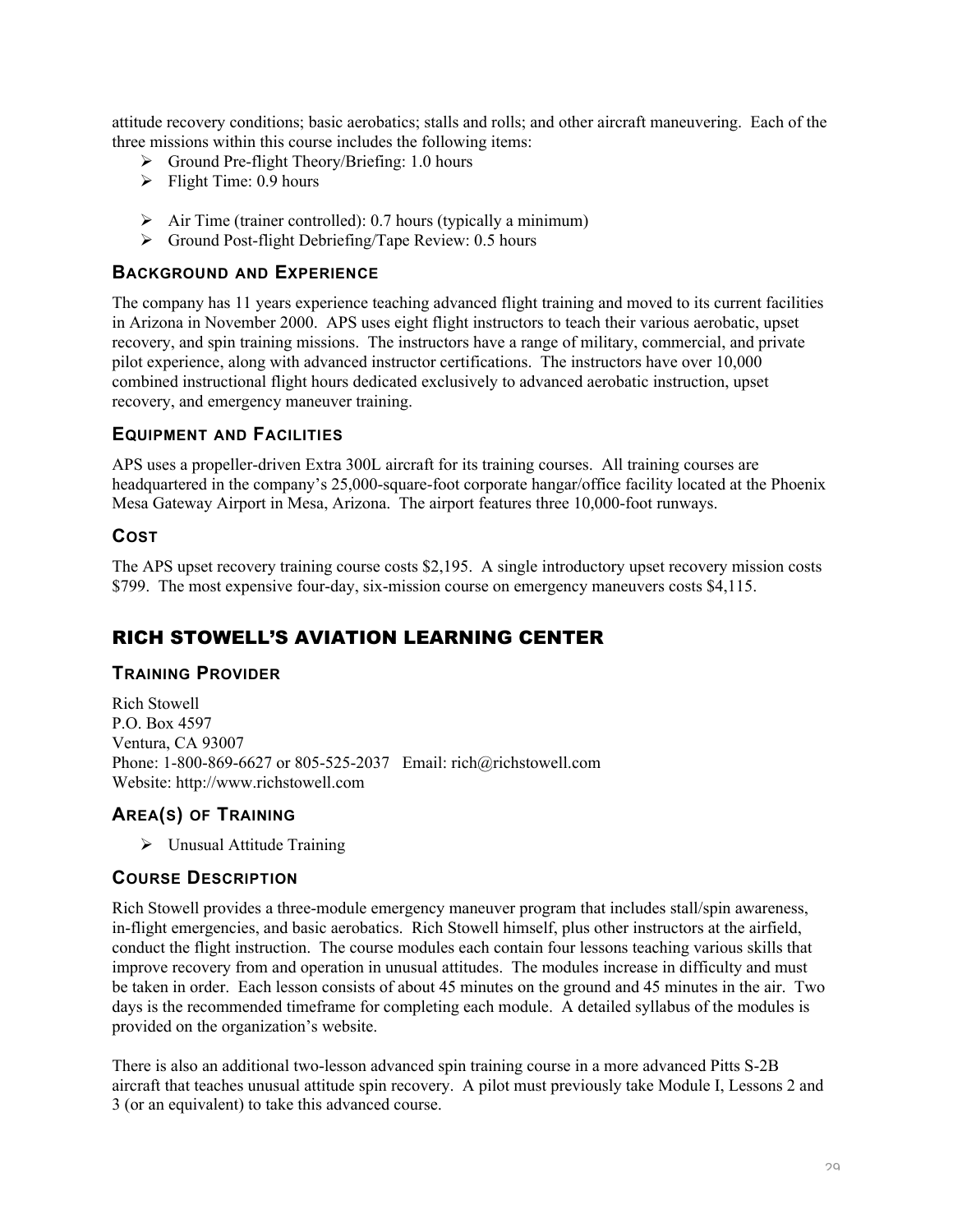## **BACKGROUND AND EXPERIENCE**

Rich Stowell has been providing flight training since 1987, and was the 2006 FAA Western-Pacific Region Certified Flight Instructor of the Year. The organization specializes in spin, emergency maneuver, aerobatic, and tailwheel training. Mr. Stowell reports to have completed 28,000 spin maneuvers while clocking 7,800 total flight hours. CP Aviation (http://www.cpaviation.com/index.html, phone: 805-525-2138) also teaches this emergency training program, and has three additional certified flight instructors.

#### **EQUIPMENT AND FACILITIES**

Rich Stowell uses various propeller-driven aircraft with differing ranges of performance to conduct the training. The following are the aircraft offered:

- $\triangleright$  Citabria 7ECA (115 hp)
- $\triangleright$  Standard Decathlon (150 hp)
- $\triangleright$  Super Decathlon (180 hp)
- $\triangleright$  Pitts S-2B (260 hp)

The Pitts S-2B aircraft is used for the most advanced training modules. The training is conducted at Santa Paula Airport in Southern California. Rich Stowell uses the facilities of CP Aviation at the airport.

## **COST**

Hourly rates for flight training in the various aircraft are as follows (as of January 1, 2008):

- Citabria 7ECA: \$84/hr
- $\triangleright$  Standard Decathlon: \$141/hr
- $\triangleright$  Super Decathlon: \$153/hr
- $\triangleright$  Pitts S-2B: \$250/hr

Instruction provided by Rich Stowell costs \$120 per emergency maneuver training session. Instruction by a CP Aviation instructor costs \$55 per hour.

Pricing per training module is also offered. Prices are based on approximately six hours of instruction with Rich Stowell plus approximately three hours of airplane rental at the above rates. The price will depend on the type of aircraft being used and will depend on airplane availability at the time of scheduling. The following are estimated prices for the different training modules:

- $\triangleright$  Module I: \$775
- $\triangleright$  Module II: \$815
- $\blacktriangleright$  Module III: \$940
- $\blacktriangleright$  All Three Modules (I-III): \$2,530
- Advanced Spin Training Module: \$615
- $\triangleright$  Module I Lessons 2 & 3, plus Advanced Spin Training Module: \$1,025

# **HIGH ALTITUDE FLIGHT TRAINING**

The nature of reusable launch vehicle spaceflight will require pilots, crew, and participants to experience the characteristics of flight at extremely high altitudes, beyond that of the typical civilian aircraft operation. Pilots and crew must be capable of safely operating at these high altitudes. Therefore, it is necessary to ensure that they have received the proper ground training and have conducted flights at high altitudes to confirm their ability to perform. An additional method to train for high altitude is the use of a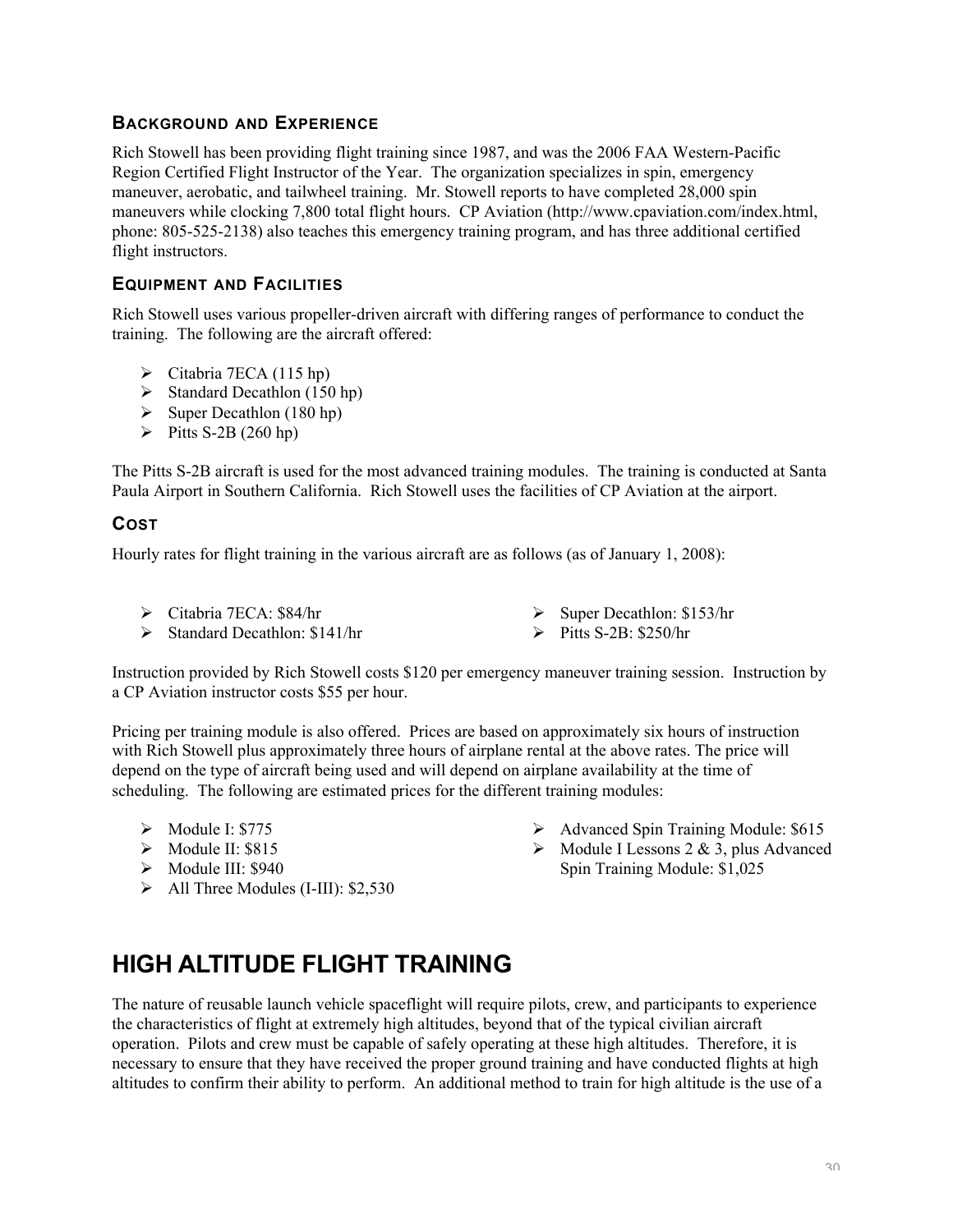hyperbaric chamber to simulate the physiological effects of operating at high altitudes. The providers of this method of training are profiled in a separate section of this report.

Two companies are profiled below that have the capability to give training to commercial reusable launch vehicle pilots and crew in the field of high altitude flight, among other fields. In addition to the organizations profiled below, high altitude flight training is offered by ATLAS Aerospace and CAMI (profiled in other areas of this report). The organizations in this report that offer other high-performance jet training are also likely candidates for providing high altitude flights.

# F-104 STARFIGHTERS DEMONSTRATION TEAM

## **TRAINING PROVIDER**

Starfighters F-104 Demonstration Team 1608 N. Jasmine Avenue Tarpon Springs, FL 34689 USA Website: http://www.starfighters.net Email: info@starfighters.net

# **AREA(S) OF TRAINING**

- $\triangleright$  Physiological Training
- $\triangleright$  Altitude Chamber (hypobaric)
- $\triangleright$  Unusual Attitude Training
- $\triangleright$  High-G (gravity)
- $\triangleright$  High Altitude Flight
- $\triangleright$  Life Support & Egress Systems Training
- $\triangleright$  High Performance Jet

# **COURSE DESCRIPTION**

The company is considering becoming a training provider for commercial suborbital spaceflight. They are in the process of developing a comprehensive training program using their F-104 jet aircraft and facilities at NASA's Kennedy Space Center (KSC). A six-hour pre-flight is planned on the day previous to flight, as well as a full flight medical performed by a dedicated flight surgeon with more stringent requirements than what is required for a typical FAA pilot's license. The pre-flight training will cover topics including life support (man worn flight equipment), egress systems (ejection seats & parachutes) use, and the extreme physiological strain of suborbital flight (possibly using an altitude chamber and centrifuge to allow the trainee to experience the effects of hypoxia and high-gravitational forces before flight). Flight training will likely include two flights, with flexible flight profiles depending on the specific RLV targeted, featuring high speed, high altitude, and progressive-g-onset (3 to 5.5-6 Gs) over the Atlantic Ocean. The specifics of this program are currently a work-in-progress internally at the company.

## **BACKGROUND AND EXPERIENCE**

The Starfighters F-104 Demonstration Team has operated their high performance aircraft for thirteen years performing at air shows and contract flights for the United States Navy and Air Force under the direction of president Rick Svetkoff. The company is strongly dedicated to safety in their flight operations, with a highly skilled support staff of maintainers and life support  $\&$  egress systems technicians. The flight crew are current or former military with a total of over 100,000 hours of jet flight time and 30,000 hours of high-performance flight time. The company has made a recent move into the commercial spaceflight arena by entering discussions with the FAA and partnering with NASA, procuring a Space Act Agreement between both organizations for flights from Kennedy Space Center's Shuttle Landing Facility. They made preliminary flights from KSC's main runway on April 17, 2007 and to date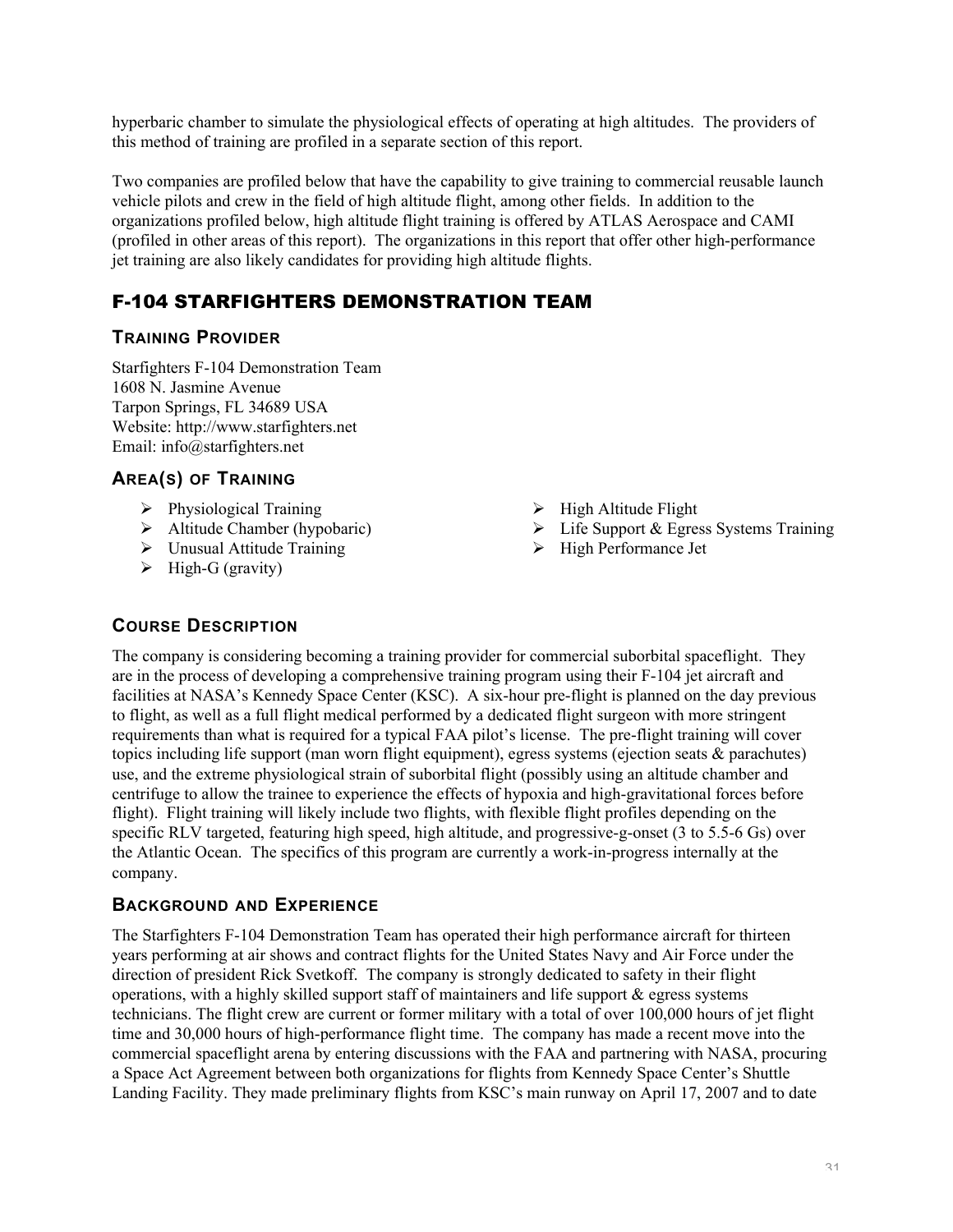have a total of six successful flight tests completed with the scope to conduct further flights with the purpose of collecting data on possible commercial space flight trajectories.

## **EQUIPMENT AND FACILITIES**

The envisioned flight training will be conducted using two-seat F-104 jet aircraft taking off from KSC's 15,000 foot-long runway and conducting operations over the Atlantic Ocean. This will allow for maximum performance and safety for experiencing conditions experienced during spaceflight. The company has invested and is investing in new flight hardware to optimize flight performance and safety. Starfighters has also leased space in the KSC hangar. In addition, the company either has or is considering the use of an altitude chamber, centrifuge, ejection seat trainer, parachute trainer, and pressure suits. Training is likely to be coordinated with other organizations within Florida, including Zero-G and the Florida Institute of Technology.

## **COST**

The exact cost for training is to be determined, particularly dependent on the location of the training and facility and fuel costs. The current estimated cost is around \$20,000 per flight, but is likely to fluctuate according to flight requirements and the specifics of the customer relationship.

# ADVANCED TRAINING SYSTEMS INTERNATIONAL (ATSI)

## **TRAINING PROVIDER**

ATSI 6355-A South Sossaman Mesa, AZ 85212 USA Phone: 480-792-6200 Fax: 480-792-6201 Website: http://www.ATSIFighterTraining.com Email: marketing@ATSIFighterTraining.com

# **AREA(S) OF TRAINING**

- $\triangleright$  Unusual Attitude Training
- $\triangleright$  High-g (gravity)
- $\triangleright$  High Altitude Flight
- $\triangleright$  High Performance Jet

## **COURSE DESCRIPTION**

ATSI offers comprehensive and customer-specific training programs that include ground, flight, simulation, and even English-language training for non-U.S. customers. The company has customized training syllabi that provide the exact type of training required by a customer. These syllabi are not specifically for commercial spaceflight and the company has not confirmed a capability or willingness to participate in spaceflight training as of yet.

ATSI has developed partnerships with outside organizations to help provide some of their training:

- International Simulation Training Systems, Inc. (ISTS): Ground school training and simulator training
- Chandler-Gilbert Community College (CGCC): English Language Training Program
- Air Force Research Laboratory Warfighter Training Research Division (located in the same Phoenix/Mesa Gateway Airport complex): advanced training support and simulations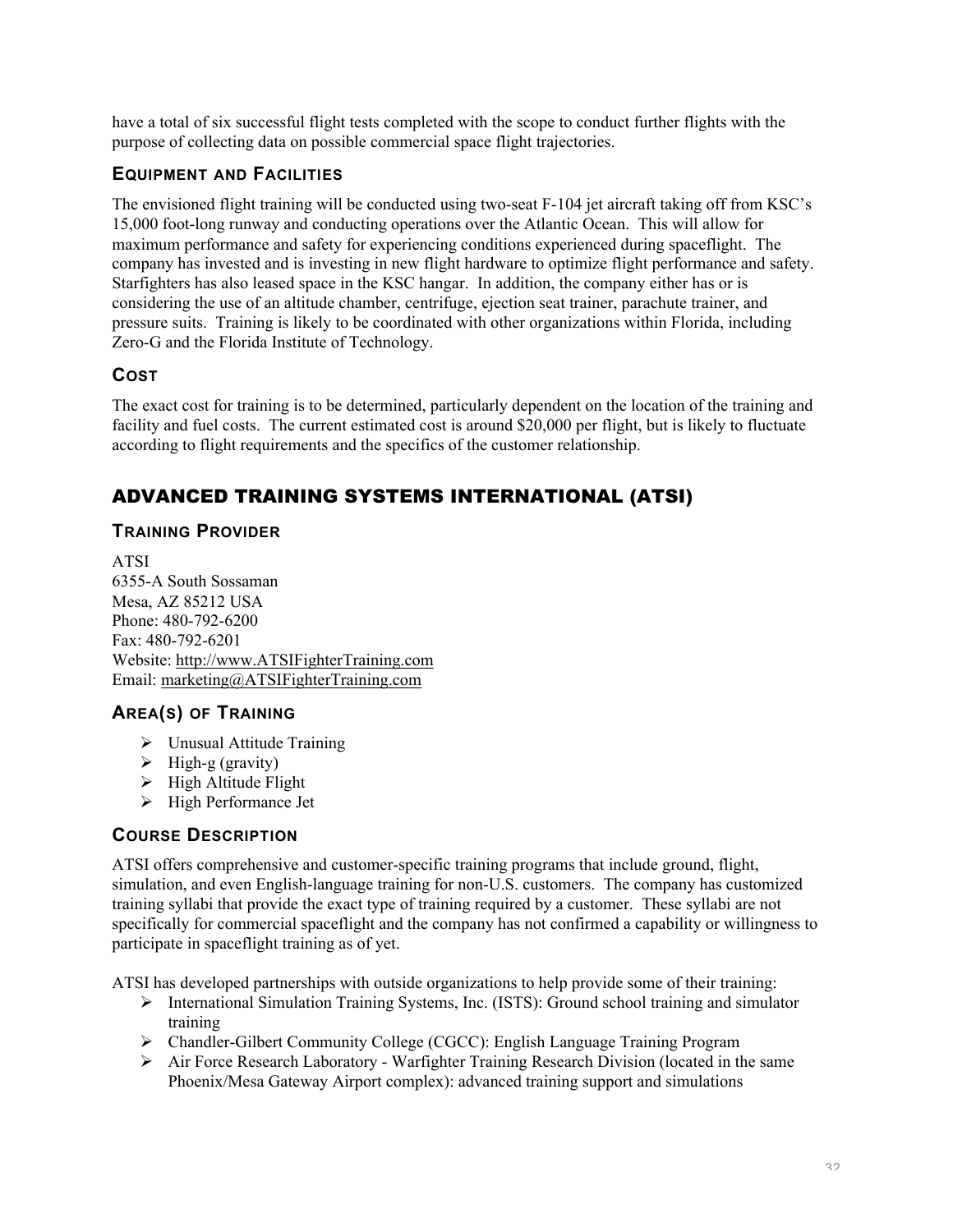#### **BACKGROUND AND EXPERIENCE**

Since 2001, ATSI has provided superior tactical flight test and training services for government and defense industry customers, with a focus on pilot training, airborne tanker certification tests, and tactical air services for U.S. and allied militaries. The flight staff at ATSI is made up of senior military pilots with specific training experience in high-performance flight profiles and training.

#### **EQUIPMENT AND FACILITIES**

ATSI is based at Phoenix/Mesa Gateway Airport in Mesa, Arizona (formerly Williams Air Force Base). The airport has three active 10,000 foot-long runways. The company uses A-4N Skyhawks, two-seat TA-4J Skyhawks, or customer-supplied aircraft, as well as the facilities of its partners listed above.

#### **COST**

Cost is based on customized training needs and flight configuration specifics.

# **HIGH-G TRAINING**

Space vehicles, whether orbital or suborbital, are subjected to high gravitational forces at various points during their flight profiles. Spaceflight participants must be able to withstand these forces, but more importantly, pilots and crew must be able to safely conduct operations under increased physical stresses. Applicable high-G training can be achieved through two methods: the use of a centrifuge to simulate the gravitational forces, or experiencing the forces through flight of a high-performance aircraft.

In addition to the organizations profiled below, high-G training is offered by a number of organizations profiled in other areas of this report. The following is a breakdown of the providers profiled elsewhere based on the type of training offered.

Centrifuge:

- > ATLAS Aerospace
- > NASTAR Center
- $\triangleright$  Wyle Laboratories

Flight:

- Advanced Training Systems International (ATSI)
- $\blacktriangleright$  Albatross L-39 (AFTC)
- APS Emergency Maneuver
- > ATLAS Aerospace
- $\triangleright$  F-104 Starfighters
- $\triangleright$  Incredible Adventures
- $\triangleright$  Jetwarbird Training Center
- $\triangleright$  Pride Aircraft
- $\triangleright$  Stallion 51

# CIVILIAN AERO AND SPACE TRAINING ACADEMY (CASTA)

#### **TRAINING PROVIDER**

CASTA Phone: 1-888-597-7223 or 808-651-6509 Website: http://www.rocketranchacademy.com/ Email: GRAVITYDFY@aol.com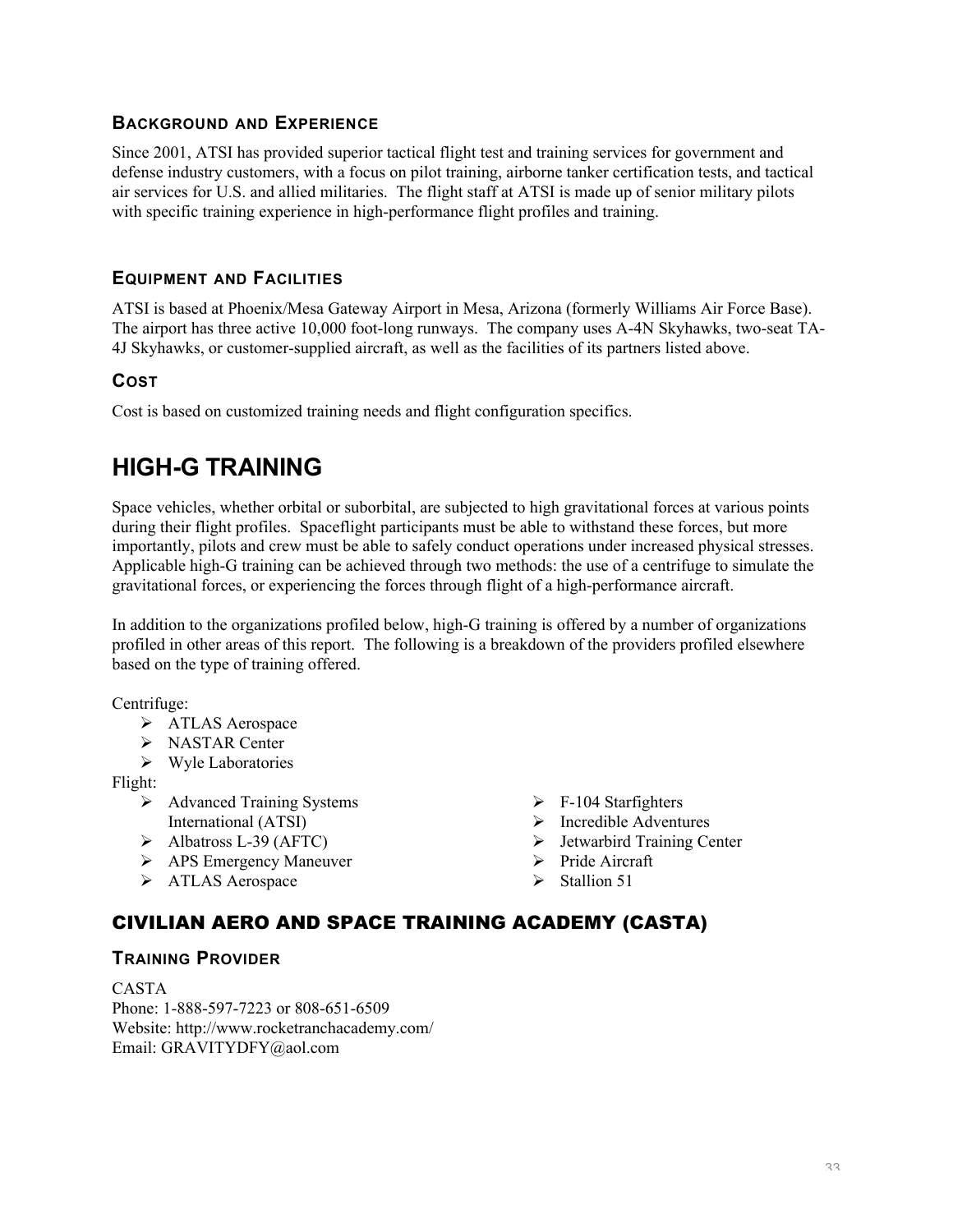# **AREA(S) OF TRAINING**

- $\triangleright$  Physiological Training
- $\triangleright$  Psychological training
- $\triangleright$  Unusual Attitude Training
- $\triangleright$  High-g (gravity)
- $\triangleright$  High Altitude Flight
- > High Performance Jet
- $\triangleright$  Flight Simulation
- $\triangleright$  Space Flight Operations
- $\triangleright$  Neutral buoyancy training
- $\triangleright$  Survival Training: Water and Mountain/Wilderness
- $\triangleright$  Pressure Suit Training
- $\triangleright$  Parachute Training

## **COURSE DESCRIPTION**

CASTA's training is designed to give those involved with commercial orbital and suborbital spaceflight the confidence needed to operate in and enjoy the experience of spaceflight. Training includes a comprehensive academic ground program that includes topics such as flight physiology, high altitude flight effects, and high-G onsets.

## **BACKGROUND AND EXPERIENCE**

CASTA began its plans for commercial spaceflight training in October 2006. The Director of CASTA is Joseph Sandlin.

## **EQUIPMENT AND FACILITIES**

The company operates out of Washington State and has plans to operate at the proposed Washington Spaceport. The company has plans to use a centrifuge, simulation, Zero-G flights, supersonic jets, helicopters, and other light aircraft for future spaceflight training.

## **COST**

The cost of training is to be determined.

# ORBITAL COMMERCE PROJECT (OCP)

#### **TRAINING PROVIDER**

Orbital Commerce Project 23 Alafaya Woods Blvd #222 Oviedo, FL 32765 USA Phone: 321-244-2550 Fax: 321-244-0491 Website: http://www.orbitalcommerceproject.com/index.html Email: orbital@orbitalcp.com

## **AREA(S) OF TRAINING**

- $\triangleright$  Physiological Training
- $\triangleright$  Altitude Chamber (hypobaric)
- Unusual Attitude Training
- $\triangleright$  High-g (gravity)
- $\triangleright$  High Altitude Flight
- $\triangleright$  Pressure Suit Training
- $\triangleright$  High Performance Glider
- $\triangleright$  High Performance Jet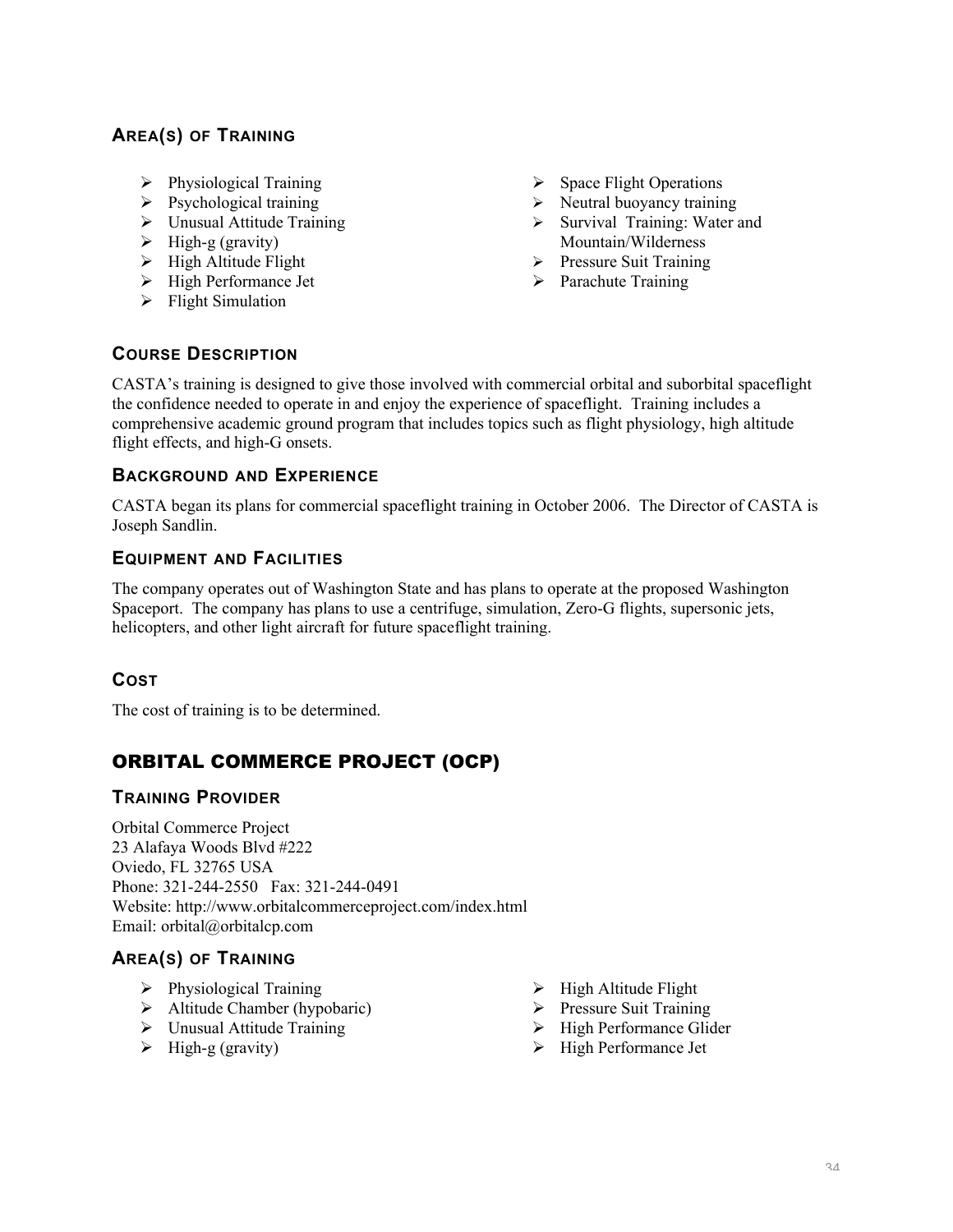## **COURSE DESCRIPTION**

OCP is in the conceptual phase of developing a training course for suborbital spaceflight pilots, crew, and participants. Currently, there is no detailed training syllabus available, but the company is in the early stages of writing one. They are planning a set of three progressive phases of training, plus a fourth training section specifically for payload specialists.

- $\triangleright$  Piston Trainer: Fly in a piston aircraft, learning nominal and non-nominal flight. It will have a focus on un-powered landings in aerodynamic conditions similar to a suborbital vehicle.
- Rocket Trainer: Fly in a rocket-powered aircraft through all phases of flight, including emergency scenarios. Training will include high altitudes and pressurized cabin situations.
- $\triangleright$  Suborbital Pilot: A full suborbital flight profile will be flown, including high-G scenarios. There will be a minimum of four flights in this training section.
- Payload Specialist: Trainees will learn about operations on a suborbital rocket-powered vehicle, while experiencing high altitude, pressurized cabin, and high-G tolerance training.

#### **BACKGROUND AND EXPERIENCE**

OCP was created in 2004 specifically as a training provider for commercial suborbital spaceflight. The company is led by George Tyson and currently is based in Florida. OCP has three pilots on staff, one who is in the process of receiving a trainer's certificate, one who is a commercial pilot, and the other is a private pilot. Training is predicted to start in the late 2008 to 2009 timeframe.

## **EQUIPMENT AND FACILITIES**

OCP has not determined its final location for operations. It had preliminary discussions with Mojave Air and Space Port and is considering the use of a Federal range. They plan to use a piston aircraft, a rocketpowered aircraft, a suborbital reusable launch vehicle, simulators, a \$5-million centrifuge, and a hypobaric chamber for their comprehensive training program. Currently, the company has developed preliminary prototype simulators and has an airframe use agreement, but no other hardware and minimal funding.

## **COST**

The estimated cost of the training program is as follows, subject to market forces and changes to the training regimen:

- $\blacktriangleright$  Pilot: \$200,000
- $\triangleright$  Crew: \$100,000
- $\triangleright$  Participants: \$20,000

# **PRESSURE SUIT TRAINING**

Currently there are no standalone pressure suit training providers in the U.S.; those companies who do offer such training include it as part of a training service package along with other types of pilot training. Besides looking at these providers (treated elsewhere in this report), Futron investigated pressure suit manufacturers, as they can also instruct a user about the proper functioning and use of the pressure suit they produce. The results presented here are based on secondary research as well as direct interviews with the profiled manufacturers.

At present there is only one company in the U.S. that manufactures pressure suits, and it serves primarily U.S. Government customers: David Clark Company Inc. Another company, Orbital Outfitters, entered the market in 2006 and is scheduled to deliver its first pressure suit in 2007. When interviewing these companies, Futron also asked about future intentions in the event suborbital commercial spaceflight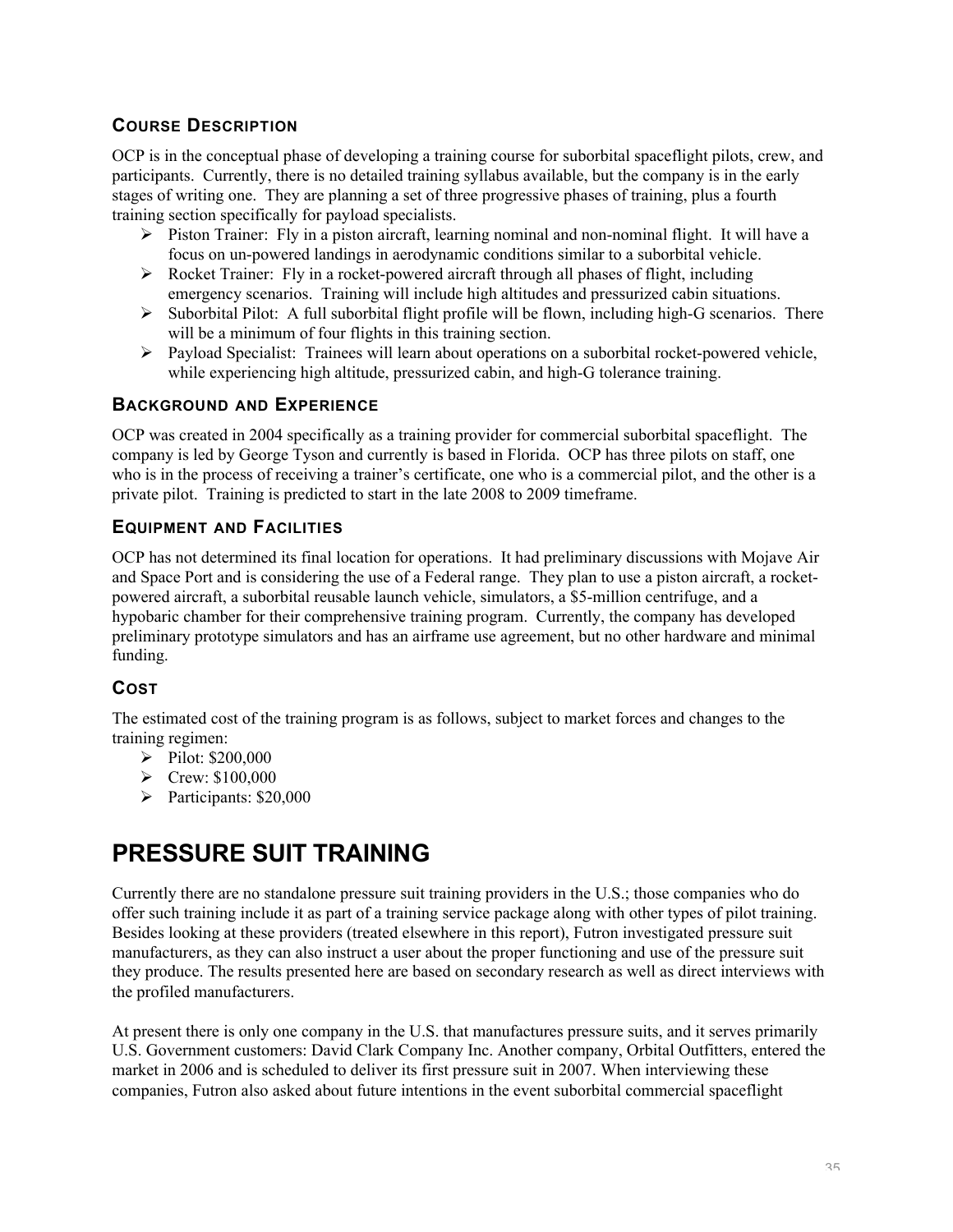becomes the main driver of demand for RLV pilot training. These intentions are presented below, together with a description of the companies' current capabilities and offerings.

# DAVID CLARK COMPANY INCORPORATED (DAVID CLARK)

#### **TRAINING PROVIDER**

David Clark Company Incorporated 360 Franklin Street Box 15054 Worcester, Massachusetts 01615-0054 Phone: 508-751-5800 Website: http://www.davidclark.com/index.html

## **AREA(S) OF TRAINING**

 $\triangleright$  Pressure Suit Training

## **COURSE DESCRIPTION**

David Clark is a pressure suit manufacturer that also offers training for the usingthe suits they produce. The majority of the training currently offered is dedicated towards technicians and support staff at the company's U.S. Government customer's sites, and relates to the care and maintenance of the pressure suits, more than to the use of the suit. David Clark has the capabilities to offer pressure suit training directly to end users (such as RLV pilots) either in house or at the customer's location, but at the present, such services are offered through a service provider in the field (e.g., United Space Alliance offers such training for the Space Shuttle pilots, using the pressure suits manufactured by David Clark).

The training offered by David Clark to the technicians and support staff is done quarterly, and deals primarily with basic stitching, cementing operations, cleaning, and fine-tuning/sizing. Each pressure suit is manufactured based on a specific order and has an accompanying technical manual, also tailored to each suit system. These manuals are subject to ITAR restrictions so their content is (not yet) publicly available. The technical manual has two parts: one is an illustrative part break down, where the manufacturer offers information about the parts of the suit and provides details about the repairs or cementing, and the other part offers information about the proper use and operation of the suit by both crew members and technicians.

# **BACKGROUND AND EXPERIENCE**

Founded in 1935, David Clark Company started in the knitting business, moved into the development of specialty knitted materials for specialty undergarments, and later specialized, among others, on pressure suits and space suits. The history of high altitude protective suits developed by David Clark goes back to 1940s, when the company created the first anti-g suit.

The pressure suits currently manufactured by David Clark Company are intended to be in service for 13 years, a period based on the current flight frequency and the established service life of the pressure suit's constituent materials. The company offers periodic inspection of the suits it sells and also provides a midlife overhaul where it replaces many of the parts that no longer meet the required criteria for safety, reliability, and operation.

Even though the company continued to grow and expand its business in different areas, the pressure suit part of the business has not been ignored. Besides pressure suits, the company also manufactures space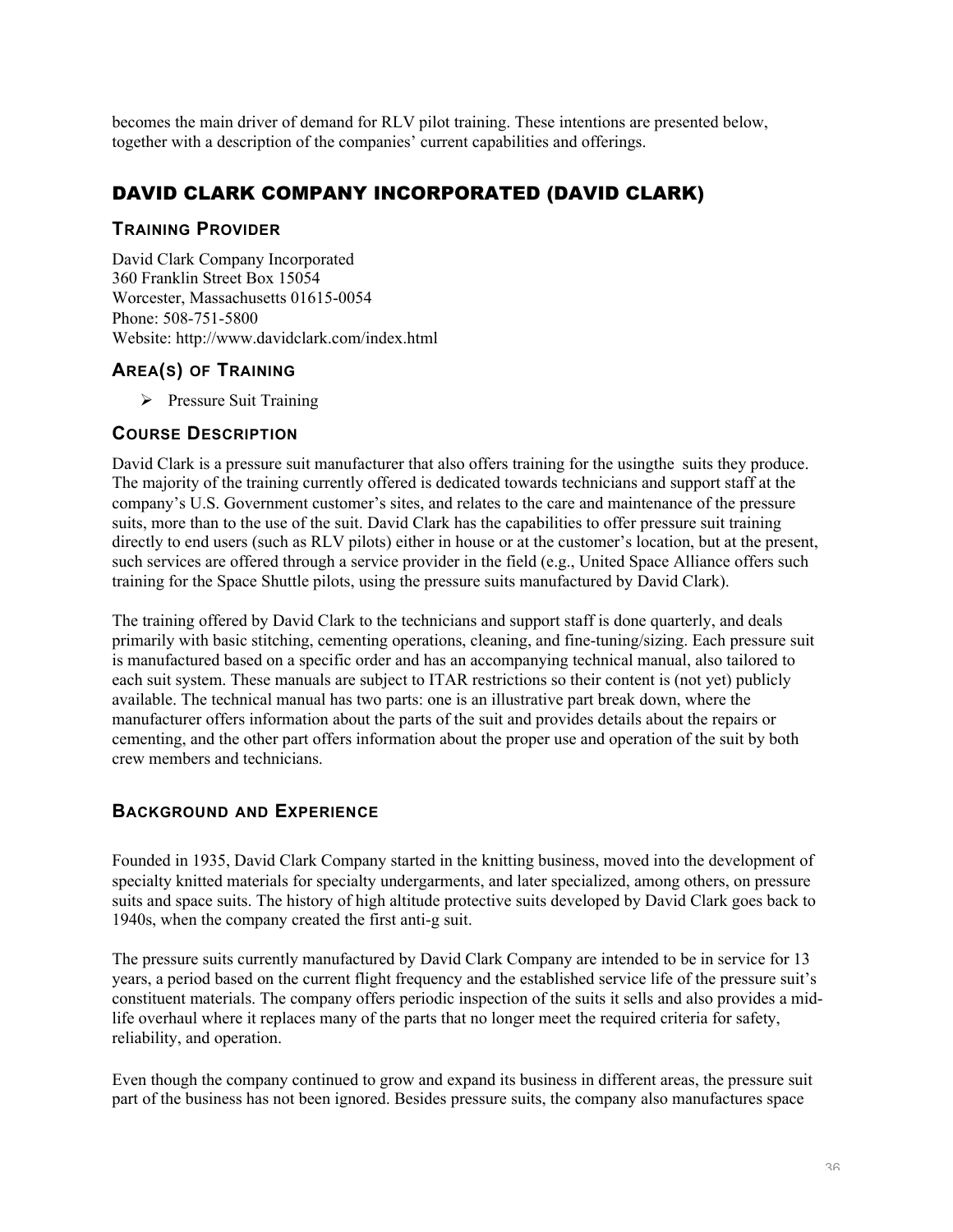suits (for outside the spacecraft), as well as other products, such as aviation headsets and intercoms, aviation accessories and vehicle intercom systems (fire/rescue). David Clark Company also has a wholly owned subsidiary, Air Lock Inc., that specializes in manufacturing of parts and components that are integrated in the space suits, such as visors, helmets, connectors, and bearings.

## **FACILITIES AND EQUIPMENT**

David Clark has a classroom facility at its headquarters, and can also offer training at the customer's site. There is a test room, with breathing gas flowing in, for the suits to be tested for proper functioning. The test room allows for manned evaluations of the pressure suit in either the pressurized or unpressurized operating modes. David Clark Company, however, does not have facilities needed for a thermal testing of the suit nor an altitude chamber so that the users could train, wearing a suit, in a true vacuum.

## **COST**

The pressure suits are made to order, and the price per suit varies by production order. The company does not currently have an individual price for pressure suit training, because the training it offers now is part of the contract with the Government customers for the suits sold. The current cost of the pressure suit is more than \$100,000, but the company anticipates that, once the demand from commercial sector increases, there will be a need for a new business model. In such model, the simplicity of configurations and the number of suits produced will drive the pressure suit cost down, "well under \$100,000."

# ORBITAL OUTFITTERS (OO)

## **TRAINING PROVIDER**

West Coast Office: 7115 Laurel Canyon Boulevard North Hollywood, CA 91605

East Coast Office: 225 10th St SE Washington, DC 20003

Phone: 202-546-8074 Website: http://www.orbitaloutfitters.com/Home.html

## **AREA(S) OF TRAINING**

 $\triangleright$  Pressure Suit Training

## **COURSE DESCRIPTION**

OO currently only develops and manufactures pressure suits, but intends to provide basic pressure suit training for operations and emergency use to both pilots and spaceflight participants as vehicles achieve flight status. The intended training for pilots will be more extensive as a crew suit needs to afford additional mobility to the wearer.

The first suit under development by OO is a basic pressure suit. Its primary function is to provide protection in the event of a loss of atmospheric pressure within a vehicle. OO Space Suits are being developed to meet several basic performance criteria:

- Provide life support function for 30 minutes or more at  $500,000$  feet
- $\blacktriangleright$  Have a mass of  $\lt$  20 kg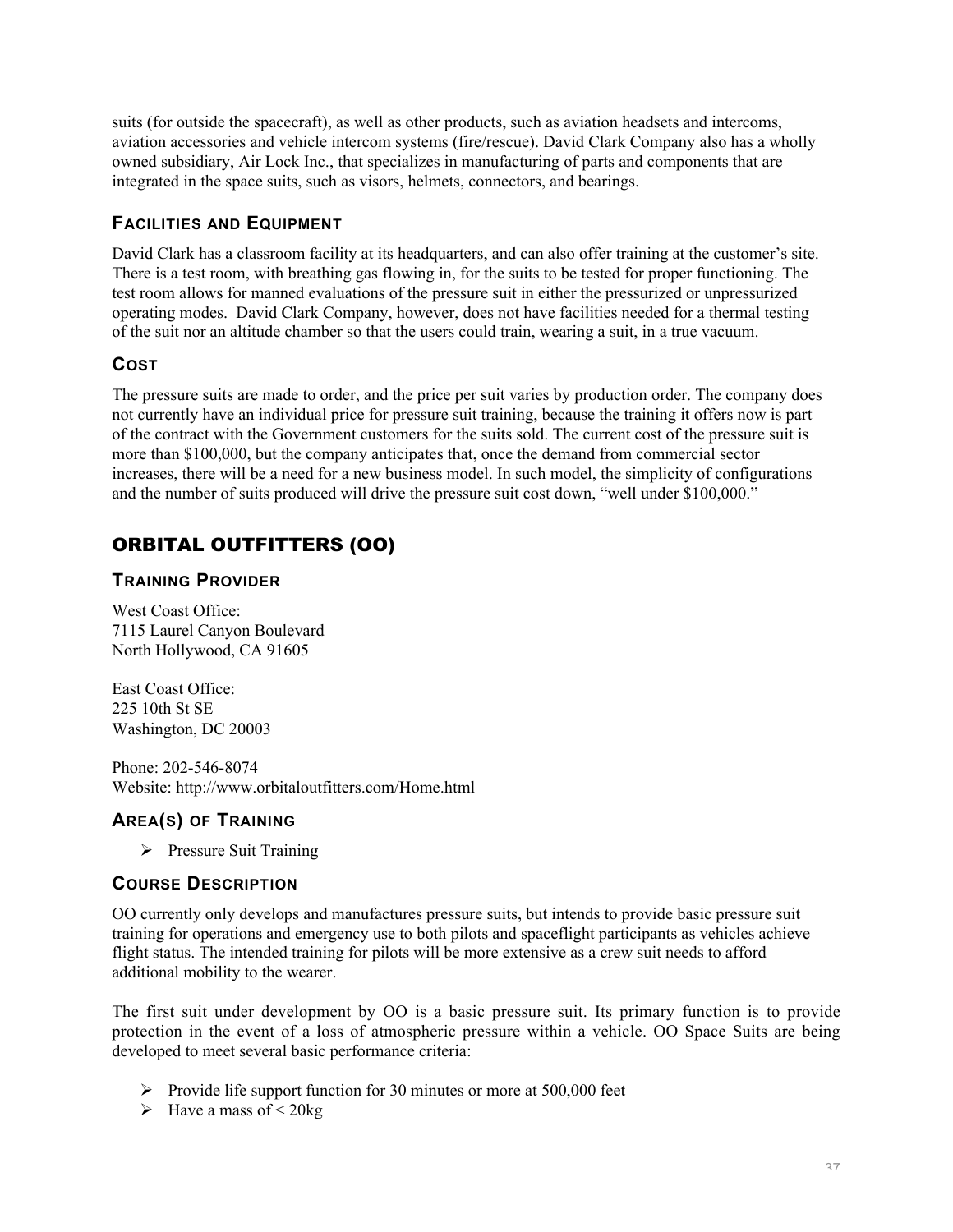- $\triangleright$  Are full pressure single gas (O2) suits
- $\triangleright$  Are comfortable to wear
- $\triangleright$  Are integrated into a parachute harness
- $\triangleright$  Grant the user visibility which is superior to existing suit designs
- $\triangleright$  Integrate advances in cooling developed in the auto racing and film industries
- $\triangleright$  Include a 15 minute completely independent system backup
- $\triangleright$  Have a rapid activation function in the event of rapid decompression
- $\triangleright$  Have an audio system integrated with the vehicle to provide internal and external audio capabilities as well as noise cancellation within the cockpit
- $\triangleright$  Have an integrated sensor suite to record real-time biometric information about the wearer of the suit as well as an option to record data from or about the vehicle
- $\triangleright$  Include a visual display of data so status is visible to both wearer and other crew members

The basic training on the OO SubOrbital Suit (SOS1) will include:

- $\triangleright$  Suit Familiarization. This will be basic, classroom style instruction to teach users:
	- o How to put on and take off the suit
	- o How to read the suit displays and understand the information presented
	- o Suit functionality and limitations.
- $\triangleright$  Suit Mobility
	- o Walking, climbing, ingress, and egress of the vehicle
	- o Use of controls and general flexibility (for pilots only)
	- o Emergency procedures
- $\triangleright$  Suit Activation. OO is exploring activating the suit in a pressure chamber for training purposes. Once having put the suit on, and in this chamber, a pilot will get a chance to become more familiar with using the suit and operating the vehicle in an unpressurized environment.

#### **BACKGROUND AND EXPERIENCE**

Founded in 2006 by Rick Tumlinson, Krysta Paradis, and Jeff Feige the company's team includes employees who have individual experience in suit development, life-support systems, astrobiology, human factors, aviation and spacesuit suit design. The company's first announced customer is XCOR Aerospace, who is scheduled to receive the first SOS1 in 2007.

OO's parent firm, Xtreme Space Inc. intends to provide passenger/participant training and support, but does not intend to focus on pilot training.

#### **FACILITIES AND EQUIPMENT**

As OO does not offer training; at the present the company does not have training facilities, but, in the event there is demand for more suits and more training, OO may consider developing them. A classroom environment can be arranged easily enough, but a pressure chamber and a mockup vehicle to simulate egress will require further investment. Orbital Outfitters also manufactures mockup suits and other simulation hardware should there be a need for suits for or other equipment.

As the technology development phase is still ongoing for Orbital Outfitters' first pressure suit, there is no user manual available yet.

#### **COST**

For the time being OO's baseline business plan does not include the outright sale of pressure suits. During the early years of industry operations OO's intent is to lease them to both the crew and space flight participants. The company envisions an end-to-end customer care service that will be priced as a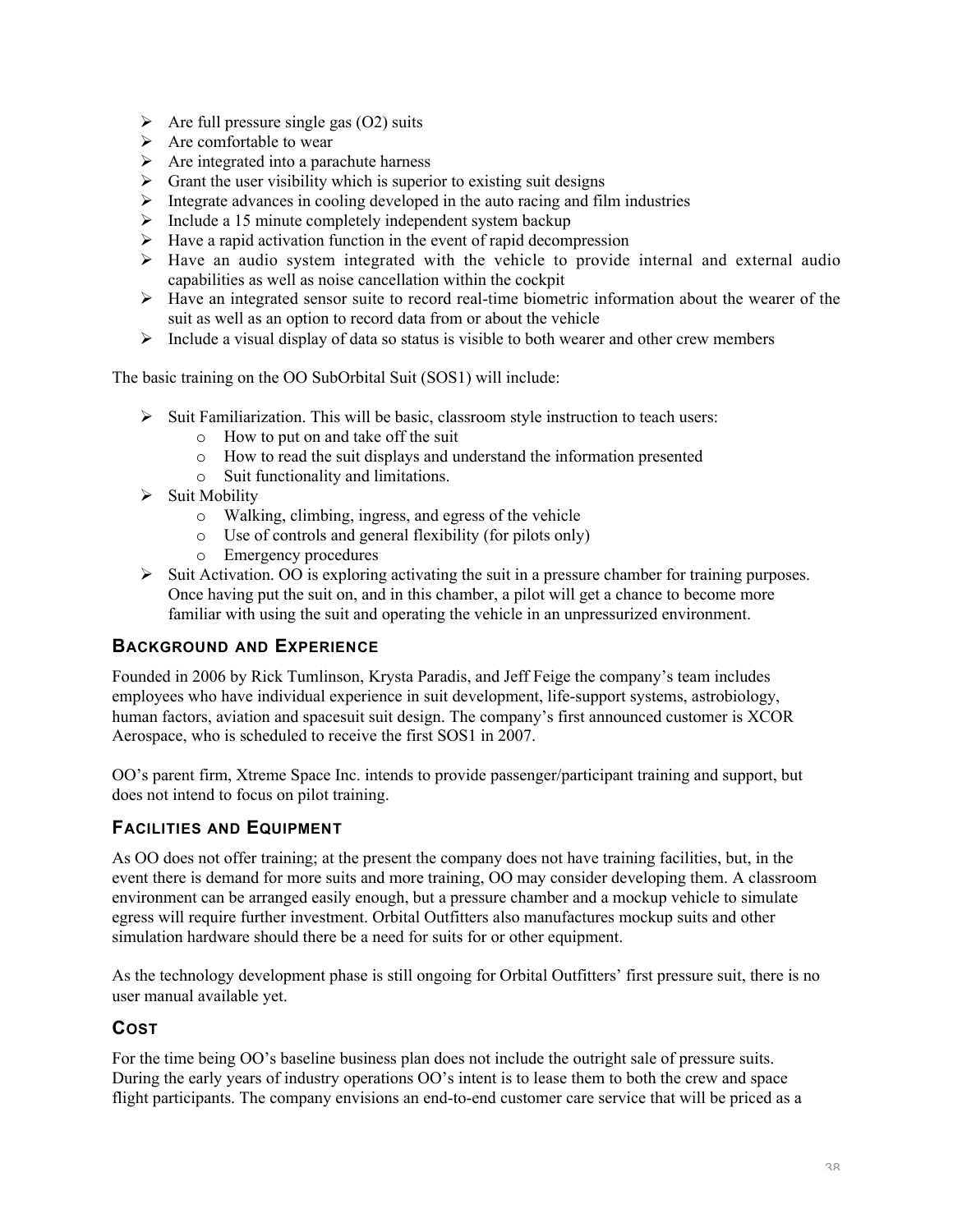package. OO has not yet released training prices, but indicated that "these costs would be in the low single digit thousands of dollars."

# **FLIGHT SIMULATION**

Flight simulation is a valuable method for preparing flight crews to operate reusable spaceflight vehicles. The first flight simulators were developed during World War I to quickly familiarize flight crews with the design of an aircraft's cockpit and the basic sensations felt during maneuvering. Those first flight simulators bear very little resemblance to the wide variety of high-tech flight simulation devices that exist today. Today's flight simulators are capable of simulating in high fidelity the sights, sounds, and physical sensations associated with flight. The first private organization to develop, test, and fly into space heavily relied on flight simulation to successfully train their flight crews for the challenges of operating a vehicle both within Earth's atmosphere and in the relative vacuum of space.

Three flight simulation organizations have been identified and profiled. These three organizations provide the majority of flight simulation equipment and training services. Special emphasis was placed on identifying simulation systems that could most accurately recreate vertical as well as horizontal flight.

# FLIGHTSAFETY INTERNATIONAL

#### **TRAINING PROVIDER**

FlightSafety International 9601 Trinity Boulevard Hurst, TX 76053 Website: http://www.flightsafety.com/index.php

## **AREA(S) OF TRAINING**

 $\triangleright$  Flight Simulation

## **COURSE DESCRIPTION**

FlightSafety International in Hurst, Texas, provides initial and recurrent simulator training for the various models of Bell helicopters. FlightSafety in West Palm Beach, Florida, provides initial and recurrent simulator training for the various models of Sikorsky helicopters. Training courses are modular and can be tailored to the needs of the customer. Various training modules include:

#### General Operational Subjects (Ground School)

- $\triangleright$  Weight and Balance
- > Performance
- $\triangleright$  Flight Planning
- Approved Rotorcraft Flight Manual

#### Aircraft Systems (Ground School)

- > Aircraft General
- Powerplant
- $\triangleright$  Fire Protection
- $\triangleright$  Fuel System
- $\blacktriangleright$  Electrical
- $\triangleright$  Lighting
- $\triangleright$  Windshear Training
- Crew Resource Management (CRM)
- $\triangleright$  Caution / Warning System and IIDS (As Applicable)
- $\triangleright$  Powertrain
- $\triangleright$  Main Rotor
- > Tail Rotor
- $\triangleright$  Flight Controls / AFCS
- Hydraulic Power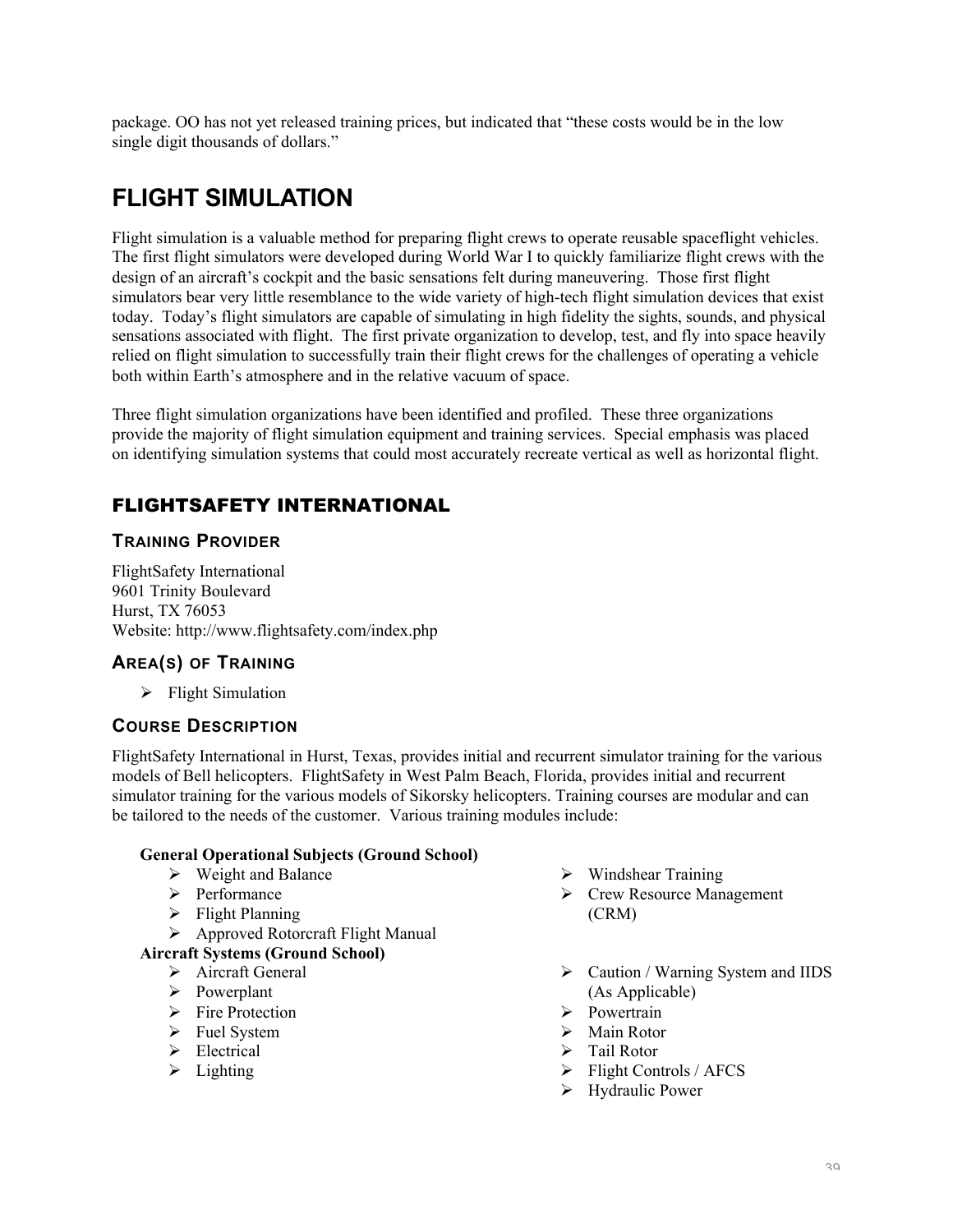- > Environmental Systems
- $\triangleright$  Ice and Rain Protection
- $\triangleright$  Avionics
- $\triangleright$  Kits and Accessories

#### Simulator Training (Initial 9 hours and recurrent 4 hours)

- $\triangleright$  Bell 430
- $\triangleright$  Bell 212
- $\triangleright$  Bell 214St
- $\triangleright$  Bell 412

#### **BACKGROUND AND EXPERIENCE**

FlightSafety is one of the largest flight training providers with 43 learning centers in the U.S., Canada, France, and the United Kingdom. FlightSafety operates approximately 230 FAA-certified flight simulators, training over 75,000 aviation professionals annually in general, commercial, and military aviation. FlightSafety has 1,500 instructors offering training in 135 aircraft models. FlightSafety offers more than 3,000 courses for pilots, maintenance technicians, flight attendants, and dispatchers.

#### **EQUIPMENT AND FACILITIES**

- $\triangleright$  Flight simulators (Type C & D)
- $\triangleright$  Classrooms

#### **COST**

- Full Service Bell 430 Initial: \$33,400 Recurrent: \$22,700
- Full Service Bell 212 Initial: \$29,900 Recurrent: \$20,300
- Full Service Bell 214ST Initial \$13,100 Recurrent: \$7,750
- Full Service Bell 412 Initial: \$29,900 Recurrent: \$20,300

# CAE, INC.

#### **TRAINING PROVIDER**

8585 Côte de Liesse Saint-Laurent, Quebec Canada H4T 1G6 Telephone: (514) 341-6780 Website: www.cae.com

## **AREA(S) OF TRAINING**

 $\triangleright$  Flight Simulation

# **COURSE DESCRIPTION**

Commercial and Business Aviation Training:

CAE offers customized training services for pilots and maintenance technicians in commercial and business aviation ranging from integrated programs to deployable ground school capabilities and elearning solutions. CAE teams with airlines and original equipment manufacturers to improve services, and offer training solutions for every segment on the market. To address the current pilot shortage, CAE offers a pilot provisioning service to a range of airlines, and founded the CAE Global Academy, an alliance of flight training organizations.

- $\triangleright$  Preflight
- $\triangleright$  Systems Review, Examination, and Critique
- Sikorsky S-76
- $\triangleright$  Sikorsky S-70
- $\triangleright$  Sikorsky S-92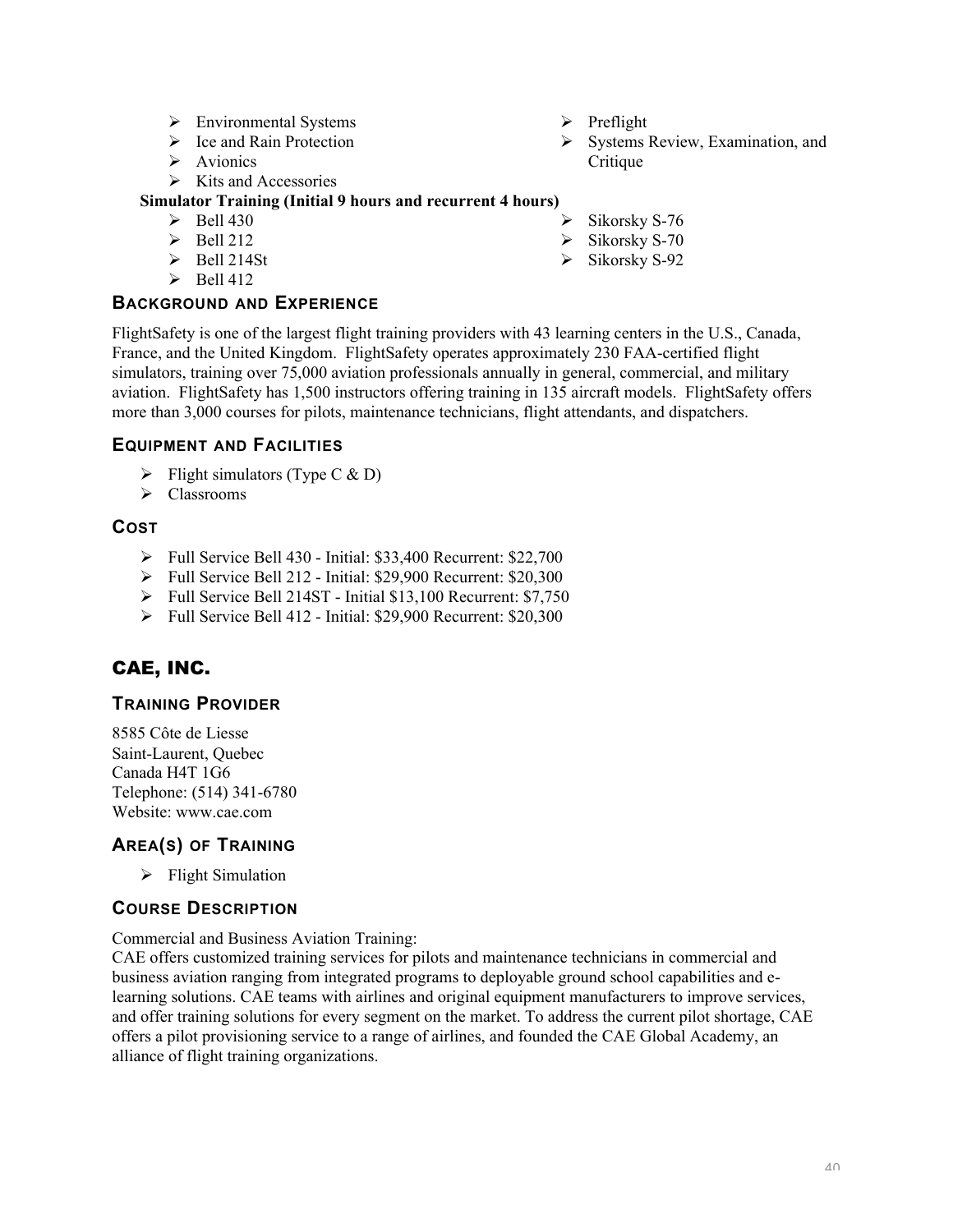Military Training:

CAE provides its military customers with turnkey training solutions as well as comprehensive training support services such as simulator instruction and maintenance at over 60 locations worldwide. CAE also provides a range of simulation-based professional services to support design, analysis, and experimentation applications.

#### **BACKGROUND AND EXPERIENCE**

CAE provides simulation and modeling technologies and integrated training solutions for the civil aviation industry and defense forces around the globe. With annual revenues exceeding C\$1 billion, CAE employs approximately 6,000 people at more than 75 sites and training locations in 20 countries. CAE has the largest installed base of civil and military full-flight simulators and training devices. Through a network of 27 civil aviation and military training centers, CAE trains more than 75,000 crewmembers yearly.

#### **EQUIPMENT AND FACILITIES**

#### COMMERCIAL AVIATION TRAINING CENTERS:

Amsterdam, the Netherlands - B737 NG (4); F50 (2); F70/100 (2); F100

Bangalore, India (upcoming) - A320; B737 NG

Brussels, Belgium - A300; ATR42/72; B737-300; B757/767; C-130/L100; Do328TP; F27

Burgess Hill, U.K. - A320 (3); A340-600; B747-400

Charlotte, North Carolina, U.S. – CRJ200; CRJ200/700

Dallas, Texas, U.S. - B737 NG

Denver, Colorado, U.S. - A320; CRJ200; CRJ200/700

Doha, Qatar - A330/340

Dubai, United Arab Emirates - A320 (2); A330/340; B737 NG (2); B777

Kuala Lumpur, Malaysia - A320 (2); B737-400

Madrid, Spain - A320 (4); A330/340; A340; B747-200; CRJ200/700/900; Dash 8; MD-82; MD-87/88

Miami, Florida, U.S. - A320 (2); A320 (2) ; A330/340

Montreal, Quebec, Canada - A310; A330/340

Moscow, Russia - A320

Phoenix, Arizona, U.S. - CRJ200/700/900; ERJ-145

Rome, Italy - A320; B767-300 ER; B777-200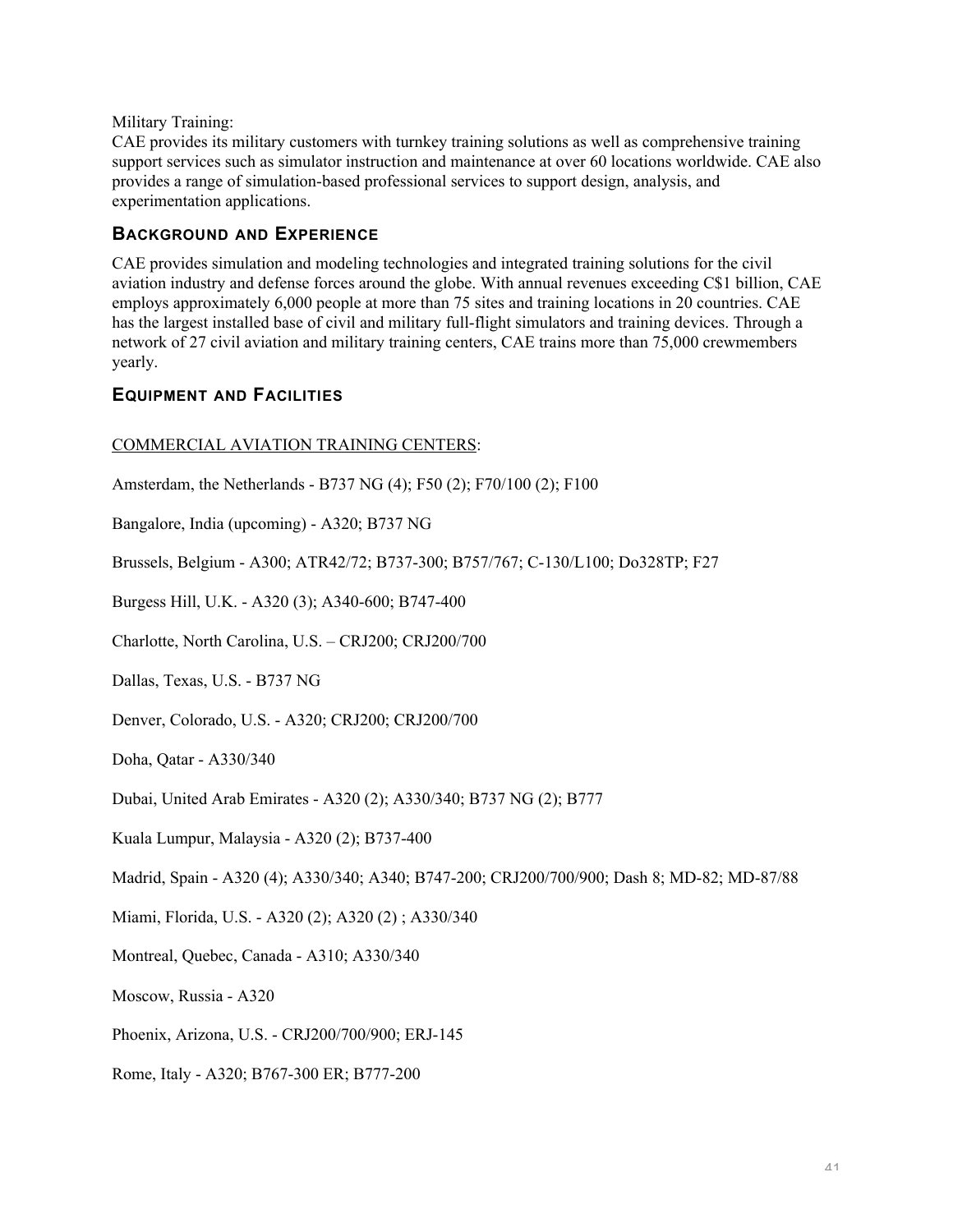Santiago, Chile - A320; B737-200; B767-300 ER

Sao Paulo, Brazil - A320 (2); A330/340; B737-700; B737 NG

Seattle, Washington, U.S. - CRJ700

Singapore, Singapore - A320

Toronto, Ontario, Canada - A320 (3); B767-200; B767-300 ER; B777-300; CRJ200; CRJ200/900; Dash 8-100/300; Do328 Prop; EMB170; EMB190

Vancouver, BC - A320; A330/340; B737-200; B767-300 ER; Dash 8-100/300

Zhuhai Flight Training Centre (ZFTC) - A320 (4); A330; B737-300 (2); B737 NG (3); B757-200; B777- 200; ERJ-145

#### BUSINESS AVIATION TRAINING CENTERS:

Burgess Hill, U.K. - Falcon 7X; Falcon 900EX EASy; 2000EX EASy. (Global Express; Phenom – upcoming.)

Dallas, Texas, U.S. - BBJ; Beechjet 400A (2); Cessna 400 FTD; Challenger 601; Cheyenne II FTD; Citation I/II; Citation III,VI,VII; Citation V; Citation X; Citation Excel; Citation Jet; Citation Ultra/Bravo; Falcon 10; Falcon 20; Falcon 50; Falcon 900/900EX; Falcon 2000; Gulfstream II; Gulfstream III; Gulfstream IV; Gulfstream V; Hawker 700; Hawker 800/1000; Hawker 800XP; King Air 200; King Air 350; King Air C90 FTD; King Air C-90B FTD; Learjet 24/25/C21; Learjet 35/36; Learjet 55; Turbo Cdr FTD; Westwind I/II. (Phenom – upcoming).

Dubai, United Arab Emirates - ACJ (2); BBJ (2); Bell 412; Gulfstream IV; Gulfstream V/550; Hawker 800/800XP. (Hawker 800XPi; Global Express – upcoming.)

Morristown, New Jersey, U.S. - Falcon 7X; Falcon 900EX EASy/; 2000EX EASy; Gulfstream IV; Sikorsky S76. (Challenger 300; Gulfstream 450/550; Hawker 800XPi; Falcon 50EX – upcoming).

#### MILITARY TRAINING CENTERS:

CAE USA, Tampa, Florida, U.S. - C-130H Hercules aircraft

RAF Benson, U.K. (Medium Support Helicopter Aircrew Training Facility (MSHAFT)) - CH-47 Chinook, EH101 Merlin, & Puma helicopters

Rotorsim Training Centre, Sesto Calende, Italy (consortium) – Agusta Westland helicopters, including A109 and AW139

#### CAE GLOBAL ACADEMY:

- **Brussels**, Belgium
- **Evora, Portugal**
- **Moncton, Canada**
- San Diego, California, U.S.
- **Tucson, Arizona, U.S.**
- Langkawi, Malaysia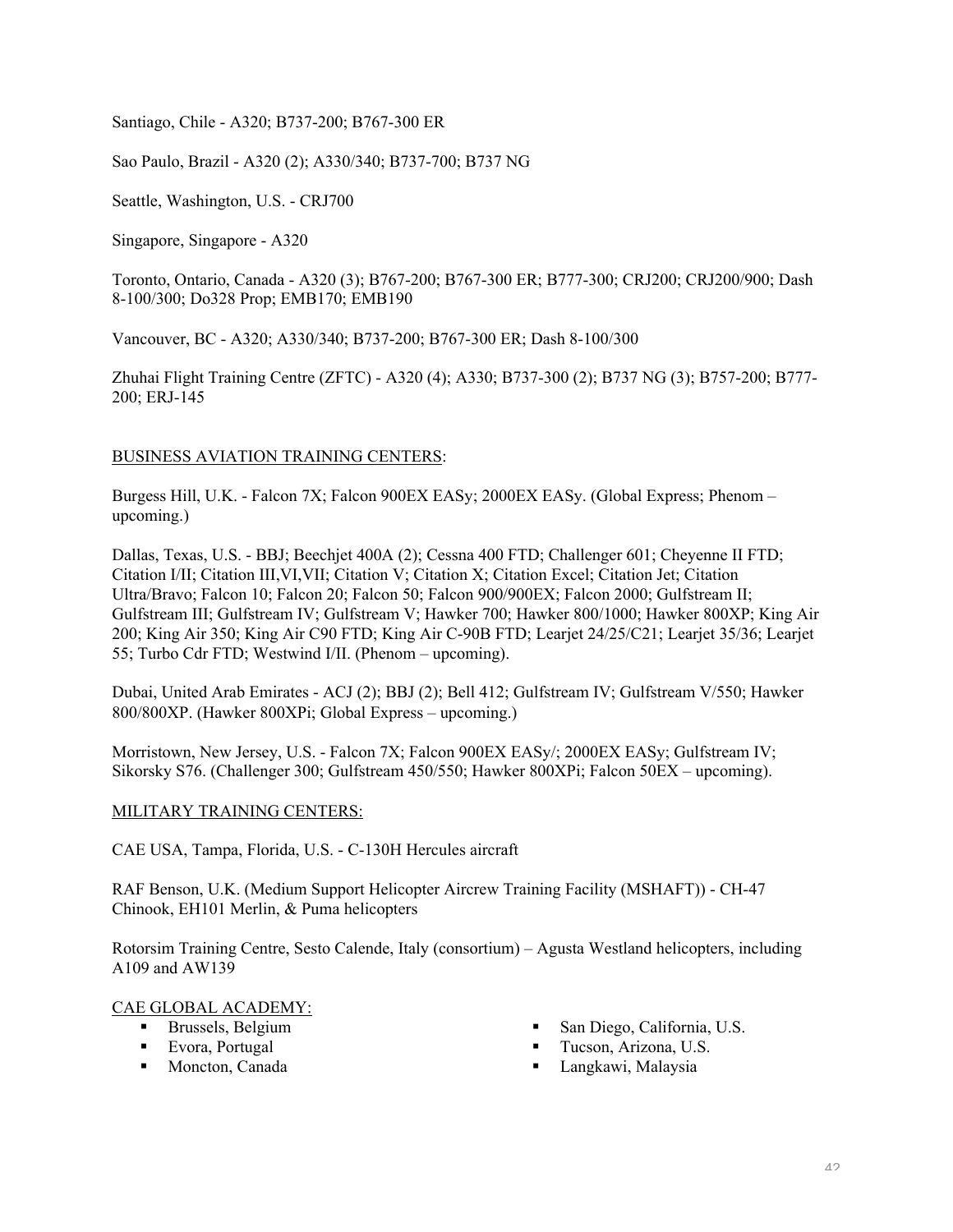## **COST**

Pricing varies based on the training needs. Contact CAE for more information.

# **SPACEFLIGHT OPERATIONS**

Operating spacecraft in the unforgiving space environment is a challenge that only a handful of organizations can claim to be experts at. Spacecraft flight crews will be only one component of a team that will need to work together to design, test, pre-flight, launch, land, and maintain an operational spaceflight system. A rich base of knowledge on spaceflight operations has been developed by the United States and Russia after almost 50 years of experience operating human spaceflight systems.

Four spaceflight operations training providers were identified and profiled. Three of these organizations currently work with the United States human spaceflight program while the fourth works with the Russian human spaceflight program.

# BARRIOS TECHNOLOGY

#### **TRAINING PROVIDER**

Barrios Technology 16441 Space Center Blvd., Suite B-100 Houston, TX 77058 Website: http://www.barrios.com

#### **AREA(S) OF TRAINING**

- Spaceflight crewmember, mission/flight controller, ground systems personnel
- $\triangleright$  Space vehicle flight simulation

#### **COURSE DESCRIPTION**

Barrios Technologies provides a variety of aerospace services including engineering, information technology, space operations, and training. As of the writing of this profile (June 2007), Barrios was interested in supplying training services to the commercial human spaceflight market but had not yet finalized what specific services they would offer. What follows is a summary of the services that they currently offer their customers:

#### Training

- $\triangleright$  Instructional Systems Design
- $\triangleright$  Requirements Analysis
- Custom Curricula Development
- $\triangleright$  Total Media Selection

#### Space Operations

- $\triangleright$  Command & Control
- $\triangleright$  Console Operations
- **►** Operations Concepts
- $\triangleright$  Requirements Definition
- $\triangleright$  Train-the-Trainer Programs
- $\triangleright$  Evaluations-Student/Trainer
- $\triangleright$  Personnel Certification
- $\triangleright$  Resource Planning
- $\triangleright$  Real-time Mission Support
- $\triangleright$  Procedures Development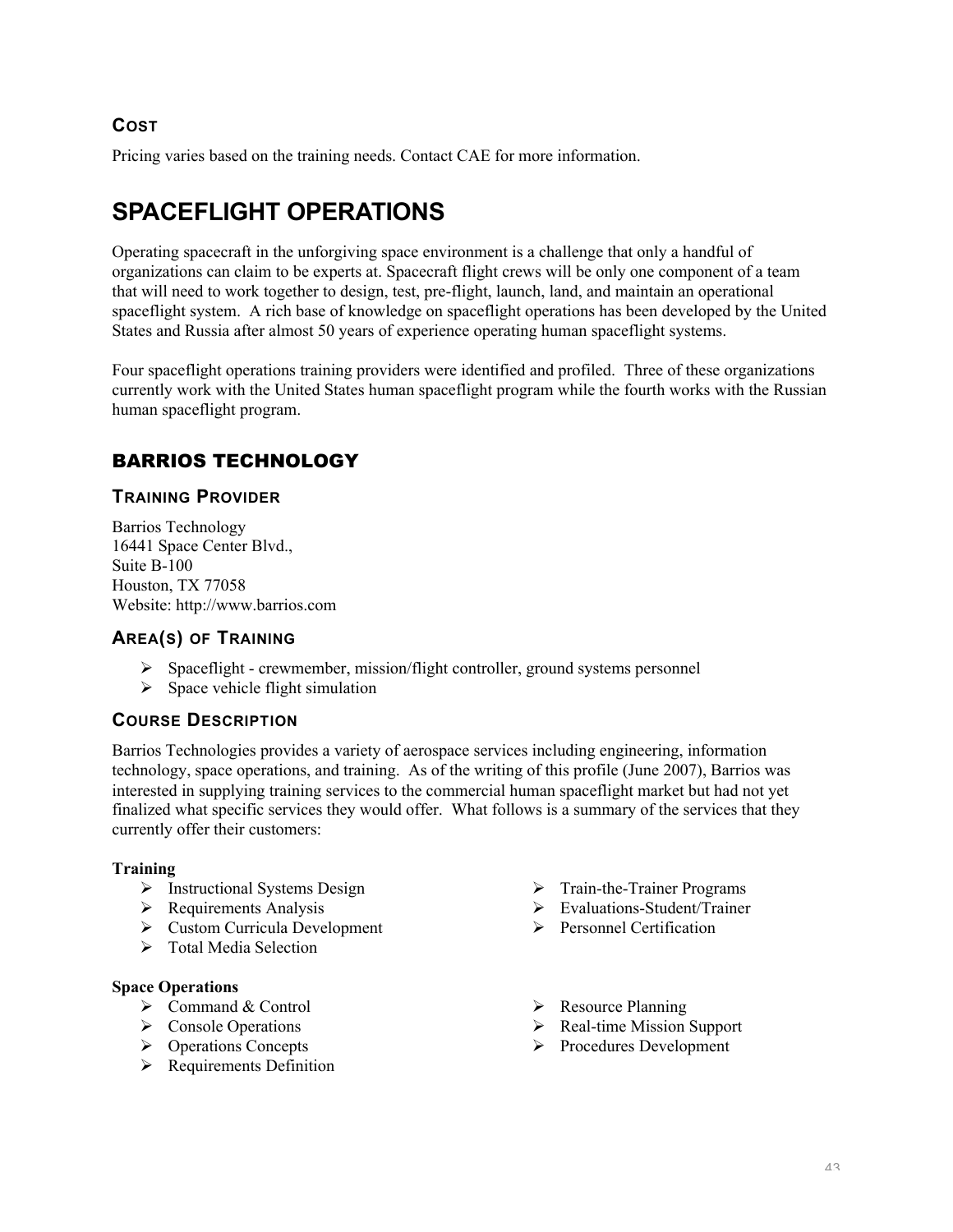#### Engineering

- $\triangleright$  Avionics
- Electrical Power
- > Astrodynamics
- $\triangleright$  Vehicle Integration

#### Information Technology

- $\triangleright$  Software Development
- $\triangleright$  Integrated Systems Design
- $\triangleright$  Specialized Prototypes
- Database Management
- $\triangleright$  Trajectory Design
- $\triangleright$  Guidance, Navigation, & Control
- $\triangleright$  Systems Modeling & Simulation
- > Infrastructure Services
- $\triangleright$  Network Design
- $\triangleright$  Security Management

#### **BACKGROUND AND EXPERIENCE**

Founded in 1980, Barrios Technology is an aerospace engineering and technology services firm. Headquartered in Houston, Texas, near NASA's Johnson Space Center, Barrios works with NASA's human spaceflight programs. In addition, Barrios has an office in Colorado Springs, Colorado, that focuses on space systems support to the Department of Defense. Barrios is a woman-owned small business with approximately 500 employees.

#### **EQUIPMENT AND FACILITIES**

- $\triangleright$  Physical and Internet classrooms
- $\triangleright$  Currently Barrios primarily utilizes NASA facility for training purposes. However, Barrios is interested in offering more than just classroom training and may develop their own facilities or work out agreements with other organizations to acquire access to spaceflight training equipment and facilities.

#### **COST**

Cost is dependent upon the customer's requirements. Contact Barrios for custom quotations.

# UNITED SPACE ALLIANCE

#### **TRAINING PROVIDER**

United Space Alliance LLC 1150 Gemini Houston, Texas 77058 281-212-6200 Website: http://www.unitedspacealliance.com/

## **AREA(S) OF TRAINING**

- $\triangleright$  Spaceflight Operations
- $\triangleright$  Flight Simulation
- $\triangleright$  Microgravity Low-G Training

#### **COURSE DESCRIPTION**

- $\triangleright$  Pressure Suit Training
- $\triangleright$  Parachute Training

The United Space Alliance (USA) is NASA's primary industry partner in human space operations, including the Space Shuttle and the International Space Station. USA is the prime NASA contractor for all astronaut flight simulation, spaceflight operations, and EVA-related microgravity low-G discipline training, except that directly related to medical training. This training includes related pressure suit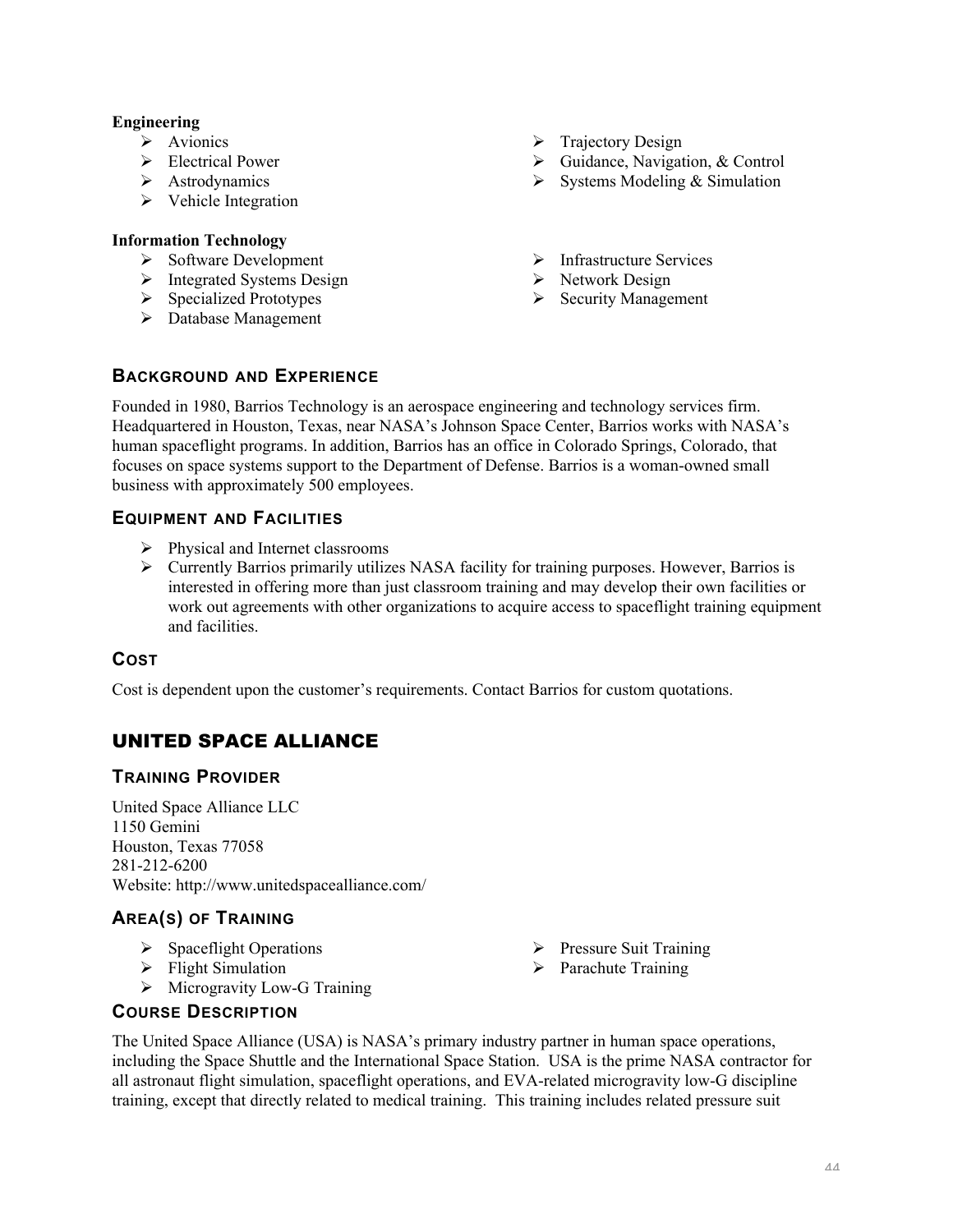training and parachute training and is divided into two categories: astronaut candidate/generic training and flight assigned training. The astronaut candidate/generic training focuses on generic operations and vehicle systems training and selected specialized non-flight specific training (land and water survival, SCUBA, EVA, etc.). The flight assigned training focuses on activities associated with the astronaut's flight assignment. The flight assigned training begins 24 - 12 months before the flight (depending on the complexity of the flight and the astronaut's specific assignments) and is staged to evolve from part task training to fully integrated spacecraft/Mission Control Center simulations. All of this training typically ends three to four weeks prior to the flight.

The United Space Alliance's capabilities include:

- $\triangleright$  Mission, manifest and trajectory planning and analyses
- On-orbit assembly, payload deployment, and servicing
- $\triangleright$  Extravehicular activity planning and execution
- $\triangleright$  Rendezvous/proximity operations and docking
- $\triangleright$  Space logistics/supply chain management
- $\triangleright$  Space operations software engineering
- $\triangleright$  Ground system design engineering
- $\triangleright$  Advanced space flight technology
- $\triangleright$  Launch and recovery operations
- $\geq$  Launch vehicle and flight hardware processing
- $\triangleright$  Mission control operations
- $\triangleright$  Space systems training
- $\triangleright$  Sustaining engineering
- $\triangleright$  Flight crew equipment preparation and maintenance
- $\triangleright$  Large scale integration

## **BACKGROUND AND EXPERIENCE**

Headquartered in Houston, Texas, United Space Alliance was established in 1996 as a limited liability company. USA is equally owned by The Boeing Company and Lockheed Martin Corporation and employs 10,000 people at facilities in Texas, Florida, Alabama, and the Washington, D.C. area. United Space Alliance is the prime contractor for the Space Program Operations Contract (SPOC), implemented October 1, 2006, following the conclusion of the 10-year Space Flight Operations Contract (SFOC). USA is NASA's primary industry partner in human space operations, including the Space Shuttle and the International Space Station. Additional work includes:

- International Space Station (ISS) contracts (Boeing)
- Mission Support Operations Contract (Lockheed Martin)
- Extra Vehicular Activity (EVA) Systems (Hamilton Sundstrand)
- > ISS Cargo Mission Contract (Lockheed Martin)
- Ares I Crew Launch Vehicle Stage I studies (ATK)
- ▶ Crew, Robotics And Vehicle Equipment (CRAVE) contract support
- $\triangleright$  Support NASA Data Mining & Trending Work Group (NASA Langley)
- Orion Crew Vehicle team, led by Lockheed Martin.

#### **EQUIPMENT AND FACILITIES**

USA has an extensive classroom facility used to train USA personnel and selected NASA personnel including astronauts. The other facilities and equipment used to train the astronauts are owned by the government. However, these facilities and equipment could be used to train commercial spaceflight crews, on a non-interference basis with required NASA training.

#### **COST**

 $\triangleright$  Training costs will be negotiated based on clients' needs.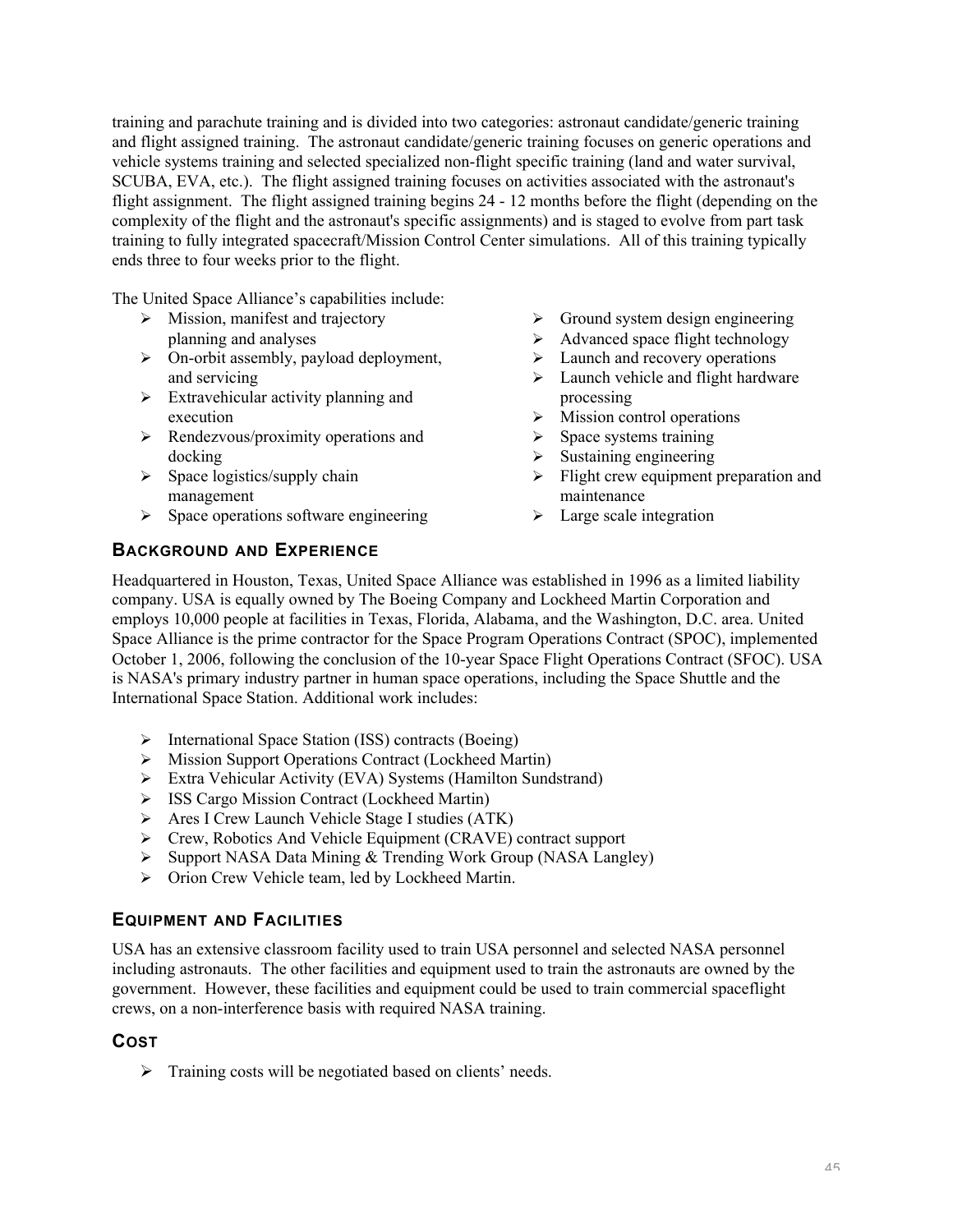# WYLE

#### **TRAINING PROVIDER**

Wyle 1290 Hercules Drive Houston, TX 77058 Website: http://www.wylelabs.com/services/csfs.htm

## **AREA(S) OF TRAINING**

- $\triangleright$  Physiological Training
- $\triangleright$  Altitude Chamber (hypobaric)
- $\triangleright$  High-g (gravity)

## **COURSE DESCRIPTION**

- $\triangleright$  Spaceflight Operations
- $\triangleright$  Microgravity Operations

Wyle offers a variety of aerospace services including consulting, medical screening and remediation, training, data and risk management, and mission and ground operation support. Specific commercial spaceflight training courses offered at their facilities at Brooks City-Base in San Antonio include:

Human Centrifuge Training and Medical Screening

- $\triangleright$  Flight readiness testing and training, training in established protective techniques, and customerspecific training programs
- $\triangleright$  Medical screening
- Evaluation of cardiovascular, neurophysiological, and musculoskeletal responses (ECG, EOG, EMG, EEG, blood pressure, field of view, and video images)
- $\triangleright$  Assessment of acceleration effects on perception, cognition, and motor skills
- $\triangleright$  Human-rating of new air/spacecraft life support equipment and assessment of new aeromedical instrumentation.

Altitude Chamber Training and Medical Screening:

- $\triangleright$  Flight readiness training including hypoxia training, emergency egress training, ejection seat training, and customer-specific training programs
- $\triangleright$  Medical screening/human performance assessment including physiological measurements (EKG, oxygen saturation, inspiratory demand) and assessment of psychological responses
- $\triangleright$  Equipment performance assessment

Oxygen Systems Safety Services:

 $\triangleright$  Unmanned and manned oxygen system performance testing (breathing pressures, mask oxygen concentration, inspiratory demand)

Decompression Sickness Assessments:

 $\triangleright$  Human performance assessment (ECG, oxygen saturation, inspiratory demand) and equipment

## **BACKGROUND AND EXPERIENCE**

Wyle began business in 1949 in Southern California. Wyle has grown and diversified into a variety of aerospace engineering, scientific, and technical services for customers including the Department of Defense, NASA, and a variety of commercial customers. Wyle has 3,000 employees at 30 facilities nationwide. Wyle generates annual revenues of approximately \$500 million.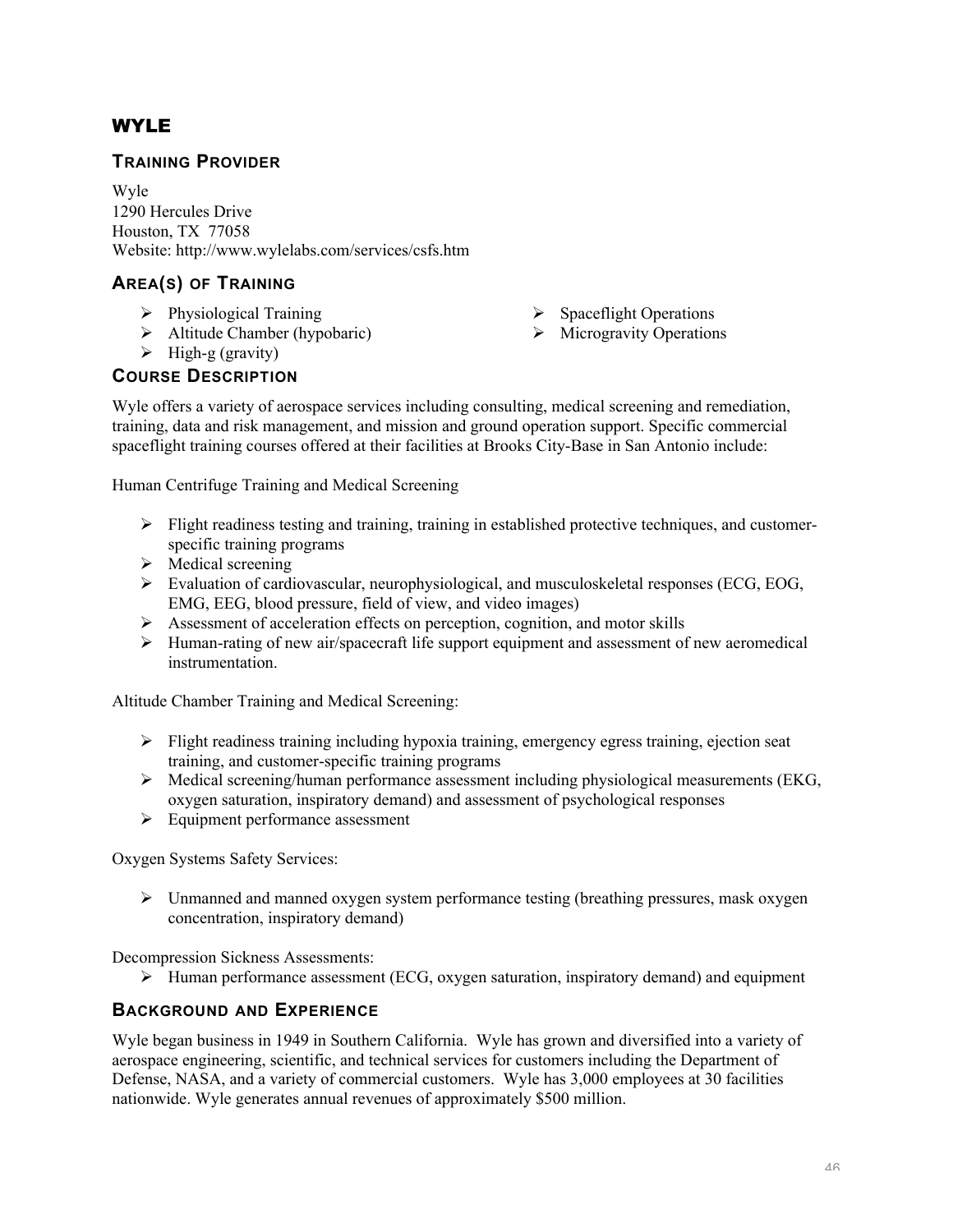Wyle's life sciences group in Houston, Texas, has 35 years experience in life science research, space medical operations, and engineering for the enhancement of human performance and safety in air and space. Wyle is the prime contractor for NASA's Bioastronautics contract. In this capacity Wyle provides medical operations, ground and flight research, space flight hardware development and fabrication, science and mission integration for flight, and habitability and environmental factors in support of the Space Shuttle, International Space Station, Constellation, and Human Research programs. Wyle is also part of NASA's Occupational Medicine and Occupational Health contract under which Wyle offers clinical and occupational health care for NASA personnel and the astronaut corps. In San Antonio, Wyle supports the Air Force Research Laboratory to conduct research and develop technologies to enhance the performance and safety of U.S. Air Force combat pilots.

Wyle is the current provider of all US Medical Operations and Crew Health Care Systems training for NASA's astronauts and flight controllers under the Bioastronautics contract. Under this contract, Wyle also provides physical training and rehabilitation to prepare the astronauts for the rigors of spaceflight. Acceleration training for all first time shuttle crewmembers is performed on the centrifuge operated by Wyle in San Antonio. Wyle also provides training in microgravity operations for medical and life science activities using NASA's C9 microgavity simulation flights. Wyle is currently under contract to Virgin Galactic, providing Chief Medical Officer and medical operations and training services. Wyle has also supported several of the Space Adventure clients who have flown to the International Space Station.

## **EQUIPMENT AND FACILITIES**

- $\triangleright$  Altitude, thermal, and humidity chamber
- $\geq$  20-man hypobaric altitude chamber
- $\triangleright$  Man rated centrifuge
- $\triangleright$  Oxygen systems safety of flight evaluation equipment
- $\triangleright$  Instruction and mission simulation facilities
- $\triangleright$  Integrated medical simulation facility
- $\triangleright$  Flight proven training curricula

## **COST**

The cost for access to facilities and training services are negotiated based on the customers need.

# **MICROGRAVITY LOW-G TRAINING**

Most flight crew in a weightless environment experience arbitrary and unexpected changes in their sense of verticality. Cockpits that are thoroughly familiar when viewed in one orientation may become unfamiliar when viewed from a different up-down reference.

Since low gravity and zero gravity can only be duplicated here on Earth for very short periods of time, aircraft have been developed that will tolerate sustained periods of microgravity through parabolic flight maneuvers. These maneuvers produce periods of microgravity ranging from 30-45 seconds depending on the vehicle capability and profile being flown. Microgravity low-g training is designed to give the flight crew a short experience similar to what they will experience either during a suborbital or orbital flight. These short microgravity insights help the flight crew understand the necessary adaptation to vertigo and spatial disorientation that will occur during their missions.

NASA currently operates their own McDonald Douglas C-9 jet aircraft used for astronaut training and research. Russian companies such as ATLAS Aerospace can charter parabolic flights on Russian aircraft. In the United States, ZERO-G offers commercial parabolic microgravity flights.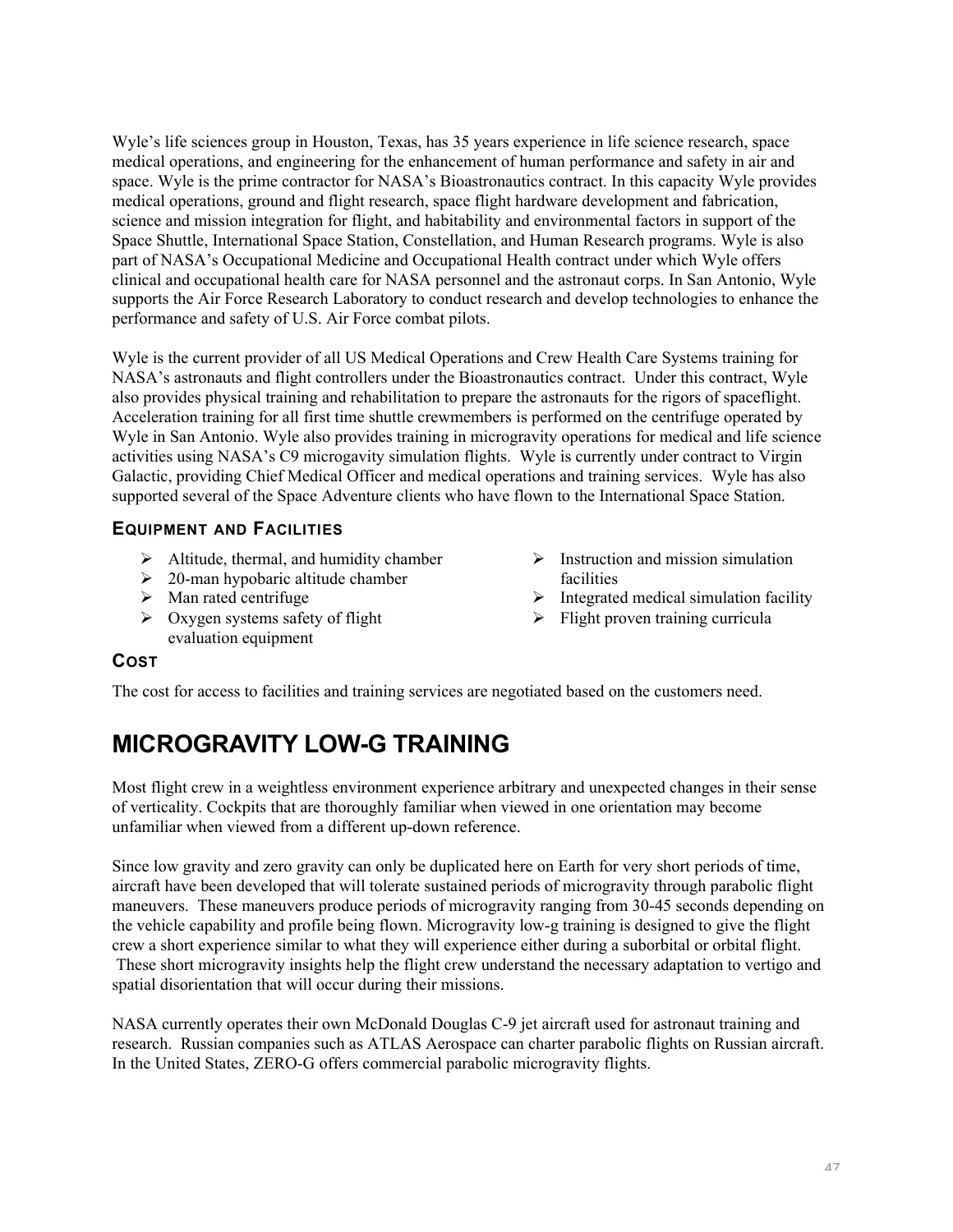# ZERO-G

#### **TRAINING PROVIDER**

Zero-G 5275 Arville Street, Suite 116 Las Vegas, NV 89118 Website: http://www.gozerog.com/

## **AREA(S) OF TRAINING**

 $\triangleright$  Microgravity Low-G Training

#### **COURSE DESCRIPTION**

ZERO-G offers parabolic microgravity flight services to the general public (age 8 and over), the entertainment and film industry, corporate and incentive markets, the non-profit research and education sector, and the government. ZERO-G does not currently train commercial human spaceflight crews but has trained human space flight candidates and recently was awarded a contract by NASA to continue that service. ZERO-G has astronauts and former NASA KC-135 employees on staff. ZERO-G is capable of chartering training flights from almost any airport capable of supporting a Boeing 727 aircraft.

During a typical entertainment flight, participants undergo a brief training session before embarking on the aircraft. The total flight duration is approximately 90 minutes, during which participants experience Martian gravity (1/3-gravity), Lunar gravity (1/6-gravity), and zero gravity. ZERO-G's aircraft interior is divided into two zones. The rear area is called the Seating Zone, which provides seating and FAArequired provisions (i.e., emergency oxygen, escape path lighting, floatation device, etc.) for up to 35 cabin passengers and crew. The Floating Zone is the forward section (approximately 90 feet in length) where participants float and fly during the periods of weightlessness. For entertainment flights, the floor and walls of the Floating Zone are covered with a special FAA-approved 1.5-inch energy absorbing Ensolite padding.

## **BACKGROUND AND EXPERIENCE**

Founded in 1993, Zero Gravity Corporation (ZERO-G) is a privately-held space entertainment and tourism company. ZERO-G has since flown more than 4,000 passengers aboard 150 flights. In April 2006, ZERO-G gained permission from the Kennedy Space Center to use the shuttle runway and landing facilities to operate its weightless flights. As of April 21, 2007, ZERO-G also offers regular flights for the general public from Signature Air Terminal at McCarran International Airport in Las Vegas. ZERO-G follows the safety and risk mitigation standards as set by the FAA. Aircraft operations take place under Part 121 of the Federal Aviation Regulations, which are the same rules set for commercial passenger airlines. Furthermore, ZERO-G crew are also FAA-certified. The company is fully insured and carries all required third-party and passenger liability insurance. ZERO-G owns the specially-modified Boeing 727- 200 used to conduct its weightless flights which is operated by Amerijet International, Inc.

#### **EQUIPMENT AND FACILITIES**

- > Modified Boeing 727
- $\triangleright$  Space Act Agreement with NASA to operate from any NASA center, uses NASA Kennedy Space Center Shuttle Landing Facility and Visitors Center complex.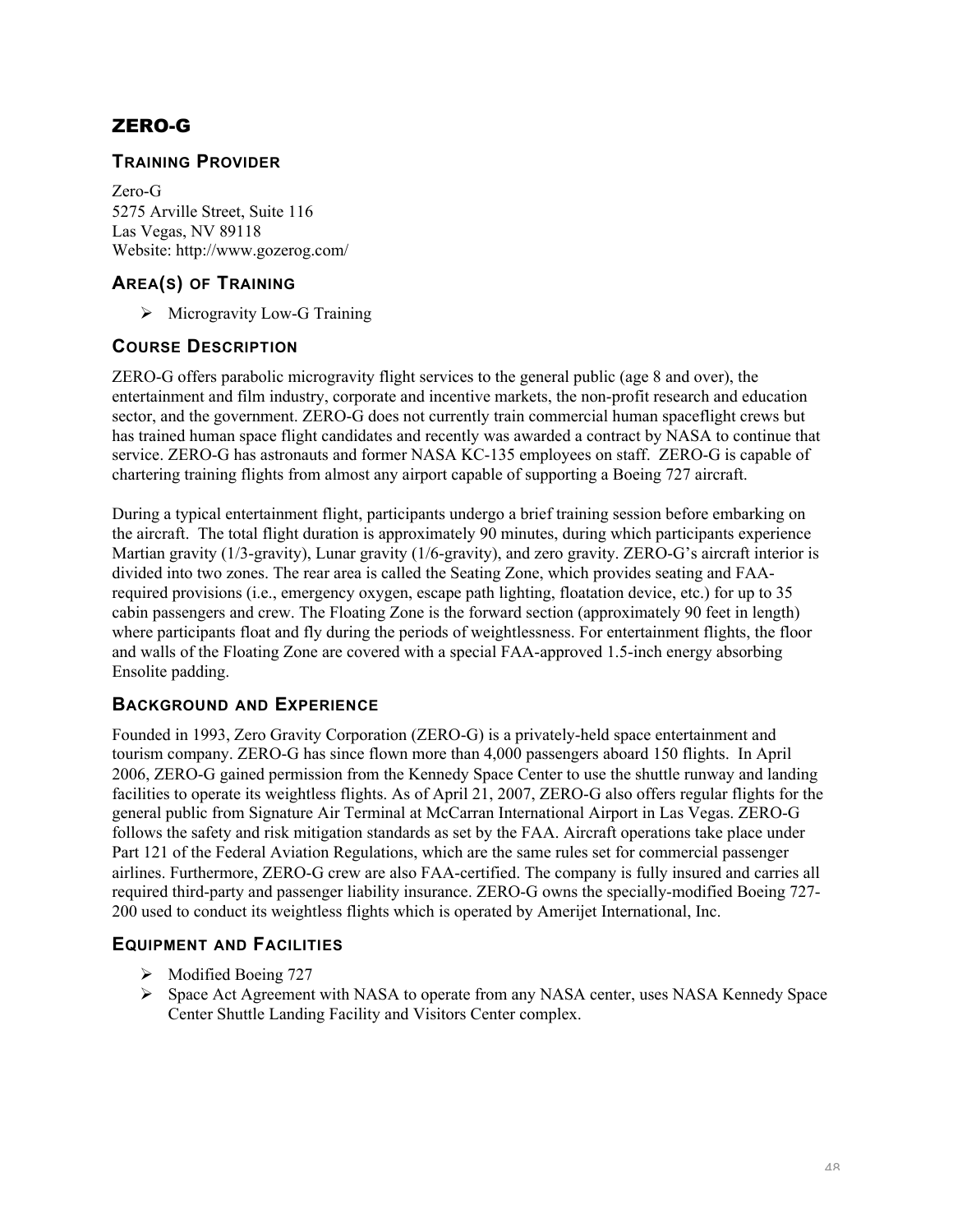# **COST**

The ZERO-G Experience, which includes training led by a professional astronaut, a flight of 15 parabolas, flight suit, complimentary merchandise, awards, a post-event party, photos, and a DVD of the flight, is offered at a price of \$3,500 per seat. Chartering an entire flight costs approximately \$100,000; depending on flight duration, profile, etc.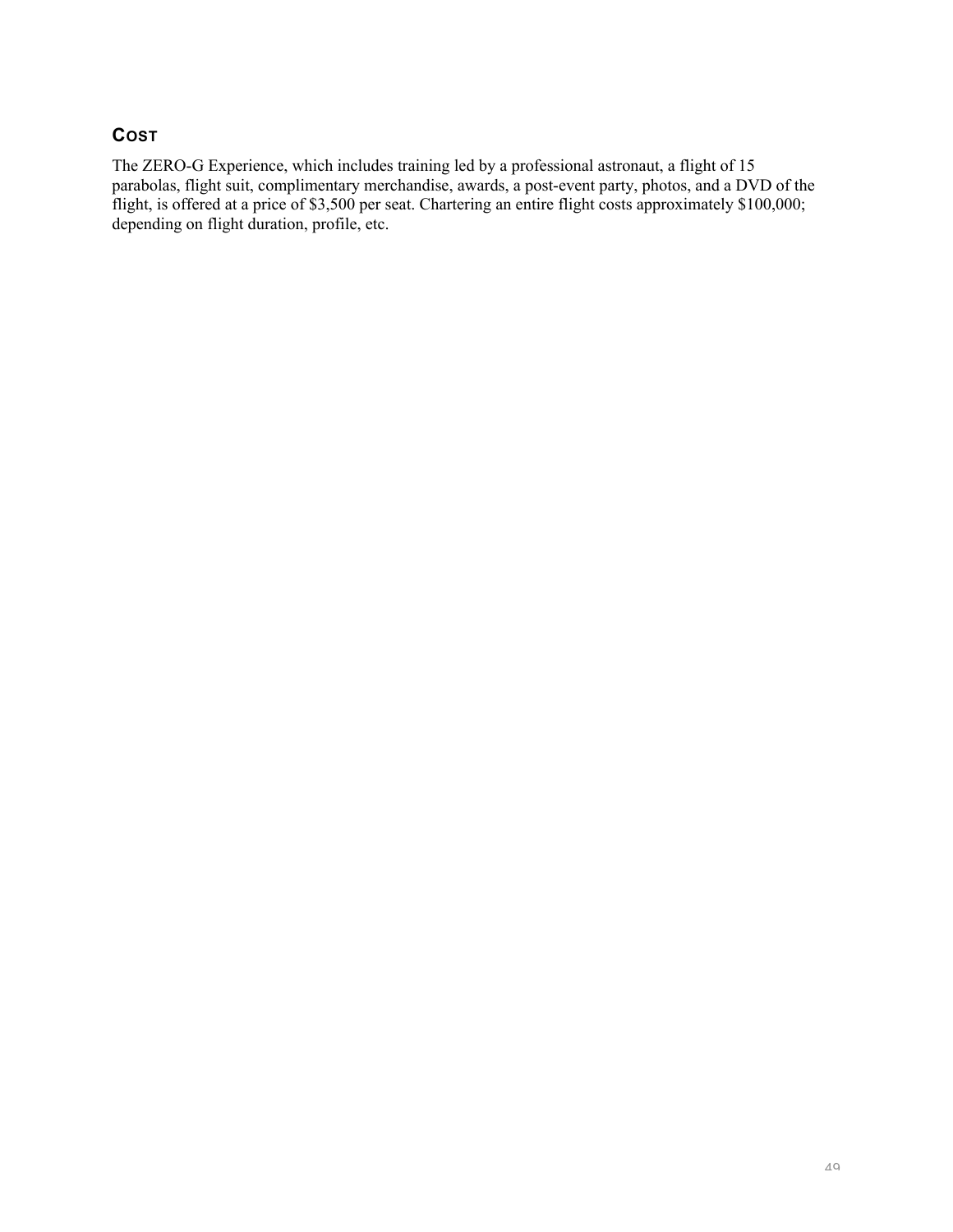# **APPENDIX A: COMMERCIAL HUMAN SPACEFLIGHT CREW TRAINING OFFERED BY ORGANIZATION**

| <b>TRAINING OFFERED</b>          | Organization                                              | <b>Type</b>               | Website                                                                            |
|----------------------------------|-----------------------------------------------------------|---------------------------|------------------------------------------------------------------------------------|
| Altitude Chamber<br>(hyperbaric) | Oklahoma State University - Tulsa                         | Academic                  | http://www.healthsciences.okstate.edu/research/cahm/index.html                     |
| Altitude Chamber<br>(hypobaric)  | Arizona State University<br>Polytechnic                   | Academic                  | http://eastair.east.asu.edu/facilities/                                            |
| Altitude Chamber<br>(hypobaric)  | <b>Executive Aerospace</b>                                | Commercial                | http://www.wound.com/aero.html#index                                               |
| Altitude Chamber<br>(hypobaric)  | F-104 Starfighters Demonstration<br>Team                  | Commercial                | http://www.starfighters.net                                                        |
| Altitude Chamber<br>(hypobaric)  | FAA Civil Aerospace Medical<br>Institute                  | <b>Federal Government</b> | http://www.faa.gov/about/office_org/headquarters_offices/avs/offices/<br>aam/cami/ |
| Altitude Chamber<br>(hypobaric)  | National Aerospace Training and<br><b>Research Center</b> | Commercial                | http://www.nastarcenter.com                                                        |
| Altitude Chamber<br>(hypobaric)  | Oklahoma State University - Tulsa                         | Academic                  | http://www.healthsciences.okstate.edu/research/cahm/index.html                     |
| Altitude Chamber<br>(hypobaric)  | <b>Orbital Commerce Project</b>                           | Commercial                | http://www.orbitalcommerceproject.com/index.html                                   |
| Altitude Chamber<br>(hypobaric)  | <b>UND Aerospace</b>                                      | Academic                  | http://www.undaerospace.com/other_High%20Altitude.asp                              |
| Altitude Chamber<br>(hypobaric)  | <b>Wyle Laboratories</b>                                  | Commercial                | http://www.wylelabs.com/services/csfs.htm                                          |
| <b>Flight Simulation</b>         | <b>CAE SimuFlite</b>                                      | Commercial                | http://www.cae.com                                                                 |
| <b>Flight Simulation</b>         | Civilian Aero and Space Training<br>Academy (CASTA)       | Commercial                | http://www.rocketranchacademy.com                                                  |
| <b>Flight Simulation</b>         | <b>FlightSafety International</b>                         | Commercial                | http://www.flightsafety.com                                                        |
| High Altitude Flight             | <b>Advanced Training Systems</b><br>International (ATSI)  | Commercial                | http://www.atsifightertraining.com                                                 |
| High Altitude Flight             | Civilian Aero and Space Training<br>Academy (CASTA)       | Commercial                | http://www.rocketranchacademy.com                                                  |
| High Altitude Flight             | F-104 Starfighters Demonstration<br>Team                  | Commercial                | http://www.starfighters.net                                                        |
| High Altitude Flight             | FAA Civil Aerospace Medical<br>Institute                  | <b>Federal Government</b> | http://www.faa.gov/about/office_org/headquarters_offices/avs/offices/<br>aam/cami/ |
| <b>High Altitude Flight</b>      | <b>Orbital Commerce Project</b>                           | Commercial                | http://www.orbitalcommerceproject.com/index.html                                   |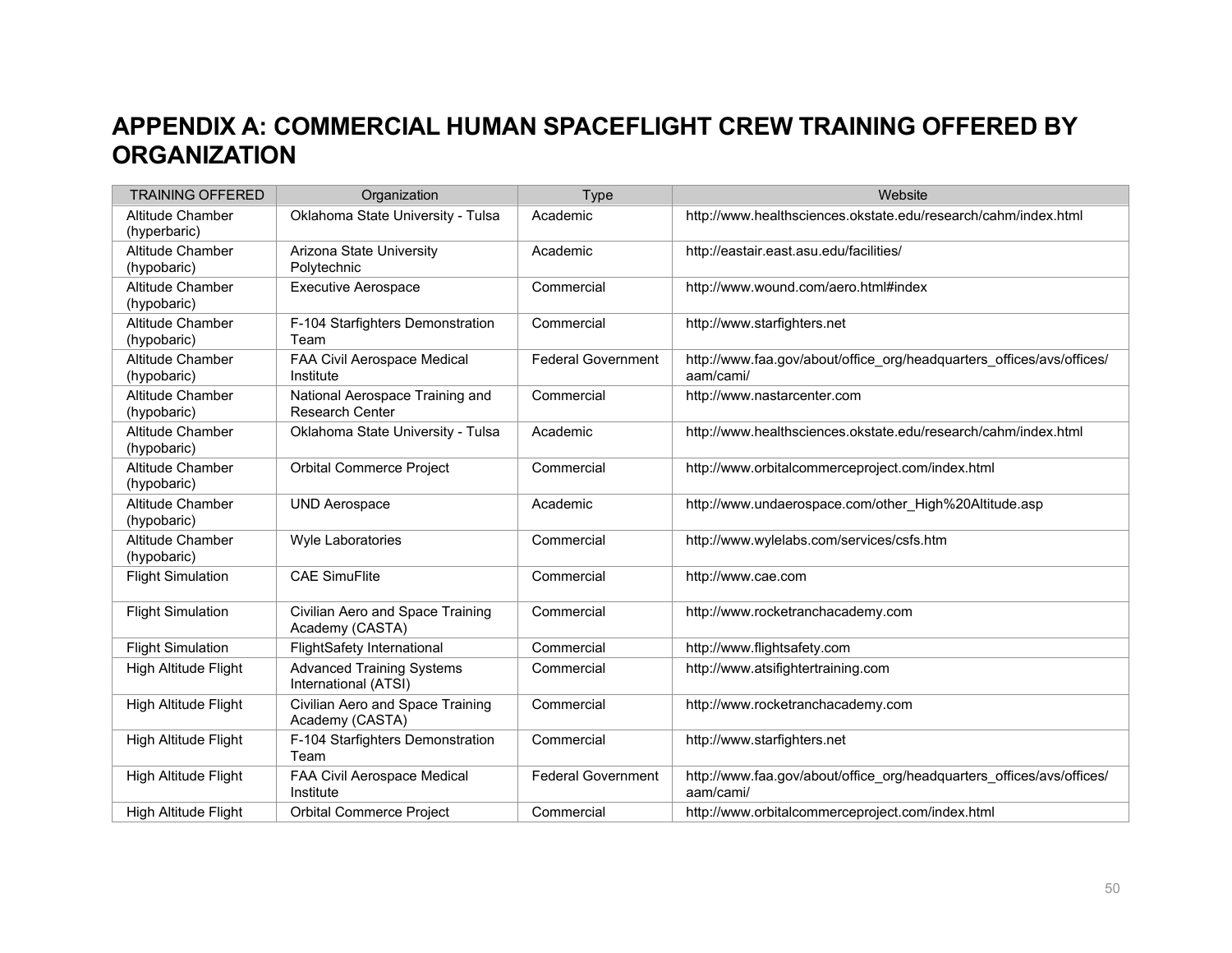| <b>High Performance</b><br><b>Orange County Soaring</b><br>Non Profit<br>http://www.ocsoaring.org/<br>Glider<br>Association<br>Organization<br><b>Orbital Commerce Project</b><br>High Performance<br>Commercial<br>http://www.orbitalcommerceproject.com/index.html<br>Glider<br>High Performance<br>The Chicago Glider Club<br>Non Profit<br>Website: http://www.tbss.us/<br>Glider<br>Organizations<br><b>Turf Soaring School</b><br><b>High Performance</b><br>Commercial<br>http://www.turfsoaring.com<br>Glider<br>High Performance Jet<br><b>Advanced Training Systems</b><br>Commercial<br>http://www.atsifightertraining.com<br>International (ATSI)<br>International Jets, L-39 Parts and<br>High Performance Jet<br>Commercial<br>http://www.internationaljets.com<br>Maintenance, INC<br>High Performance Jet<br>Civilian Aero and Space Training<br>http://www.rocketranchacademy.com<br>Commercial<br>Academy (CASTA)<br>F-104 Starfighters Demonstration<br>High Performance Jet<br>Commercial<br>http://www.starfighters.net<br>Team<br>Jetwarbird Training Center<br>www.jetwarbird.com<br>High Performance Jet<br>Commercial<br>High Performance Jet<br><b>Orbital Commerce Project</b><br>Commercial<br>http://www.orbitalcommerceproject.com/index.html<br>High Performance Jet<br>Aurora Aerospce<br>Commercial<br><b>Advanced Training Systems</b><br>http://www.atsifightertraining.com<br>High-g (gravity)<br>Commercial<br>International (ATSI)<br>International Jets, L-39 Parts and<br>Commercial<br>http://www.internationaljets.com<br>High-g (gravity)<br>Maintenance, INC<br>APS Emergency Maneuver<br>Commercial<br>http://www.apstraining.com<br>High-g (gravity)<br>Training<br>Civilian Aero and Space Training<br>Commercial<br>http://www.rocketranchacademy.com<br>High-g (gravity)<br>Academy (CASTA)<br>F-104 Starfighters Demonstration<br>High-g (gravity)<br>http://www.starfighters.net<br>Commercial<br>Team<br>Jetwarbird Training Center<br>Commercial<br>www.jetwarbird.com<br>High-g (gravity)<br>National Aerospace Training and<br>High-g (gravity)<br>http://www.nastarcenter.com<br>Commercial<br><b>Research Center</b><br>Orbital Commerce Project<br>Commercial<br>http://www.orbitalcommerceproject.com/index.html<br>High-g (gravity)<br>http://www.wylelabs.com/services/csfs.htm<br>High-g (gravity)<br><b>Wyle Laboratories</b><br>Commercial<br>Zero-G<br>http://www.zerog.com/<br>Low-g (gravity)<br>Commercial<br>Parachute Training<br>http://www.butlerparachutes.com/<br><b>Butler Parachute Systems Group</b><br>Commercial<br>Parachute Training<br>F-104 Starfighters Demonstration<br>http://www.starfighters.net<br>Commercial | High Performance<br>Glider | <b>Colorado Soaring Association</b> | Non Profit<br>Organization | http://www.soarcsa.org/ |
|--------------------------------------------------------------------------------------------------------------------------------------------------------------------------------------------------------------------------------------------------------------------------------------------------------------------------------------------------------------------------------------------------------------------------------------------------------------------------------------------------------------------------------------------------------------------------------------------------------------------------------------------------------------------------------------------------------------------------------------------------------------------------------------------------------------------------------------------------------------------------------------------------------------------------------------------------------------------------------------------------------------------------------------------------------------------------------------------------------------------------------------------------------------------------------------------------------------------------------------------------------------------------------------------------------------------------------------------------------------------------------------------------------------------------------------------------------------------------------------------------------------------------------------------------------------------------------------------------------------------------------------------------------------------------------------------------------------------------------------------------------------------------------------------------------------------------------------------------------------------------------------------------------------------------------------------------------------------------------------------------------------------------------------------------------------------------------------------------------------------------------------------------------------------------------------------------------------------------------------------------------------------------------------------------------------------------------------------------------------------------------------------------------------------------------------------------------------------------------------------------------------------------------------------------------------------------------------------------------------------------------------------------------------------------------------------------------|----------------------------|-------------------------------------|----------------------------|-------------------------|
|                                                                                                                                                                                                                                                                                                                                                                                                                                                                                                                                                                                                                                                                                                                                                                                                                                                                                                                                                                                                                                                                                                                                                                                                                                                                                                                                                                                                                                                                                                                                                                                                                                                                                                                                                                                                                                                                                                                                                                                                                                                                                                                                                                                                                                                                                                                                                                                                                                                                                                                                                                                                                                                                                                        |                            |                                     |                            |                         |
|                                                                                                                                                                                                                                                                                                                                                                                                                                                                                                                                                                                                                                                                                                                                                                                                                                                                                                                                                                                                                                                                                                                                                                                                                                                                                                                                                                                                                                                                                                                                                                                                                                                                                                                                                                                                                                                                                                                                                                                                                                                                                                                                                                                                                                                                                                                                                                                                                                                                                                                                                                                                                                                                                                        |                            |                                     |                            |                         |
|                                                                                                                                                                                                                                                                                                                                                                                                                                                                                                                                                                                                                                                                                                                                                                                                                                                                                                                                                                                                                                                                                                                                                                                                                                                                                                                                                                                                                                                                                                                                                                                                                                                                                                                                                                                                                                                                                                                                                                                                                                                                                                                                                                                                                                                                                                                                                                                                                                                                                                                                                                                                                                                                                                        |                            |                                     |                            |                         |
|                                                                                                                                                                                                                                                                                                                                                                                                                                                                                                                                                                                                                                                                                                                                                                                                                                                                                                                                                                                                                                                                                                                                                                                                                                                                                                                                                                                                                                                                                                                                                                                                                                                                                                                                                                                                                                                                                                                                                                                                                                                                                                                                                                                                                                                                                                                                                                                                                                                                                                                                                                                                                                                                                                        |                            |                                     |                            |                         |
|                                                                                                                                                                                                                                                                                                                                                                                                                                                                                                                                                                                                                                                                                                                                                                                                                                                                                                                                                                                                                                                                                                                                                                                                                                                                                                                                                                                                                                                                                                                                                                                                                                                                                                                                                                                                                                                                                                                                                                                                                                                                                                                                                                                                                                                                                                                                                                                                                                                                                                                                                                                                                                                                                                        |                            |                                     |                            |                         |
|                                                                                                                                                                                                                                                                                                                                                                                                                                                                                                                                                                                                                                                                                                                                                                                                                                                                                                                                                                                                                                                                                                                                                                                                                                                                                                                                                                                                                                                                                                                                                                                                                                                                                                                                                                                                                                                                                                                                                                                                                                                                                                                                                                                                                                                                                                                                                                                                                                                                                                                                                                                                                                                                                                        |                            |                                     |                            |                         |
|                                                                                                                                                                                                                                                                                                                                                                                                                                                                                                                                                                                                                                                                                                                                                                                                                                                                                                                                                                                                                                                                                                                                                                                                                                                                                                                                                                                                                                                                                                                                                                                                                                                                                                                                                                                                                                                                                                                                                                                                                                                                                                                                                                                                                                                                                                                                                                                                                                                                                                                                                                                                                                                                                                        |                            |                                     |                            |                         |
|                                                                                                                                                                                                                                                                                                                                                                                                                                                                                                                                                                                                                                                                                                                                                                                                                                                                                                                                                                                                                                                                                                                                                                                                                                                                                                                                                                                                                                                                                                                                                                                                                                                                                                                                                                                                                                                                                                                                                                                                                                                                                                                                                                                                                                                                                                                                                                                                                                                                                                                                                                                                                                                                                                        |                            |                                     |                            |                         |
|                                                                                                                                                                                                                                                                                                                                                                                                                                                                                                                                                                                                                                                                                                                                                                                                                                                                                                                                                                                                                                                                                                                                                                                                                                                                                                                                                                                                                                                                                                                                                                                                                                                                                                                                                                                                                                                                                                                                                                                                                                                                                                                                                                                                                                                                                                                                                                                                                                                                                                                                                                                                                                                                                                        |                            |                                     |                            |                         |
|                                                                                                                                                                                                                                                                                                                                                                                                                                                                                                                                                                                                                                                                                                                                                                                                                                                                                                                                                                                                                                                                                                                                                                                                                                                                                                                                                                                                                                                                                                                                                                                                                                                                                                                                                                                                                                                                                                                                                                                                                                                                                                                                                                                                                                                                                                                                                                                                                                                                                                                                                                                                                                                                                                        |                            |                                     |                            |                         |
|                                                                                                                                                                                                                                                                                                                                                                                                                                                                                                                                                                                                                                                                                                                                                                                                                                                                                                                                                                                                                                                                                                                                                                                                                                                                                                                                                                                                                                                                                                                                                                                                                                                                                                                                                                                                                                                                                                                                                                                                                                                                                                                                                                                                                                                                                                                                                                                                                                                                                                                                                                                                                                                                                                        |                            |                                     |                            |                         |
|                                                                                                                                                                                                                                                                                                                                                                                                                                                                                                                                                                                                                                                                                                                                                                                                                                                                                                                                                                                                                                                                                                                                                                                                                                                                                                                                                                                                                                                                                                                                                                                                                                                                                                                                                                                                                                                                                                                                                                                                                                                                                                                                                                                                                                                                                                                                                                                                                                                                                                                                                                                                                                                                                                        |                            |                                     |                            |                         |
|                                                                                                                                                                                                                                                                                                                                                                                                                                                                                                                                                                                                                                                                                                                                                                                                                                                                                                                                                                                                                                                                                                                                                                                                                                                                                                                                                                                                                                                                                                                                                                                                                                                                                                                                                                                                                                                                                                                                                                                                                                                                                                                                                                                                                                                                                                                                                                                                                                                                                                                                                                                                                                                                                                        |                            |                                     |                            |                         |
|                                                                                                                                                                                                                                                                                                                                                                                                                                                                                                                                                                                                                                                                                                                                                                                                                                                                                                                                                                                                                                                                                                                                                                                                                                                                                                                                                                                                                                                                                                                                                                                                                                                                                                                                                                                                                                                                                                                                                                                                                                                                                                                                                                                                                                                                                                                                                                                                                                                                                                                                                                                                                                                                                                        |                            |                                     |                            |                         |
|                                                                                                                                                                                                                                                                                                                                                                                                                                                                                                                                                                                                                                                                                                                                                                                                                                                                                                                                                                                                                                                                                                                                                                                                                                                                                                                                                                                                                                                                                                                                                                                                                                                                                                                                                                                                                                                                                                                                                                                                                                                                                                                                                                                                                                                                                                                                                                                                                                                                                                                                                                                                                                                                                                        |                            |                                     |                            |                         |
|                                                                                                                                                                                                                                                                                                                                                                                                                                                                                                                                                                                                                                                                                                                                                                                                                                                                                                                                                                                                                                                                                                                                                                                                                                                                                                                                                                                                                                                                                                                                                                                                                                                                                                                                                                                                                                                                                                                                                                                                                                                                                                                                                                                                                                                                                                                                                                                                                                                                                                                                                                                                                                                                                                        |                            |                                     |                            |                         |
|                                                                                                                                                                                                                                                                                                                                                                                                                                                                                                                                                                                                                                                                                                                                                                                                                                                                                                                                                                                                                                                                                                                                                                                                                                                                                                                                                                                                                                                                                                                                                                                                                                                                                                                                                                                                                                                                                                                                                                                                                                                                                                                                                                                                                                                                                                                                                                                                                                                                                                                                                                                                                                                                                                        |                            |                                     |                            |                         |
|                                                                                                                                                                                                                                                                                                                                                                                                                                                                                                                                                                                                                                                                                                                                                                                                                                                                                                                                                                                                                                                                                                                                                                                                                                                                                                                                                                                                                                                                                                                                                                                                                                                                                                                                                                                                                                                                                                                                                                                                                                                                                                                                                                                                                                                                                                                                                                                                                                                                                                                                                                                                                                                                                                        |                            |                                     |                            |                         |
|                                                                                                                                                                                                                                                                                                                                                                                                                                                                                                                                                                                                                                                                                                                                                                                                                                                                                                                                                                                                                                                                                                                                                                                                                                                                                                                                                                                                                                                                                                                                                                                                                                                                                                                                                                                                                                                                                                                                                                                                                                                                                                                                                                                                                                                                                                                                                                                                                                                                                                                                                                                                                                                                                                        |                            |                                     |                            |                         |
|                                                                                                                                                                                                                                                                                                                                                                                                                                                                                                                                                                                                                                                                                                                                                                                                                                                                                                                                                                                                                                                                                                                                                                                                                                                                                                                                                                                                                                                                                                                                                                                                                                                                                                                                                                                                                                                                                                                                                                                                                                                                                                                                                                                                                                                                                                                                                                                                                                                                                                                                                                                                                                                                                                        |                            |                                     |                            |                         |
|                                                                                                                                                                                                                                                                                                                                                                                                                                                                                                                                                                                                                                                                                                                                                                                                                                                                                                                                                                                                                                                                                                                                                                                                                                                                                                                                                                                                                                                                                                                                                                                                                                                                                                                                                                                                                                                                                                                                                                                                                                                                                                                                                                                                                                                                                                                                                                                                                                                                                                                                                                                                                                                                                                        |                            |                                     |                            |                         |
|                                                                                                                                                                                                                                                                                                                                                                                                                                                                                                                                                                                                                                                                                                                                                                                                                                                                                                                                                                                                                                                                                                                                                                                                                                                                                                                                                                                                                                                                                                                                                                                                                                                                                                                                                                                                                                                                                                                                                                                                                                                                                                                                                                                                                                                                                                                                                                                                                                                                                                                                                                                                                                                                                                        |                            |                                     |                            |                         |
|                                                                                                                                                                                                                                                                                                                                                                                                                                                                                                                                                                                                                                                                                                                                                                                                                                                                                                                                                                                                                                                                                                                                                                                                                                                                                                                                                                                                                                                                                                                                                                                                                                                                                                                                                                                                                                                                                                                                                                                                                                                                                                                                                                                                                                                                                                                                                                                                                                                                                                                                                                                                                                                                                                        |                            |                                     |                            |                         |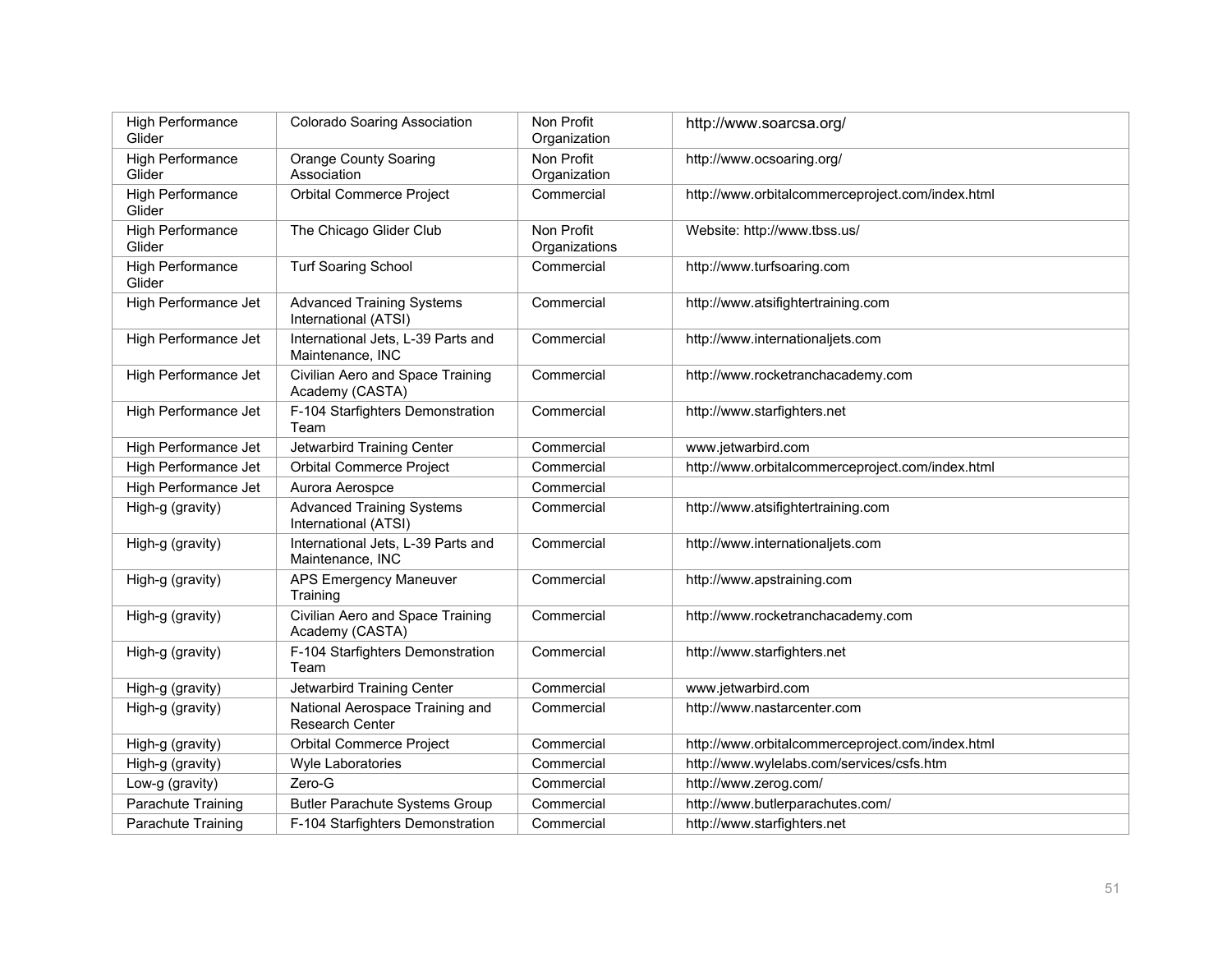|                                     | Team                                                      |                           |                                                                                    |
|-------------------------------------|-----------------------------------------------------------|---------------------------|------------------------------------------------------------------------------------|
| Parachute Training                  | National Parachute Industries                             | Commercial                | http://www.nationalparachute.com/                                                  |
| Parachute Training                  | Silver Parachute Sales & Service<br>(SPSS)                | Commercial                | http://www.silverparachutes.com                                                    |
| Parachute Training                  | Systems Technology Inc.                                   | Commercial                | http://www.systemstech.com/                                                        |
| <b>Physiological Training</b>       | Arizona State University<br>Polytechnic                   | Academic                  | http://eastair.east.asu.edu/facilities/                                            |
| <b>Physiological Training</b>       | Civilian Aero and Space Training<br>Academy (CASTA)       | Commercial                | http://www.rocketranchacademy.com                                                  |
| <b>Physiological Training</b>       | <b>Executive Aerospace</b>                                | Commercial                | http://www.wound.com/aero.html#index                                               |
| <b>Physiological Training</b>       | F-104 Starfighters Demonstration<br>Team                  | Commercial                | http://www.starfighters.net                                                        |
| Physiological Training              | FAA Civil Aerospace Medical<br>Institute                  | <b>Federal Government</b> | http://www.faa.gov/about/office_org/headquarters_offices/avs/offices/<br>aam/cami/ |
| <b>Physiological Training</b>       | National Aerospace Training and<br><b>Research Center</b> | Commercial                | http://www.nastarcenter.com                                                        |
| Physiological Training              | Naval Operational Medicine<br>Institute                   | <b>Federal Government</b> | http://www.nomi.med.navy.mil/NAMI/index.htm                                        |
| <b>Physiological Training</b>       | Oklahoma State University - Tulsa                         | Academic                  | http://www.healthsciences.okstate.edu/research/cahm/index.html                     |
| <b>Physiological Training</b>       | <b>Orbital Commerce Project</b>                           | Commercial                | http://www.orbitalcommerceproject.com/index.html                                   |
| <b>Physiological Training</b>       | <b>UND Aerospace</b>                                      | Academic                  | http://www.undaerospace.com/other_High%20Altitude.asp                              |
| <b>Physiological Training</b>       | Wyle Laboratories                                         | Commercial                | http://www.wylelabs.com/services/csfs.htm                                          |
| <b>Pressure Suit Training</b>       | David Clark Company Incorporated                          | Commercial                | http://www.davidclark.com/index.html                                               |
| <b>Pressure Suit Training</b>       | F-104 Starfighters Demonstration<br>Team                  | Commercial                | http://www.starfighters.net                                                        |
| <b>Pressure Suit Training</b>       | <b>Orbital Commerce Project</b>                           | Commercial                | http://www.orbitalcommerceproject.com/index.html                                   |
| <b>Pressure Suit Training</b>       | <b>Orbital Outfitters</b>                                 | Commercial                | http://www.orbitaloutfitters.com                                                   |
| Spaceflight<br>Operations           | <b>Barrios Technology</b>                                 | Commercial                | http://www.barrios.com                                                             |
| Spaceflight<br>Operations           | <b>United Space Alliance</b>                              | Commercial                | http://www.unitedspacealliance.com/                                                |
| Spaceflight<br>Operations           | <b>Wyle Laboratories</b>                                  | Commercial                | http://www.wylelabs.com/services/csfs.htm                                          |
| <b>Unusual Attitude</b><br>Training | <b>Advanced Training Systems</b><br>International (ATSI)  | Commercial                | http://www.atsifightertraining.com                                                 |
| <b>Unusual Attitude</b><br>Training | International Jets, L-39 Parts and<br>Maintenance, INC    | Commercial                | http://www.internationaljets.com                                                   |
| Unusual Attitude                    | APS Emergency Maneuver                                    | Commercial                | http://www.apstraining.com                                                         |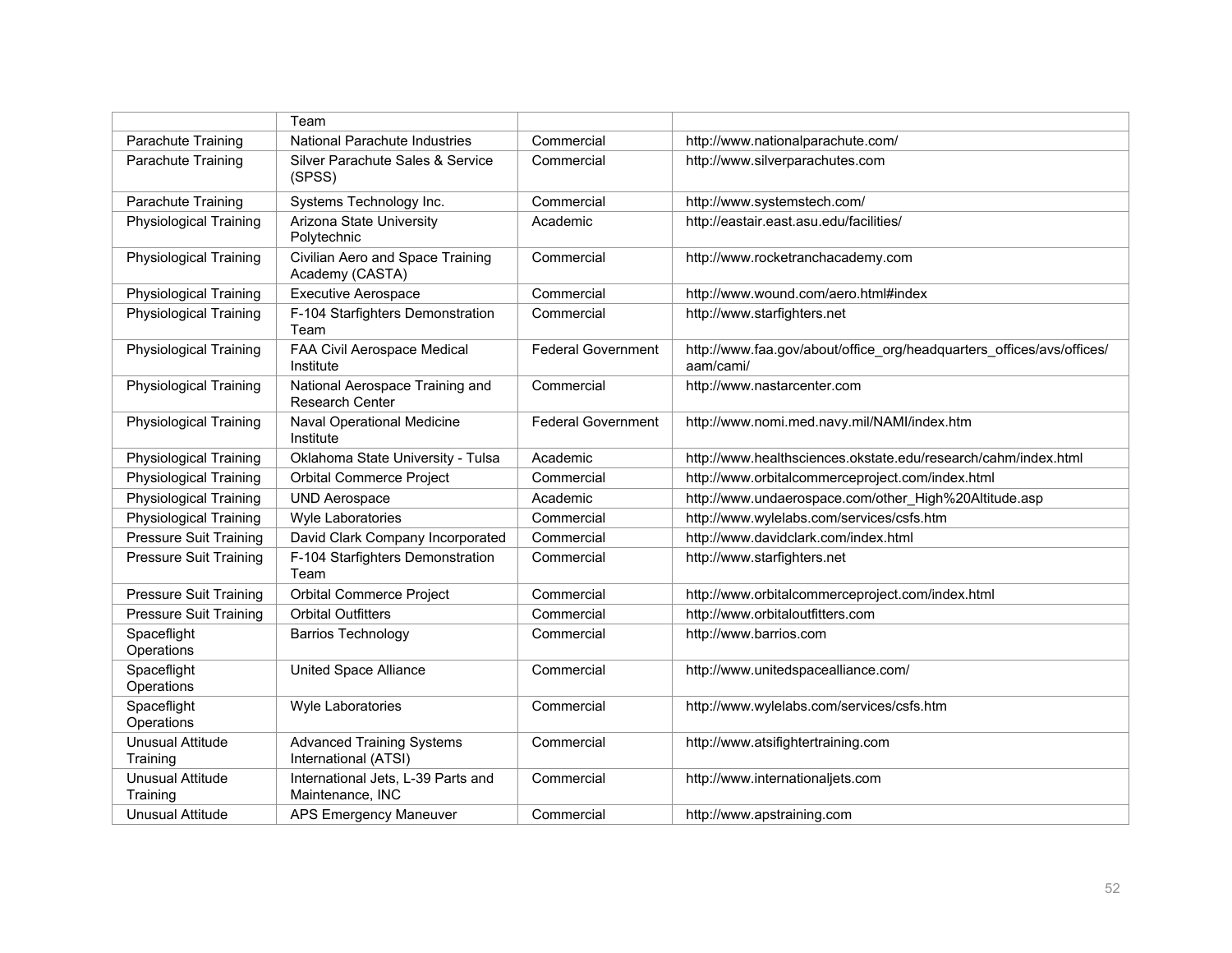| Training                     | <b>Training</b>                                     |                           |                                                                                    |
|------------------------------|-----------------------------------------------------|---------------------------|------------------------------------------------------------------------------------|
| Unusual Attitude<br>Training | Civilian Aero and Space Training<br>Academy (CASTA) | Commercial                | http://www.rocketranchacademy.com                                                  |
| Unusual Attitude<br>Training | F-104 Starfighters Demonstration<br>⊺eam            | Commercial                | http://www.starfighters.net                                                        |
| Unusual Attitude<br>Training | FAA Civil Aerospace Medical<br>Institute            | <b>Federal Government</b> | http://www.faa.gov/about/office_org/headquarters_offices/avs/offices/<br>aam/cami/ |
| Unusual Attitude<br>Training | Jetwarbird Training Center                          | Commercial                | www.jetwarbird.com                                                                 |
| Unusual Attitude<br>Training | National Aerospace Training and<br>Research Center  | Commercial                | http://www.nastarcenter.com                                                        |
| Unusual Attitude<br>Training | <b>Orbital Commerce Project</b>                     | Commercial                | http://www.orbitalcommerceproject.com/index.html                                   |
| Unusual Attitude<br>Training | Rich Stowell's Aviation Learning<br>Center          | Commercial                | http://www.richstowell.com                                                         |
|                              |                                                     |                           |                                                                                    |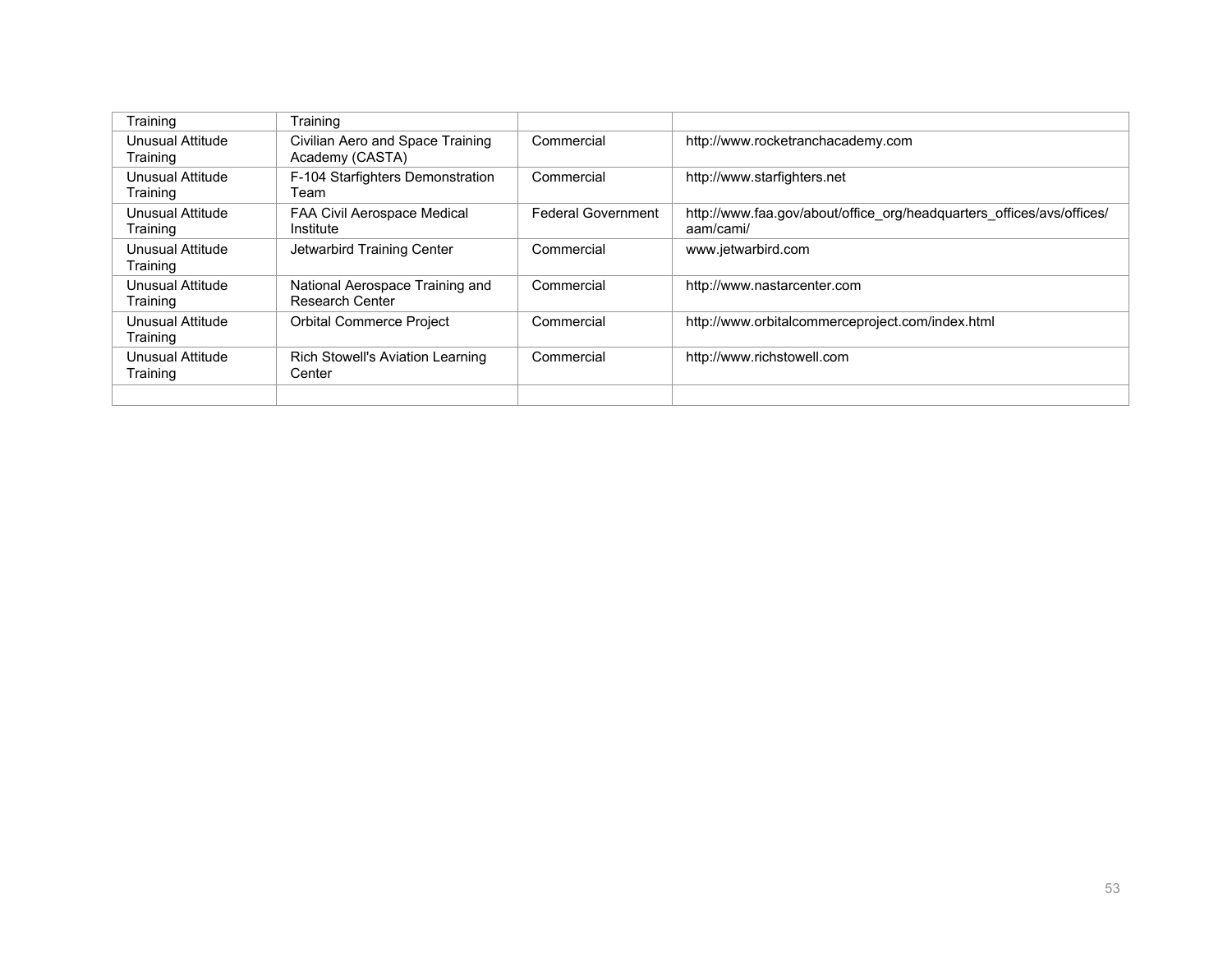# **APPENDIX B: PROFESSIONAL AEROSPACE PHYSIOLOGICAL ORGANIZATIONS**

| Organization                                                | Websites                                                                     |
|-------------------------------------------------------------|------------------------------------------------------------------------------|
| Aerospace Medical Association                               | http://www.asma.org/                                                         |
| Aerospace Human Factors Association                         | http://www.asma.org/Organization/ashfa/                                      |
| <b>Aerospace Nursing Society</b>                            | http://www.asma.org/organizations/constituent/cons<br>tituent.view.php?cid=3 |
| Aerospace Physiology Society                                | http://www.aspsociety.org/                                                   |
| Airlines Medical Directors Association                      | http://www.asma.org/organizations/constituent/cons<br>tituent.view.php?cid=6 |
| American Society of Aerospace Medicine Specialists          | http://www.asams.org/                                                        |
| International Association of Military Flight Surgeon Pilots | http://iamfsp.net/                                                           |
| Society of U.S. Air Force Flight Surgeons                   | http://www.sousaffs.org/                                                     |
| Society of U.S. Naval Flight Surgeons                       | http://www.aerospacemed.org/                                                 |
| Space Medicine Association                                  | http://www.asma.org/Organization/smb/smb.htm                                 |
| Alliance of Air National Guard Flight Surgeons              | http://www.aangfs.com/                                                       |
| <b>Aviation Medical Society</b>                             | http://www.amsanz.org.nz/                                                    |
| U.K Association of Aviation Medical Examiners               | http://www.aame.co.uk/                                                       |
| <b>Civil Aviation Medical Association</b>                   | http://www.civilavmed.com/                                                   |
| French Aerospace Medical Association                        | http://www.soframas.asso.fr/                                                 |
| German Society of Aerospace Medicine                        | http://www.dglrm.de/                                                         |
| Latin American Society of Aerospace Medicine                | http://www.dglrm.de/                                                         |
| Japan Society of Aerospace & Environmental Medicine         | http://wwwsoc.nii.ac.jp/jsasem/                                              |
| <b>SAFE Association</b>                                     | http://safeassociation.com/                                                  |
| Slovenian Aerospace Medical Association                     | http://www.sasma.szd.si/                                                     |
| Society of NASA Flight Surgeons                             | http://snfs.org/                                                             |
| Australasian Society of Aerospace Medicine                  | http://www.asam.org.au/                                                      |
| Indian Society of Aerospace Medicine                        | http://www.isam-india.org/                                                   |
| Netherlands Aerospace Medical Centre                        | http://www.aeromed.nl/                                                       |
| Austrian Society for Aerospace Medicine                     | http://members.aon.at/asm-<br>austrian_soc_f_aerospace_medicine/             |
| <b>Turkish Civil Aviation Medicine Association</b>          | http://hvtd.org/                                                             |
| Spanish Society of Aerospace Medicine                       | http://www.semae.org/                                                        |
| American Society for Gravitational and Space Biology        | http://asgsb.indstate.edu/                                                   |
| European Society of Aerospace Medicine                      | http://www.esam.aero/                                                        |
| International Academy of Aviation and Space Medicine        | http://www.iaasm.org/                                                        |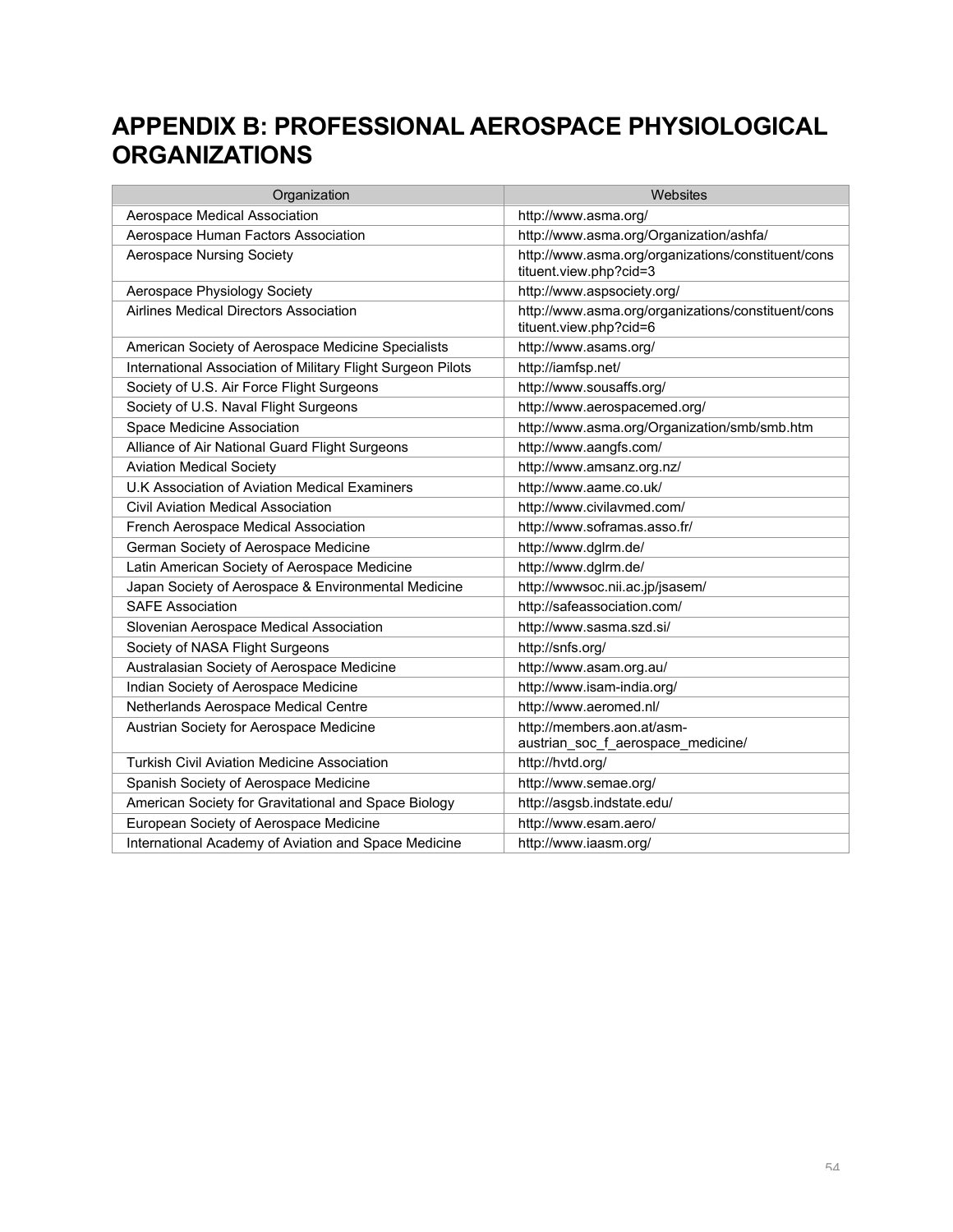# **APPENDIX C: LIST OF AVAILABLE HIGH PERFORMANCE GLIDERS**

Club, Inc.

| <b>STATE</b> | <b>NAME</b>                                 | <b>WEBSITE</b>                         | Blanik L-23    | <b>Blanik</b><br>$L-13$ | Schweizer<br>$2 - 32$ | OTHER AVAILABLE GLIDERS                                                                                                                                                            |
|--------------|---------------------------------------------|----------------------------------------|----------------|-------------------------|-----------------------|------------------------------------------------------------------------------------------------------------------------------------------------------------------------------------|
| Alabama      | Huntsville Soaring Club                     | www.huntsvillesoaring.com              | $\mathbf{1}$   | 1                       |                       |                                                                                                                                                                                    |
| Alabama      | Southern Eagles Soaring                     | www.SouthernEaglesSoaring.<br>com      | 1              |                         |                       | (1) Scheibe SFS-34B, (1) Schleicher Ka-<br>8.8B                                                                                                                                    |
| Alabama      | Sylacauga Soaring<br>Society                | http://www.sylacaugasoaring.<br>com/   |                | $\mathbf{1}$            |                       | (1) Schleicher ASW-15, 15B                                                                                                                                                         |
| Arizona      | <b>Turf Soaring School</b>                  | http://www.turfsoaring.com/            |                |                         | 1                     | (2) Grob G-103A Twin II, (1) Schleicher<br>ASK-21, (1) Schweizer SGS 1-26D, 26E,<br>(6) Schweizer SGS 2-33, 33A, (1) Swift S-                                                      |
| Arkansas     | <b>Memphis Soaring Society</b>              | http://www.memphis-<br>soaring.org/    | $\overline{2}$ |                         |                       | (1) PZL Bielsko SZD-51-1 Junior, (1)<br>Schweizer SGS 1-26A, 26B, 26C                                                                                                              |
| California   | Antelope Valley Soaring<br>Club, Inc.       | http://www.soarav.com/                 |                | $\mathbf{1}$            | $\mathbf{1}$          | (2) Schweizer SGS 1-26A, 26B, 26C                                                                                                                                                  |
| California   | Central California<br>Soaring Club          | http://www.soaravenal.com/             |                | $\mathbf{1}$            |                       | (1) Schweizer SGS 1-26A, 26B, 26C, (2)<br>Schweizer SGS 2-33, 33A                                                                                                                  |
| California   | Northern California<br>Soaring Assoc.       | http://www.norcalsoaring.org/          |                | $\overline{2}$          |                       | (1) Grob G-102 Standard, (2) Grob G-103<br>Twin Astir, (1) Schweizer SGS 1-26A,<br>26B, 26C                                                                                        |
| California   | <b>Orange County Soaring</b><br>Association | http://www.ocsoaring.org/              |                | 2                       |                       | (1) Grob G-103 Twin Astir, (1) PZL<br>Swidnik PW-5 Smyk                                                                                                                            |
| California   | Phoenix Club Soaring<br>Group               | http://soaring.thephoenixclub.<br>com/ | $\mathbf 1$    |                         |                       | (1) Glasflugel 205 Club Libelle, (1) Grob<br>G-103 Twin Astir                                                                                                                      |
| California   | Sierra Soaring Club                         | http://www.sierrasoaring.com/          | $\mathbf{1}$   |                         |                       | (1) Schweizer SGS 1-35                                                                                                                                                             |
| California   | Sky Sailing, Inc.                           | http://www.skysailing.com/             |                |                         | $\overline{2}$        | (1) Grob G-102 Standard, (2) Grob G-103<br>Twin Astir, (2) Schweizer SGS 1-26A,<br>26B, 26C, (1) Schweizer SGS 1-36, (7)<br>Schweizer SGS 2-33, 33A, (1) Stemme<br>S-10, 10V, 10VT |
| California   | So. Cal Douglas Soaring<br>Club, Inc.       | http://www.netmeister.net/~sc<br>dsa/  |                | $\mathbf{1}$            |                       | (1) Grob G 102 Club IIIB, (1) Grob G 103<br>Twin Acro, (1) Schempp-Hirth Discus<br>A,B,CS                                                                                          |
| Colorado     | <b>Black Forest Soaring</b><br>Society      | http://soarbfss.org/                   | $\mathbf{1}$   |                         |                       | Schleicher ASK-21, Schweizer SGS-2-33,<br>Schweizer SGS-1-26,                                                                                                                      |
| Colorado     | Colorado Soaring<br>Association             | http://www.soarcsa.org/                | $\mathbf{1}$   |                         |                       | SGS 2-33, Grob G-103                                                                                                                                                               |
| Colorado     | <b>High Flights Soaring</b>                 | http://www.highflights.com/            |                | $\mathbf{1}$            |                       | (1) Schweizer 2-33, (1) Schweizer 1-26s,                                                                                                                                           |

(1) Schweizer 1-34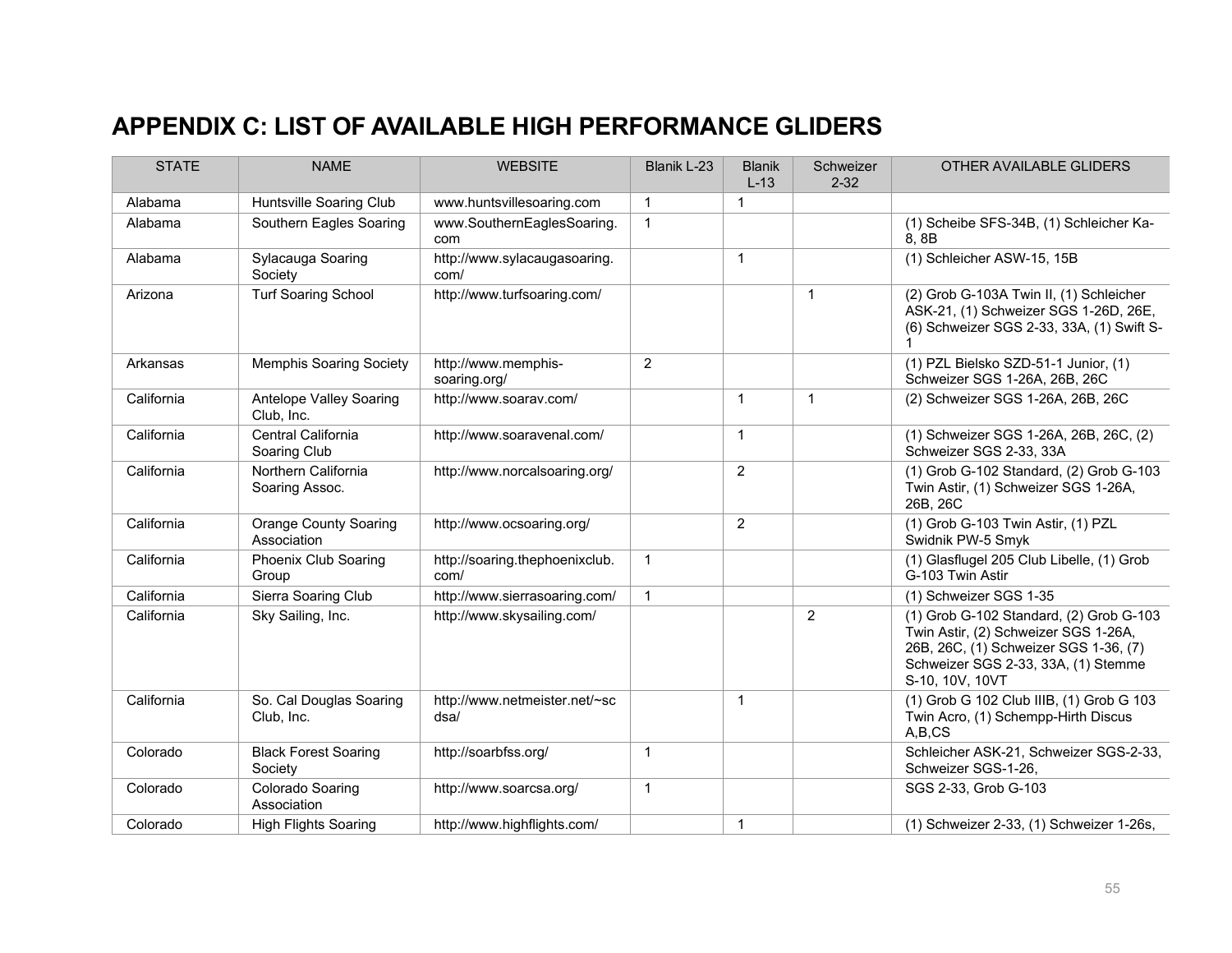|                 | Club, Inc.                            |                                                       |                |                |              | (1) Schweizer 1-34                                                                                                                                                                                             |
|-----------------|---------------------------------------|-------------------------------------------------------|----------------|----------------|--------------|----------------------------------------------------------------------------------------------------------------------------------------------------------------------------------------------------------------|
| Colorado        | Soaring Society of<br><b>Boulder</b>  | http://www.soarboulder.org/                           |                |                | $\mathbf{1}$ | (1) DG 505, (1) Schweizer 1-34, (1) Grob<br>102, (1) Grob 103                                                                                                                                                  |
| Florida         | <b>Coastal Soaring</b><br>Association | http://members.cox.net/coasta<br>Isoaring/            |                | $\mathbf{1}$   |              | Schweizer 1-34                                                                                                                                                                                                 |
| Florida         | North Florida Soaring<br>Society      | http://www.soar-nfss.org/                             |                | $\overline{1}$ |              | (1) Schweizer SGS 1-36, (1) GROB G-<br>103 Twin II                                                                                                                                                             |
| Florida         | Seminole-Lake Gliderport              | http://www.soarfl.com/main.ht<br>m                    | $\mathbf{1}$   |                |              | (1) Grob 103, (1) SGS1-34, (1) DG300                                                                                                                                                                           |
| Florida         | Tampa Bay Soaring<br>Society          | http://www.tbss.us/                                   |                | $\overline{1}$ |              | (1) Grob 103, (1) Schweizer 1-26, (1) Lark<br>IS-29D2.                                                                                                                                                         |
| Florida         | Unusual Attitudes, Inc.               | http://www.unusualattitudes.bi<br>$Z^{f}$             | $\overline{2}$ |                |              | (1) Schempp-Hirth Std Cirrus                                                                                                                                                                                   |
| Georgia         | Southern Eagles Soaring               | http://www.southerneaglessoa<br>ring.com/             | $\mathbf{1}$   |                |              | (1) Ka-8b, (1) Scheibe SF-34                                                                                                                                                                                   |
| Hawaii          | Honolulu Soaring                      | http://www.honolulusoaring.co<br>m/                   |                |                | $\mathbf{1}$ | (1) Schweizer 2-33, (1) L-19 Bird Dogs,<br>$(1)$ ASK-21                                                                                                                                                        |
| Hawaii          | Sailplane Ride<br>Adventures.Com      | http://www.soarhawaii.com/                            |                |                | $\mathbf{1}$ | (1) Grob 103 Acro, (1) Schweizer 2-33                                                                                                                                                                          |
| Idaho           | <b>Grand Teton Soaring</b><br>Club    | http://www.tetonsoaring.org/                          | $\mathbf{1}$   |                |              | (1) Genesis 2 on lease, (1) Slingsby Dart<br>17 <sub>m</sub>                                                                                                                                                   |
| Illionis        | Chicago Glider Club                   | http://www.chicagogliderclub.<br>org/content/home.php | $\mathbf{1}$   |                |              | (1) Centrair Pegasus 101A, (1) Schempp-<br>Hirth Duo Discus, (1) Schleicher ASK-21                                                                                                                             |
| <b>Illionis</b> | Silvercreek Glider Club               | http://www.silvercreekglidercl<br>ub.com/             |                | $\overline{1}$ |              | (1) SGS2-33A, (1) ASW-27, (3) Discus,<br>(2) H-201 Standard Libelle, (1) SGS1-<br>23H-15, (1) Standard Cirrus Ka-8b                                                                                            |
| Illionis        | Sky Soaring, Inc.                     | http://www.skysoaring.com/                            | $\mathbf{1}$   | $\mathbf{1}$   |              | (1) Schweizer SGS 1-26A, 26B, 26C, (1)<br>Schweizer SGS 1-34, (1) Schweizer SGS<br>2-33, 33A                                                                                                                   |
| Illionis        | St. Louis Soaring<br>Association      | http://www.stlsoar.org/                               |                | $\overline{1}$ |              | (1) Grob G-102 Standard, (1) Grob G-103<br>Twin Astir, (1) Schleicher ASK-13, (1)<br>Schweizer SGS 1-26A, 26B, 26C, (1)<br>Schweizer SGS 1-26D, 26E, (1)<br>Schweizer SGS 1-34, (1) Schweizer SGS<br>2-33, 33A |
| lowa            | Silent Knights, Inc.                  | http://www.knightglider.com/                          |                | $\mathbf{1}$   |              | (1) Schweizer SGS 1-26A, 26B, 26C, (1)<br>Schweizer SGS 1-34, (1) Schweizer SGS<br>2-22, 22A, 22C, 22E                                                                                                         |
| Maryland        | <b>Atlantic Soaring Club</b>          | none                                                  |                | $\mathbf{1}$   |              | (1) Schweizer SGS 1-23, 23B, 23C, (1)<br>Schweizer SGS 2-33, 33A                                                                                                                                               |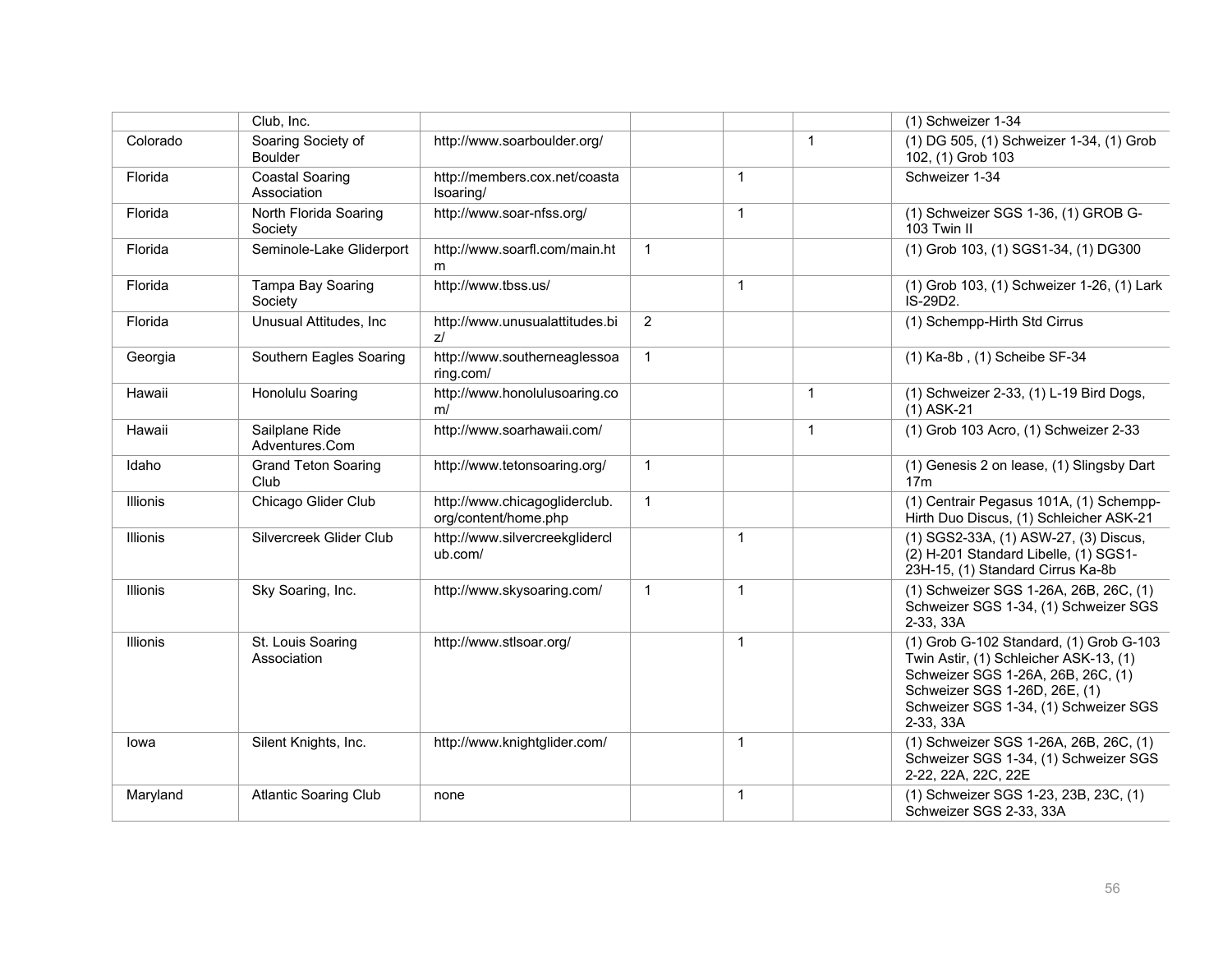| Maryland       | <b>Cumberland Soaring</b><br>Group Inc.   | http://cumberlandsoaring.org/                                                                                          |                | $\mathbf{1}$   |              | (1) Schempp-Hirth Cirrus, (1) Schweizer<br>SGS 1-26A, 26B, 26C, (1) Schweizer<br>SGS 1-34, (1) Schweizer SGS 2-33, 33A         |
|----------------|-------------------------------------------|------------------------------------------------------------------------------------------------------------------------|----------------|----------------|--------------|--------------------------------------------------------------------------------------------------------------------------------|
| Massachussetts | Cape Cod Soaring<br>Adventures            | http://www.capecodsoaring.co<br>m/                                                                                     | $\mathbf{1}$   |                |              | (1) Schweizer SGS 2-33, 33A                                                                                                    |
| Massachussetts | <b>Greater Boston Soaring</b><br>Club     | http://www.soargbsc.com/                                                                                               | $\overline{2}$ | $\mathbf{1}$   |              | (1) LET L-33 Solo, (2) Pilatus B-4, (2)<br>Schweizer SGS 1-26D, 26E, (1)<br>Schweizer SGS 1-34, (2) Schweizer SGS<br>2-33, 33A |
| Massachussetts | Mohawk Soaring Club                       | http://www.mohawksoaring.or<br>g/                                                                                      |                | $\overline{2}$ |              | (1) IAR Brasov IS-28B2, (1) Schweizer<br>SGS 1-26D, 26E                                                                        |
| Michigan       | Adrian Soaring Club, Inc.                 | http://www.localhangar.com/c<br>gi-<br>bin/clubs/club home.pl?CLUB<br>$NO=4$                                           | $\mathbf{1}$   |                |              | (1) Schleicher ASK-13, (1) Schleicher<br><b>ASK-21</b>                                                                         |
| Michigan       | <b>Marshall Soaring Club</b>              | http://www.soaringclub.org/                                                                                            |                | $\mathbf{1}$   |              | Centrair Pegasus 101A, (1) Grob G 103B<br>Twin II, (1) Schweizer SGS 1-26A, 26B,<br>26C, (1) Schweizer SGS 2-33, 33A           |
| Michigan       | Northwest Soaring Club                    | http://www.northwestsoaringcl<br>ub.org/                                                                               | $\mathbf{1}$   |                |              | (2) Schleicher ASK-13, (1) Schweizer<br>SGS 1-26D, 26E, (1) Schweizer SGS 2-<br>33, 33A                                        |
| Michigan       | The Vultures Soaring<br>Club, Inc.        | http://www.geocities.com/cap<br>ecanaveral/6260/                                                                       |                | $\overline{2}$ |              | (1) Schleicher Ka-8, 8B                                                                                                        |
| Minnesota      | <b>Stanton Sport Aviation</b><br>Inc.     | http://www.soarmn.com/stant<br>on/:<br>http://www.stantonairfield.com<br>I.<br>http://www.soarmn.com/msc/i<br>ndex.htm |                | $\mathbf{1}$   |              | (1) LET L-33 Solo                                                                                                              |
| Mississippi    | Central Mississippi<br>Soaring Society    | none                                                                                                                   | $\mathbf{1}$   |                |              | (1) PZL Swidnik PW-5 Smyk                                                                                                      |
| Montana        | <b>Glacier Eagles Soaring</b><br>Club Inc | none                                                                                                                   |                | $\mathbf{1}$   |              |                                                                                                                                |
| Montana        | <b>Sunbird Aviation</b>                   | none                                                                                                                   |                | $\mathbf{1}$   |              | (1) DG Flugzeugbau DG-505 Elan Orion                                                                                           |
| Nebraska       | Omaha Soaring Club                        | http://www.omahasoaring.net/                                                                                           |                | $\mathbf{1}$   |              |                                                                                                                                |
| Nevada         | Soaring Las Vegas, LLC                    | http://www.soaringlasvegas.c<br>om/                                                                                    |                |                | $\mathbf{1}$ | (1) Schweizer 2-33                                                                                                             |
| New Jersey     | Aero Club Albatross                       | http://www.geocities.com/aero<br>clubalbatross/                                                                        |                | $\mathbf{1}$   |              | (1) Pilatus B-4, (2) Schweizer SGS 1-26A,<br>26B, 26C, (1) Schweizer SGS 1-34, (1)<br>Schweizer SGS 2-33, 33A                  |
| New Jersey     | South Jersey Soaring                      | http://sjsoaring.home.comcast                                                                                          |                | $\mathbf{1}$   |              |                                                                                                                                |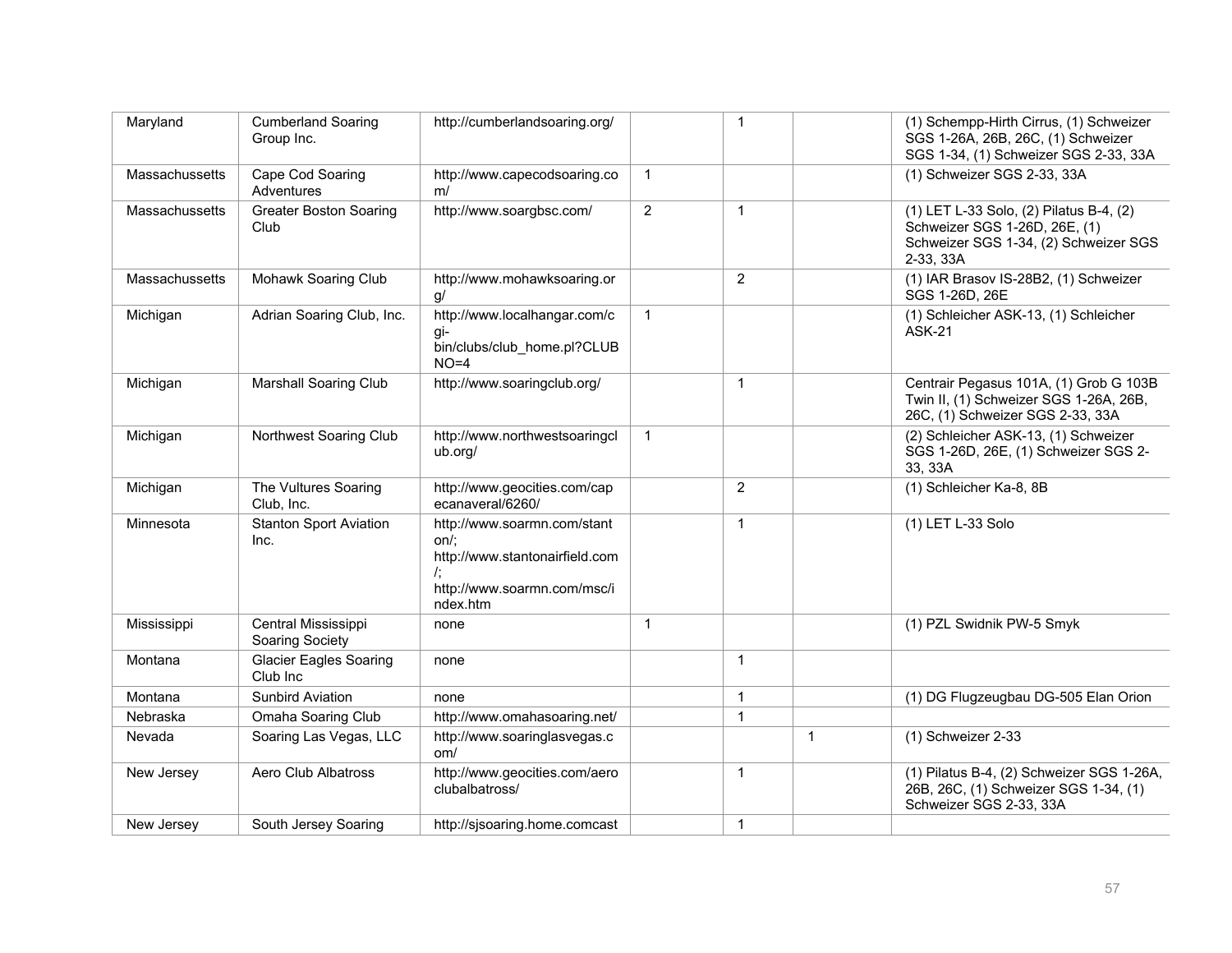|                | Society                               | .net/wsb/html/view.cgi-<br>home.html-.html |              |                |              |                                                                                                                                                   |
|----------------|---------------------------------------|--------------------------------------------|--------------|----------------|--------------|---------------------------------------------------------------------------------------------------------------------------------------------------|
| New Jersey     | <b>Yards Creek Soaring</b>            | http://www.yardscreeksoaring.<br>com/      |              |                | $\mathbf{1}$ | (2) Schweizer SGS 2-33, 33A                                                                                                                       |
| New Mexico     | White Sands Soaring<br>Assoc.         | http://www.netmdc.com/~geo/<br>WSSA.htm    |              | $\overline{1}$ |              | (1) Grob G 103A Twin II Acro, (1) Grob G-<br>102 Astir                                                                                            |
| New York       | <b>Adirondack Soaring</b><br>Group    | http://www.adirondacksoaring.<br>com/data/ |              | 3              |              | (1) Schempp-Hirth Duo Discus                                                                                                                      |
| New York       | <b>Finger Lakes Soaring</b>           | http://www.flsc.org/                       |              | $\overline{1}$ |              | (1) AviaStroitel Russia AC-4C, (1) Grob G<br>102 Astir CS Jeans, (1) Schleicher ASK-<br>21, (1) Schweizer SGS 1-26A, 26B, 26C                     |
| New York       | Long Island Soaring<br>Association    | http://www.longislandsoaring.<br>com/      | $\mathbf{1}$ |                | $\mathbf{1}$ | (1) LET L-33 Solo, (1) Schweizer SGS 1-<br>26D, 26E, (1) Schweizer SGS 1-34, (2)<br>Schweizer SGS 2-33, 33A                                       |
| New York       | Sky Sailors, Inc.                     | http://www.skysailors.com/                 | $\mathbf{1}$ |                | $\mathbf{1}$ | (1) Schweizer SGS 2-33, 33A                                                                                                                       |
| North Carolina | Harrier Soaring                       | http://www.harriersoaring.org/             |              | $\overline{1}$ |              |                                                                                                                                                   |
| North Carolina | North Carolina Soaring<br>Association | http://www.ncsoaring.org/                  |              | $\overline{1}$ |              | (1) LET L-33 Solo, (1) HpH Ltd Glasflugel<br>304C                                                                                                 |
| Ohio           | <b>Caesar Creek Soaring</b><br>Club   | http://www.soarccsc.com/inde<br>x.shtml    | $\mathbf{1}$ |                |              | (1) Grob G-103 Twin Astir, (2) Schleicher<br>ASK-21, (2) Schweizer SGS 1-26A, 26B,<br>26C, (1) Schweizer SGS 1-34, (3)<br>Schweizer SGS 2-33, 33A |
| Ohio           | Fun Country Soaring<br>Club, Inc.     | http://www.funcountrysoaring.<br>com/      |              | $\overline{1}$ |              | (1) Grob G-102 Club, (1) Grob G-103A<br>Twin II, (1) Schweizer SGS 1-26A, 26B,<br>26C                                                             |
| Ohio           | Soaring Thunderbirds                  | http://web.raex.com/~monotu<br>he/         |              | $\overline{1}$ |              | (1) LET L-33 Solo                                                                                                                                 |
| Oklahoma       | Tulsa Skyhawks Soaring<br>Club, Inc.  | http://www.tulsasoaring.com/               |              | $\overline{1}$ |              | (1) Schweizer SGS 2-33, 33A                                                                                                                       |
| Oregon         | <b>High Desert Soaring Club</b>       | http://www.hdsoaring.org/                  |              | $\overline{1}$ |              | (1) Schempp-Hirth Nimbus 2, 2C, (1)<br>Schleicher ASK-21, (1) Schweizer SGS 1-<br>26A, 26B, 26C                                                   |
| Pennsylvania   | Cloudniners                           | none                                       |              | $\overline{1}$ |              | (1) Schweizer SGS 1-26D, 26E                                                                                                                      |
| Pennsylvania   | Kutztown Aviation                     | http://www.kutztownair.com/                |              |                | $\mathbf{1}$ | (2) PZL Krosno KR-03A Puchatek, (1)<br>Schweizer SGS 1-26D, 26E                                                                                   |
| South Carolina | Lowcountry Soaring<br>Association     | http://www.lowcountrysoaring.<br>org/      |              | $\overline{1}$ |              | (1) PZL Swidnik PW-5 Smyk                                                                                                                         |
| South Dakota   | Black Hills Soaring Club,<br>Inc.     | none                                       |              | $\overline{1}$ |              |                                                                                                                                                   |
| Tennessee      | Chilhowee Soaring                     | http://www.chilhowee.com/                  |              | $\overline{2}$ |              | (1) Alisport Silent, (1) Schleicher Ka-6CR,                                                                                                       |

Association, Inc.

(1) Schleicher Ka-7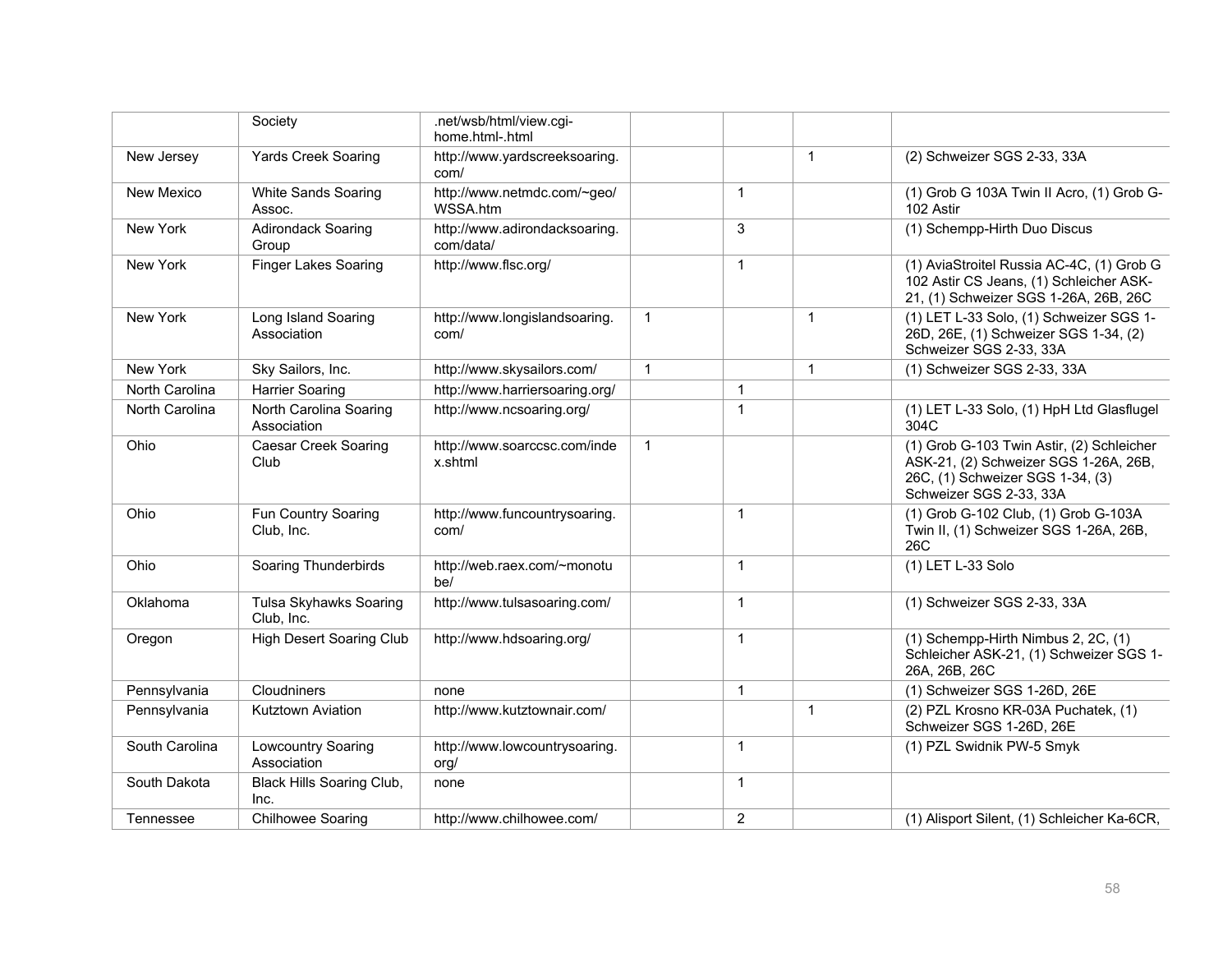|            | Association, Inc.                              |                                                  |                |              |              | (1) Schleicher Ka-7                                                                                                                   |
|------------|------------------------------------------------|--------------------------------------------------|----------------|--------------|--------------|---------------------------------------------------------------------------------------------------------------------------------------|
| Tennessee  | Smoky Mountain Soaring<br>Assoc.               | http://www.soarsmokymtn.org                      | $\mathbf{1}$   |              |              | (1) LET L-33 Solo                                                                                                                     |
| Texas      | <b>Greater Houston Soaring</b><br>Assoc., Inc. | http://www.houstonsoaring.or<br>q/               | 3              |              |              | (1) Glasflugel H-301 Libelle, (1) Grob G<br>102 Standard III, (1) IAR Brasov IS-28B2,<br>(1) Schweizer SGS 1-26D, 26E                 |
| Texas      | Hill Country Motorgliding,<br><b>LLC</b>       | http://www.learn2soar.net/                       |                | $\mathbf{1}$ |              | (1) Eiri Avion PIK-20D, (2) Grob G-109,<br>(1) Issoire Edelweiss C-30S, (1)<br>Schweizer SGS 2-33, 33A                                |
| Texas      | Marfa Gliders                                  | http://www.flygliders.com/                       | $\overline{2}$ |              |              | (1) Schweizer SGS 1-36                                                                                                                |
| Texas      | Permian Soaring<br>Association                 | http://www.permiansoaring.us                     |                | $\mathbf{1}$ |              | (1) Schweizer SGS 1-26A, 26B, 26C                                                                                                     |
| Texas      | Soaring Club of Houston                        | http://www.scoh.org/                             | $\overline{2}$ |              |              | (1) Grob G-103 Twin Astir, (1) IAR Brasov<br>IS-28B2, (1) LET L-33 Solo, (1) PZL<br>Swidnik PW-5 Smyk, (1) Schweizer SGS<br>2-33, 33A |
| Utah       | Cache Valley Soaring<br>Association            | http://www.cachesoaring.org/                     |                | $\mathbf{1}$ |              |                                                                                                                                       |
| Vermont    | Post Mills Soaring Club                        | http://www.flypmsc.org/                          |                | $\mathbf{1}$ |              | (1) Schweizer SGS 1-23H, (1) Schweizer<br>SGS 2-33, 33A, (1) HpH Ltd Glasflugel<br>304C                                               |
| Vermont    | Sugarbush Soaring<br>Association               | http://www.sugarbush.org/                        | $\overline{2}$ |              | $\mathbf{1}$ | (1) Grob G-102 Standard, (2) Schleicher<br>ASK-21, (1) Schweizer SGS 1-26A, 26B,<br>26C                                               |
| Virginia   | <b>Blue Ridge Soaring</b><br>Society, Inc.     | http://www.brss.net/                             | $\overline{2}$ |              |              | (2) LET L-33 Solo,                                                                                                                    |
| Virginia   | Shenandoah Valley<br>Soaring                   | http://www.svsoar.org/                           | $\mathbf{1}$   |              |              | (1) Schweizer SGS 2-33, 33A                                                                                                           |
| Virginia   | <b>Tidewater Soaring</b><br>Society            | http://www.tidewatersoaring.o<br>rq/             | $\mathbf{1}$   |              |              | (1) LET L-33 Solo, (1) Schweizer SGS 1-<br>26D, 26E, (1) Schweizer SGS 2-33, 33A                                                      |
| Washington | <b>Cascade Soaring Society</b>                 | http://www.nwi.net/~blanikam/<br>css/default.htm |                | $\mathbf{1}$ |              | (1) AviaStroitel Russia AC-4C, (1) IAR<br>Brasov IS-28B2                                                                              |
| Washington | Evergreen Soaring Inc.                         | http://www.evergreensoaring.<br>org/             |                | 2            |              | (1) Apis WR-13, (1) Schweizer SGS 1-36                                                                                                |
| Washington | <b>Puget Sound Soaring</b><br>Assoc., Inc.     | http://www.pugetsoundsoarin<br>g.org/PSSA.php    |                | $\mathbf{1}$ |              | (1) Schweizer SGS 2-33, 33A                                                                                                           |
| Washington | <b>Washington State</b><br>Soaring Association | http://www.wastatesoaring.co<br>m/               | $\overline{2}$ |              |              | (1) Grob G 102 Astir CS Jeans, (1) LET<br>L-33 Solo, (1) Schweizer SGS 1-26D,<br>26E, (1) Schweizer SGS 1-34                          |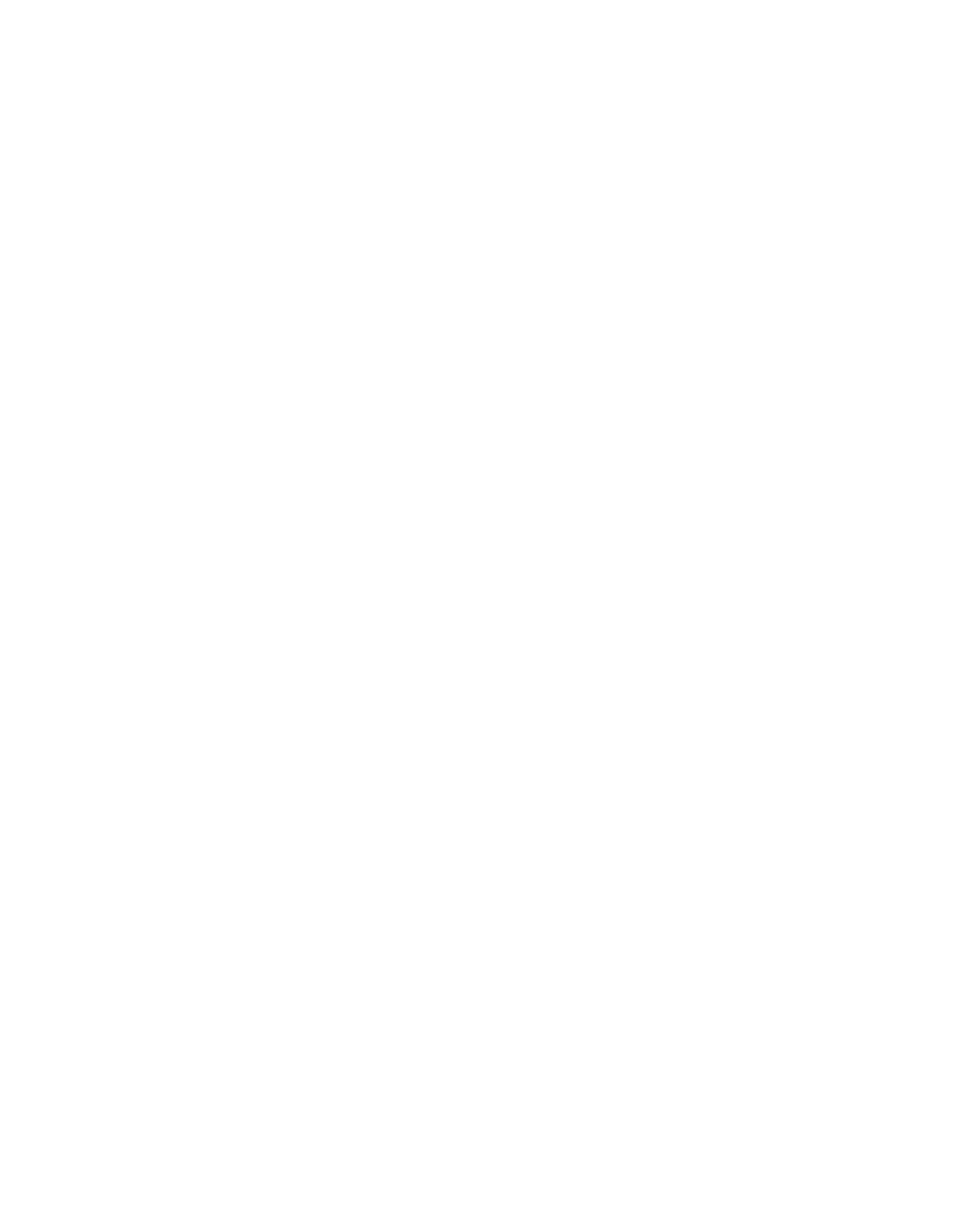# **APPENDIX D: UNITED STATES PARACHUTE ASSOCIATION MEMBERS**

| <b>STATE</b> | <b>CHUTE TRAINING PROVIDER</b>                                       | <b>WEBSITE</b>                |
|--------------|----------------------------------------------------------------------|-------------------------------|
| Alabama      | <b>Emerald Coast Skydiving Center</b>                                | www.emeraldskydive.com        |
| Alabama      | Opelika Skydiving Association                                        | www.skydiveopelika.net        |
| Alabama      | Skydive Alabama                                                      | www.skydiveal.com             |
| Alaska       | Alaska Skydiving, Inc.                                               |                               |
| Arizona      | <b>Complete Parachute Solutions</b>                                  | www.cpsworld.com              |
| Arizona      | Desert Skydiving Center                                              | www.desertskydivingcenter.com |
| Arizona      | Marana Skydiving Center                                              | www.skydivemarana.com         |
| Arizona      | Phoenix Area Skydiving                                               | www.phoenixareaskydiving.com  |
| Arizona      | Skydive Arizona                                                      | www.skydiveaz.com             |
| Arizona      | Skydive Sedona at Cottonwood                                         |                               |
| Arizona      | United States Instructional Rating School                            | www.usirs.net                 |
| Arkansas     | Skydive Skyranch                                                     | www.skyranch.com              |
| Arkansas     | South Arkansas Skydivers SPC                                         | southarkskydivers.tripod.com  |
| California   | Adventure Center Skydiving, Inc.                                     | www.1800funjump.com           |
| California   | Bay Area Skydiving                                                   | www.bayareaskydiving.com      |
| California   | Cal City Skydive                                                     | www.calcityskydive.com        |
| California   | California Parachute Club/The Jim Wallace<br><b>Skydiving School</b> | www.jimwallaceskydiving.com   |
| California   | Lake Tahoe Skydiving Center                                          |                               |
| California   | Madera Parachute Center                                              | www.skydivemadera.com         |
| California   | Pacific Coast Skydiving                                              | www.pacificcoastskydiving.com |
| California   | Perris Valley Skydiving                                              | www.skydiveperris.com         |
| California   | SkyDance SkyDiving                                                   | www.skydanceskydiving.net     |
| California   | Skydive California City                                              | www.skydivecaliforniacity.com |
| California   | Skydive Elsinore                                                     | www.skydiveelsinore.com       |
| California   | Skydive Imperial                                                     |                               |
| California   | Skydive Monterey Bay                                                 | www.skydivemontereybay.com    |
| California   | Skydive San Diego                                                    | www.skydivesf.com             |
| California   | Skydive San Francisco                                                | www.skydivesf.com             |
| California   | Skydive Santa Barbara                                                | www.skydivesantabarbara.com   |
| California   | Skydive Taft                                                         | www.skydivetaft.com           |
| Colorado     | Colorado Skysports                                                   | www.coloradoskysports.com     |
| Colorado     | Elaborate Skydiving at Calhan                                        | www.elaborateskydiving.com    |
| Colorado     | Mile-Hi Skydiving Center, Inc.                                       | www.mile-hi-skydiving.com     |
| Colorado     | Skydive The Rockies!                                                 | www.skydivetherockies.com     |
| Connecticut  | Boston-Hartford Fun Skydiving                                        | www.funskydiving.com          |
| Connecticut  | Connecticut Parachutists, Inc.                                       | www.skydivect.com             |
| Delaware     | Skydive Delmarva, Inc.                                               | www.skydivedelmarva.com       |
| Florida      | Air Adventures of Clewiston                                          | www.skydivefl.com             |
| Florida      | Florida Skydiving Center                                             | www.floridaskydiving.com      |
| Florida      | <b>Freefall Adventures</b>                                           | www.ffadventures.com          |
| Florida      | The Jumping Place                                                    | www.jumpjax.com               |
| Florida      | School of Human Flight                                               | www.skydivetallahassee.com    |
| Florida      | <b>Skydive City</b>                                                  | www.skydivecity.com           |
| Florida      | Skydive DeLand, Inc.                                                 | www.skydivedeland.com         |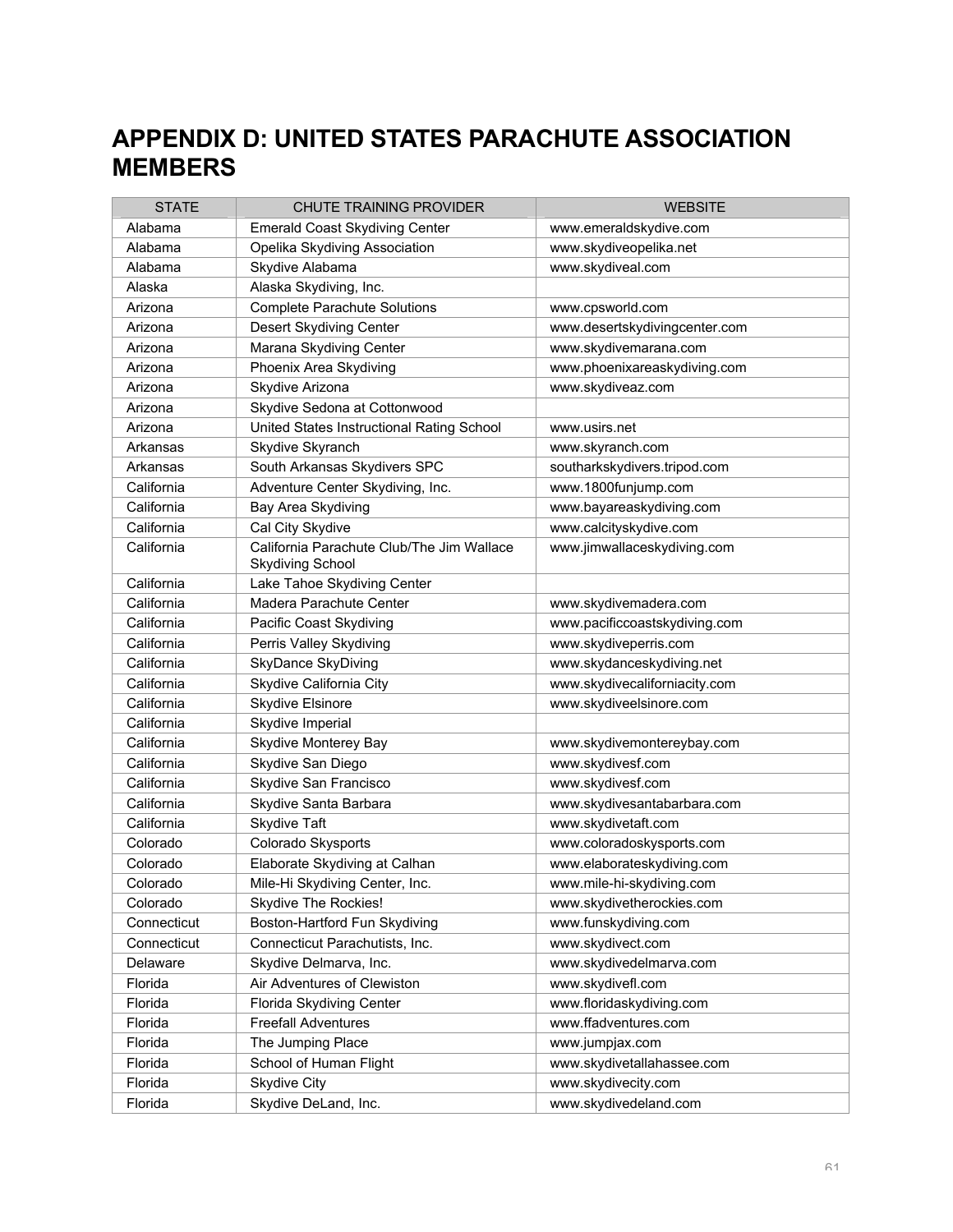| Florida         | Skydive Jacksonville                   | www.skydivejacksonville.com     |
|-----------------|----------------------------------------|---------------------------------|
| Florida         | Skydive Key West                       | www.skydivekeywest.com          |
| Florida         | Skydive Miami                          | www.skydivemiami.com            |
| Florida         | Skydive Palatka                        | www.skydivepalatka.com          |
| Florida         | Skydive Sebastian                      | www.skydivesebastian.com        |
| Florida         | Skydive Space Center                   | www.skydivespacecenter.com      |
| Florida         | Skydive Southwest Florida              | www.skydiveswflorida.com        |
| Florida         | Skydive Umatilla                       | www.skydiveumatilla.com         |
| Georgia         | Chuting Star Rigging Loft              | www.chutingstar.com             |
| Georgia         | Skydive Atlanta                        |                                 |
| Georgia         | Skydive Monroe                         | www.skydivemonroe.com           |
| Georgia         | Skydive The Farm                       | www.skydivethefarm.com          |
| Hawaii          | Pacific Skydiving Center               | www.pacific-skydiving.com       |
| Hawaii          | Skydive Kauai                          | www.skydivekauai.com            |
| Idaho           | Skydive Idaho                          | www.skydiveidaho.com            |
| Idaho           | Skydown Sport Skydiving                | www.skydownskydiving.com        |
| Illinois        | Archway Skydiving Center               | www.archwayskydiving.com        |
| Illinois        | Chicagoland Skydiving Center           | www.skydivecsc.com              |
| Illinois        | Greater St. Louis Parachute Club       | www.gslpc.com                   |
| Illinois        | Illinois Skydiving Center              | www.illinoisskydivingcenter.com |
| Illinois        | Illinois Valley Parachute Club         | www.ivpc.org                    |
| Illinois        | Mid-America Sport Parachute Club       | www.skydivetaylorville.com      |
| <b>Illinois</b> | Parachutes Over Carmi                  | www.skydivecarmi.com            |
| Illinois        | Quad City Skydiving Center, Inc.       | www.qcskydiving.com             |
| Illinois        | Rock River Valley Skydivers            |                                 |
| Illinois        | SEMO Skydive                           |                                 |
| <b>Illinois</b> | Skydive Chicago, Inc.                  | www.skydivechicago.com          |
| <b>Illinois</b> | <b>Skydive Midwest</b>                 | www.skydivemidwest.com          |
| Indiana         | Air Indiana Skydiving Center, LLC      |                                 |
| Indiana         | Indiana Skydiving Academy, LLC         | www.indianaskydivingacademy.com |
| Indiana         | Jerry's Skydiving Circus               | www.skycircus.com               |
| Indiana         | Skydive Fort Wayne, Inc.               | www.skydiveftwayne.com          |
| Indiana         | Skydive Greensburg                     | www.skydivegreensburg.com       |
| lowa            | Accelerated Freefall Iowa, Inc.        |                                 |
| lowa            | Des Moines Skydivers, LLC.             | www.couchfreaks.com             |
| lowa            | Skydive Iowa                           | www.skydiveia.com               |
| Kansas          | Air Capital Drop Zone                  | www.aircapitaldropzone.com      |
| Kansas          | Kansas State University Parachute Club | www.skydivekstate.com           |
| Kansas          | Skydive Kansas                         | www.skydivekansas.com           |
| Kansas          | Skydive Suppesville                    |                                 |
| Kentucky        | Greene County Sport Parachute Center   | www.skydiveky.com               |
| Kentucky        | Kentucky Skydiving Center              | www.kentuckyskydivingcenter.com |
| Louisiana       | Skydive Louisiana                      | www.northlouisianaskydiving.com |
| Louisiana       | Skydive N'awlins                       | www.skydivenawlins.com          |
| Maine           | Central Maine Skydiving                | www.centralmaineskydiving.com   |
| Maine           | <b>Skydive New England</b>             | www.skydivenewengland.com       |
| Maryland        | Ocean City Skydiving Center            | www.skydriven.com               |
| Maryland        | The Freefall Academy                   | www.skydriven.com               |
| Massachusetts   | Airborne Adventures Skydiving School   |                                 |
| Massachusetts   | Jumptown/MSPC, Inc.                    | www.jumptown.com                |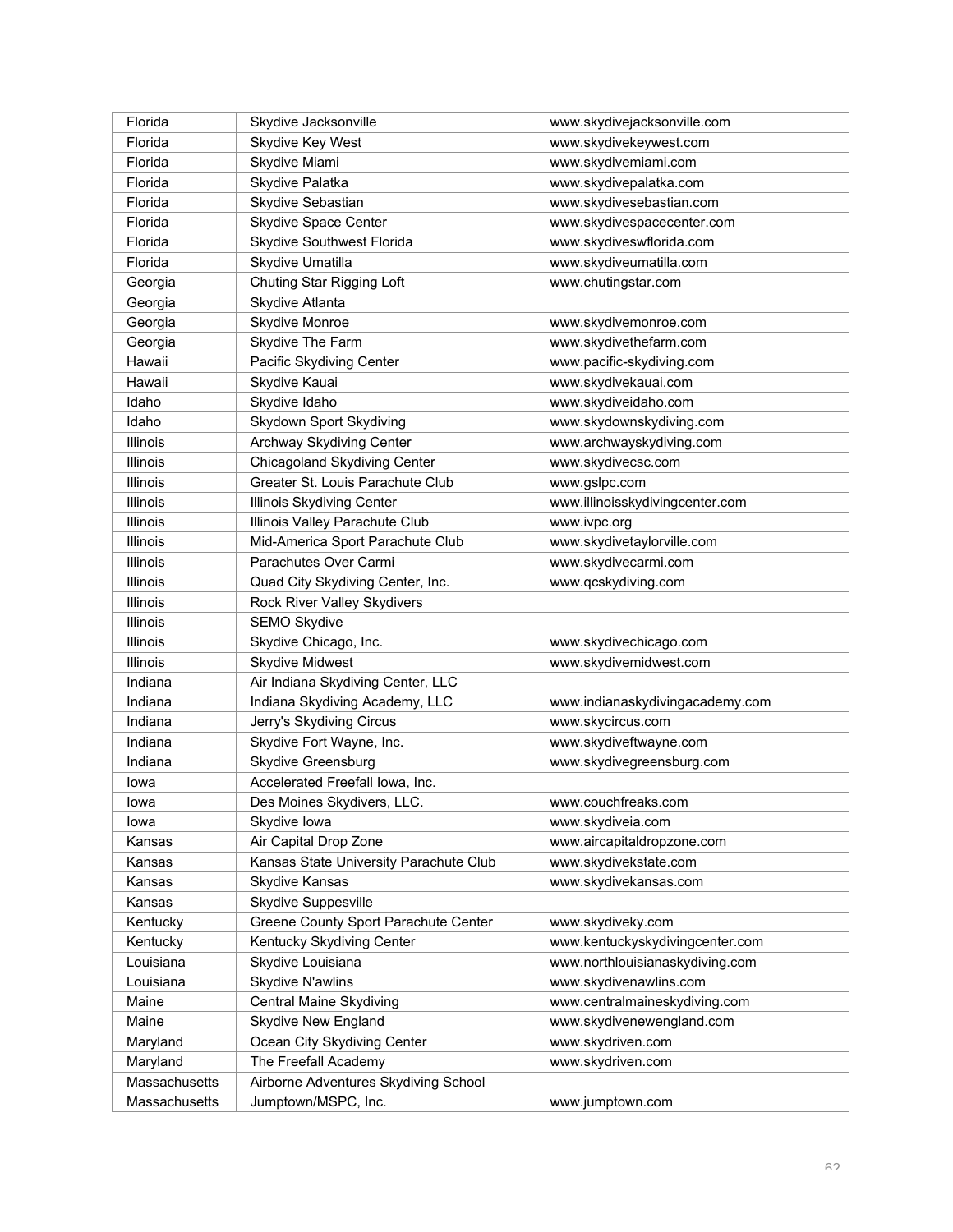| Massachusetts  | Pepperell Skydiving Center                       | www.skyjump.com                            |
|----------------|--------------------------------------------------|--------------------------------------------|
| Massachusetts  | Skydive Plum Island                              |                                            |
| Michigan       | Capital City Skydiving                           | www.capitalcityskydiving.com               |
| Michigan       | Midwest Freefall Sport Parachute Club, Inc.      | www.midwestfreefall.com                    |
| Michigan       | Napoleon Skydiving Center                        | www.napoleonskydivingcenter.com            |
| Michigan       | Premier Skydiving                                | www.premier-skydiving.com                  |
| Michigan       | <b>Skydive Harbor Spring</b>                     |                                            |
| Michigan       | Skydive Michigan!, Inc.                          |                                            |
| Michigan       | Skydive Plainwell                                | www.skydiveinc.com                         |
| Michigan       | Skydive Tecumseh                                 | www.tecumsehskydiving.com                  |
| Michigan       | Wild Wind Skydivers                              | www.wildwindskydivers.com                  |
| Minnesota      | Minnesota Skydivers Club, Inc.                   | www.mnskydive.com                          |
| Minnesota      | <b>Skydive Twin Cities</b>                       | www.skydivetwincities.com                  |
| Mississippi    | <b>Gold Coast Skydivers</b>                      | www.goldcoastskydivers.com                 |
| Missouri       | Adrenaline Air Play                              |                                            |
| Missouri       | Freefall Express Skydiving, Inc.                 |                                            |
| Missouri       | Missouri River Valley Skydivers                  | www.skydivemrvs.com                        |
| Missouri       | Quantum Leap Skydiving Center                    | www.stljump.com                            |
| Missouri       | Skydive Kansas City, Inc.                        | www.skydivekansascity.com                  |
| Missouri       | Skydive Missouri                                 | www.skydivemissouri.org                    |
| Missouri       | The Kansas City Skydiving Center                 | www.kcskydiving.com                        |
| Montana        | Skydive Lost Prairie, Inc.                       | www.skydivelostprairie.com                 |
| Nebraska       | Crete Skydiving Center, Inc.                     | www.skydivecrete.com                       |
| Nebraska       | Lincoln Sport Parachute Club                     | www.skydivelspc.com                        |
| Nebraska       | Skydive Atlas                                    | www.skydiveatlas.com                       |
| Nevada         | Skydive Mesquite                                 | www.skydivemesquite.com                    |
| Nevada         | Vegas Extreme Skydiving, Inc.                    | www.vegasextremeskydiving.com              |
| Nevada         | SkydiveLasVegas.com                              | www.skydivelasvegas.com                    |
| Nevada         | Sin City Skydiving, LLC                          | www.sincityskydiving.com                   |
| New Jersey     | Freefall Adventures/Skydive Crosskeys            | www.freefalladventures.com                 |
| New Jersey     | New York Skydiving School/Skydive Sussex         | www.newyorkskydivingschool.com             |
| New Jersey     | Skydive Jersey Shore                             | www.skydivejerseyshore.com                 |
| New Jersey     | Skydive Wildwood                                 | www.freefalladventures.com                 |
| New Mexico     | Skydive New Mexico                               | www.skydivenm.net                          |
| New York       | <b>Blue Sky Adventures</b>                       |                                            |
| New York       | <b>Blue Sky Ranch</b>                            | www.theblueskyranch.com                    |
| New York       | Duanesburg Skydiving Club                        | www.duanesburgskydiving.com                |
| New York       | Finger Lakes Skydivers                           | www.skydivefingerlakes.com                 |
| New York       | <b>Frontier Skydivers</b>                        | www.frontierskydivers.com                  |
| New York       | Long Island Skydiving Center                     | www.longislandskydiving.com                |
| New York       | Malone Parachute Club                            | www.maloneparachuteclub.com                |
| New York       | Mohawk Valley Skydiving                          | www.mohawkvalleyskydiving.com              |
| New York       | Rochester Skydiving Center                       | www.rochesterskydivers.com                 |
| New York       | Saratoga Skydiving                               | www.saratogaskydiving.com                  |
| New York       | Skydive Long Island                              | www.skydivelongisland.com                  |
| New York       | Skydive The Ranch                                | www.skydivetheranch.com                    |
| New York       | United States Military Academy Parachute<br>Team | www.usma.edu/uscc/dca/clubs/jump/index.htm |
| North Carolina | Adrenaline Air Sports/Carolina Skydiving<br>Inc. | www.CarolinaSkydiving.com                  |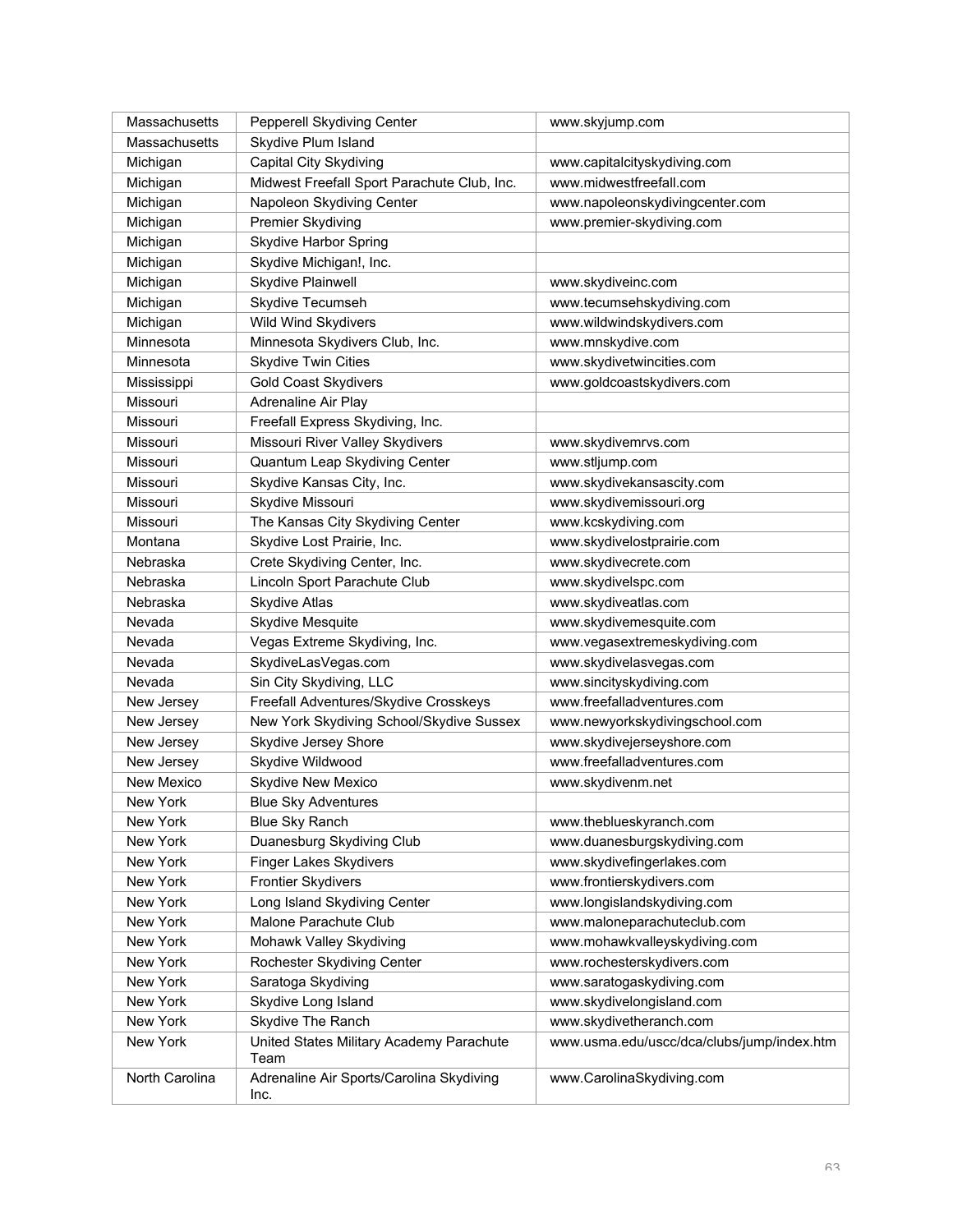| North Carolina | Carolina Sky Sports                                | www.carolinaskysports.com        |
|----------------|----------------------------------------------------|----------------------------------|
| North Carolina | Laurinburg-Maxton                                  |                                  |
| North Carolina | Raeford Parachute Center                           | www.jumpraeford.com              |
| North Carolina | <b>Skydive Coastal Carolinas</b>                   | www.skydivecoastalcarolinas.com  |
| North Carolina | Southern Comfort Air Ranch Skydiving               | www.southerncomfortskydiving.com |
| North Carolina | <b>Tradewind Skysports</b>                         | www.tradewindskysports.com       |
| North Carolina | U.S. Army Parachute Team/Golden Knights            | www.armygoldenknights.com        |
| North Dakota   | Skydive Fargo!, Inc.                               | www.skydivefargo.com             |
| Ohio           | Aerohio Skydiving Center, Inc.                     | www.jumptoday.com                |
| Ohio           | Alliance Sport Parachute Club                      | www.skydivericks.com             |
| Ohio           | Canton Air Sports                                  | www.cantonairsports.com          |
| Ohio           | Clevelandparachute.com                             | www.clevelandparachute.com       |
| Ohio           | Ohio State University Skydiving Club               | www.osuskydive.com               |
| Ohio           | Skydive Columbus Ohio                              | www.skydivecolumbusohio.com      |
| Ohio           | Skydive Wayne County                               | www.skydiverichmond.com          |
| Ohio           | <b>Start Skydiving</b>                             | www.startskydiving.com           |
| Ohio           | Tri-State Skydivers, Inc.                          | www.tristateskydivers.com        |
| Oklahoma       | Oklahoma Skydiving Center                          | www.skydiveok.com                |
| Oklahoma       | Pegasus Skydiving                                  | www.skydiveok.com                |
| Oklahoma       | <b>Skydive Airtight</b>                            | www.skydiveairtight.com          |
| Oregon         | Central Oregon Skysports                           | www.skydivecentraloregon.com     |
| Oregon         | Eugene Skydivers                                   | www.eugeneskydivers.com          |
| Oregon         | Skydive Oregon, Inc.                               | www.skydiveoregon.com            |
| Pennsylvania   | Above the Poconos Skydivers/NEPA<br>Ripcords, Inc. | www.paskydive.com                |
| Pennsylvania   | Chambersburg Skydiving Center, Inc.                | www.skydivingcenter.net          |
| Pennsylvania   | <b>Endless Mountain Skydivers</b>                  | www.skydiveems.com               |
| Pennsylvania   | Erie Skydivers                                     | www.erieskydivers.com            |
| Pennsylvania   | Freefall Oz Skydiving Center                       | www.freefallozskydiving.com      |
| Pennsylvania   | Kutztown Skydiving Center LLC                      | www.skydivekutztown.com          |
| Pennsylvania   | Maytown Sport Parachute Club                       | www.skydivemspc.com              |
| Pennsylvania   | Pennsylvania Skydiving U. Corp.                    | www.skydivehappyvalley.com       |
| Pennsylvania   | Skydive Pennsylvania                               | www.skydivepa.com                |
| Pennsylvania   | The Skydivin' Place, Inc.                          | www.skydivepa-md.com             |
| Pennsylvania   | Sky's the Limit                                    | www.skysthelimit.net             |
| Rhode Island   | <b>Skydive Newport</b>                             | www.skydivenewport.com           |
| South Carolina | Flying Tiger SPC                                   | www.flyingtigerspc.com           |
| South Carolina | Skydive Carolina!                                  | www.skydivecarolina.com          |
| South Carolina | Skydive Walterboro, Inc.                           | www.skydivewalterboro.com        |
| South Dakota   | <b>Skydive Adventures</b>                          | www.skydiveadventures.net        |
| Tennessee      | Skydive Paris, Inc.                                | www.skydiveparis.com             |
| Tennessee      | <b>Skydive Smoky Mountains</b>                     | www.skydivesmokymountains.com    |
| Texas          | Austin Skydiving Center                            | www.austinskydiving.com          |
| Texas          | Capitol Skydiving, Inc.                            | www.capitolskydiving.com         |
| Texas          | Eagle Flight Skydiving                             | www.eagleflightskydiving.com     |
| Texas          | East Texas Skydiving Club, LLC                     | www.skydiveeasttexas.com         |
| Texas          | Ground Rush Skydiving Club                         | www.groundrushskydiving.com      |
| Texas          | Skydive Aggieland, Inc.                            | www.skydiveaggieland.com         |
| Texas          | <b>Skydive Dallas</b>                              | www.skydivedallas.com            |
| Texas          | Skydive Houston                                    | www.skydivehouston.com           |